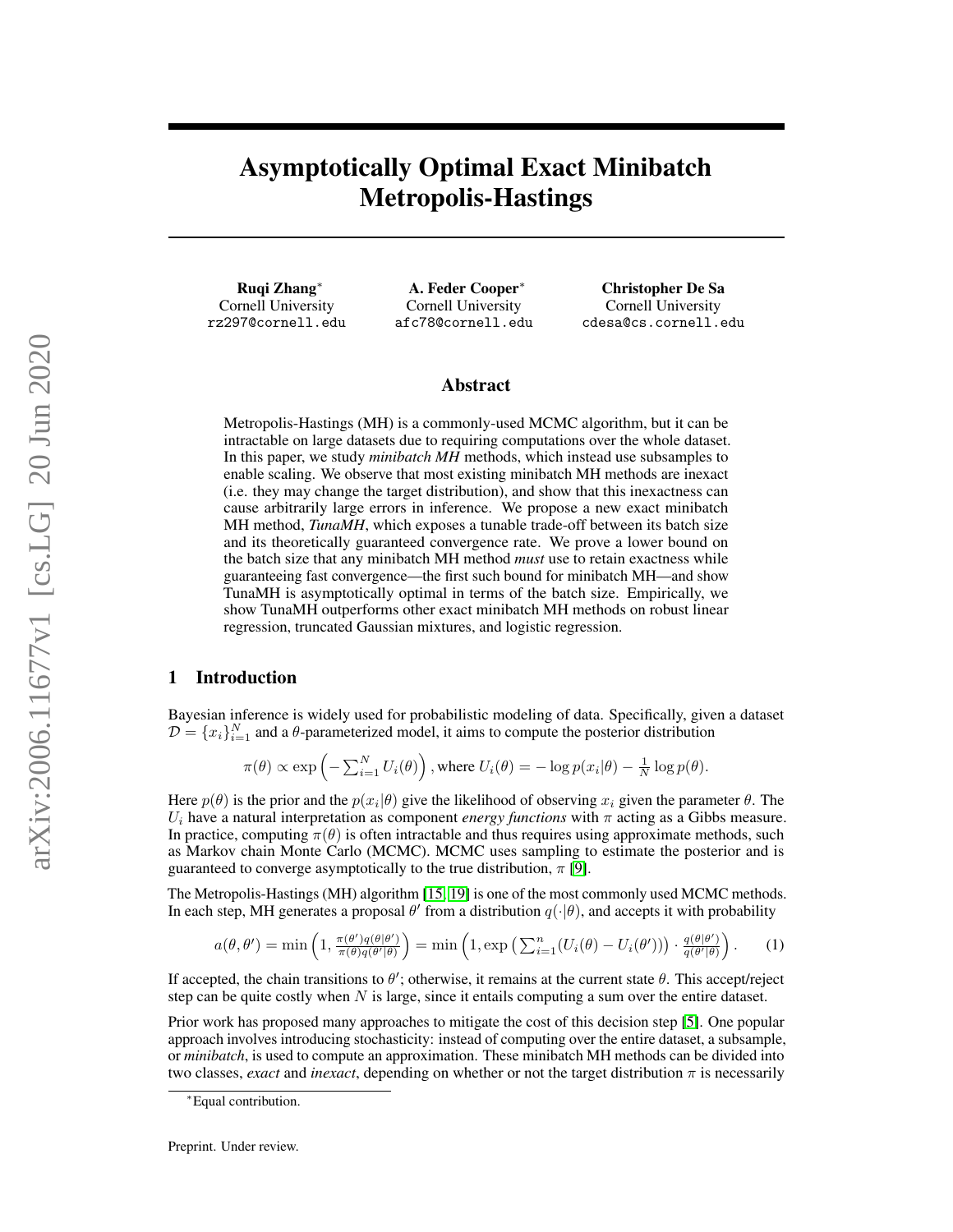preserved. Inexact methods introduce asymptotic bias to the target distribution, trading off correctness for speedups [\[6,](#page-8-2) [16,](#page-9-2) [20,](#page-9-3) [21,](#page-9-4) [23\]](#page-9-5). Exact methods either require impractically strong constraints on the target distribution [\[18,](#page-9-6) [24\]](#page-9-7), limiting their applicability in practice, or they negatively impact efficiency, counteracting the speedups that minibatching aims to provide in the first place [\[4,](#page-8-3) [10\]](#page-8-4). Moreover, all existing exact methods operate on the belief that there is a trade-off between batch size and convergence rate—between scalability and efficiency. Yet no prior work formally exposes this trade-off, and most prior work gives no convergence rate guarantees. Given these various considerations, it is not entirely clear how to evaluate which minibatch MH method to use.

In this paper we forge a path ahead to untangle this question. While inexact methods have been prominent recently due to their efficiency, they are not reliable: we show that the stationary distribution of any inexact method can be arbitrarily far from the target  $\pi$ . This means they can yield disastrously wrong inference results in practice, and it is difficult to tell just how bad those results can be.

We therefore turn our attention to exact methods and introduce *TunaMH*.<sup>[2](#page-1-0)</sup> Compared to prior work, we make milder assumptions, which enables TunaMH to apply to a wider variety of inference tasks. More specifically, we require local rather than global bounds on the target distribution [\[18,](#page-9-6) [24\]](#page-9-7) and do not rely on the Bernstein-von Mises approximation [\[5,](#page-8-1) [7,](#page-8-5) [10\]](#page-8-4). TunaMH is guaranteed to retain sample efficiency in the presence of minibatching: its convergence rate (measured by the spectral gap) is within a constant factor of standard, non-minibatch MH. More importantly, TunaMH also enables us to rigorously characterize the trade-off between scalability and efficiency. It has a hyperparameter  $\chi$ , which enables tuning the trade-off between expected batch size and convergence rate.

By exposing this trade-off, our analysis raises the natural question: *is TunaMH optimal for this trade-off?* That is, could another exact algorithm use an asymptotically smaller average batch size while having the same convergence rate guarantees? We explore this in Section [4;](#page-5-0) under the same mild assumptions we use to derive TunaMH, we prove a lower bound on the expected batch size for *any* exact minibatch MH method that can keep a reasonable convergence rate. To our knowledge, we are the first to prove a lower bound of this nature for minibatch MH. Moreover, TunaMH is *asymptotically optimal* in balancing the expected batch size and convergence rate. It remains exact and efficient while on average using the smallest possible number of samples. In summary:

- We demonstrate that any inexact minibatch MH method can be arbitrarily inaccurate (Section [2.1\)](#page-2-0).
- We introduce a new exact method, TunaMH (Section [3\)](#page-3-0), with a lower bound on its convergence rate (in terms of the spectral gap) and a tunable hyperparameter to balance the trade-off between convergence rate and batch size.
- We prove a lower bound on the batch size for any exact minibatch MH method given a target convergence rate—the first such lower bound in this area. This result indicates that the expected batch size of TunaMH is asymptotically optimal in terms of the problem parameters (Section [4\)](#page-5-0).
- We show empirically that TunaMH outperforms state-of-the-art exact minibatch MH methods on robust linear regression, truncated Gaussian mixture, and logistic regression (Section [5\)](#page-5-1).

# 2 Preliminaries and Drawbacks of Prior Minibatch MH Methods

We first formally define the class of methods that we study theoretically in this paper: minibatch MH methods of the form of Algorithm [1.](#page-2-1) This class contains methods that sample a proposal from distribution  $q$  (which we always assume results in the chain being ergodic), and choose to accept or reject it by calling some randomized subroutine, SubsMH. Algorithms in this class have several notable properties. First, SubsMH is *stateless*: each acceptance decision is made independently, without carrying over local state associated with the MH procedure between steps. Many prior methods are stateless [\[6,](#page-8-2) [10,](#page-8-4) [16,](#page-9-2) [23\]](#page-9-5). We do not consider *stateful* methods, in which the decision depends on previous state; they are difficult to analyze due to running on an extended state space [\[3,](#page-8-6) [21\]](#page-9-4). Second, SubsMH takes a function that computes energy *differences*  $U_i(\theta) - U_i(\theta')$  and outputs an acceptance decision. We evaluate efficiency in terms of how many times SubsMH calls this function, which we term the *batch size* the method uses. Third, SubsMH takes parameters that bound the maximum magnitude of the energy differences. Specifically, as in Cornish et al. [\[10\]](#page-8-4), we assume:

<span id="page-1-1"></span>Assumption 1. *For some constants*  $c_1, \ldots, c_N \in \mathbb{R}_+$ , with  $\sum_i c_i = C$ , and symmetric function M :  $\Theta \times \Theta \to \mathbb{R}_+$ , for any  $\theta, \theta' \in \Theta$ , the energy difference is bounded by  $|U_i(\theta) - U_i(\theta')| \leq c_i M(\theta, \theta')$ .

<span id="page-1-0"></span><sup>&</sup>lt;sup>2</sup>TunaMH since it *tunes* the efficiency-scalability trade-off and uses a Poisson (French for "fish") variable.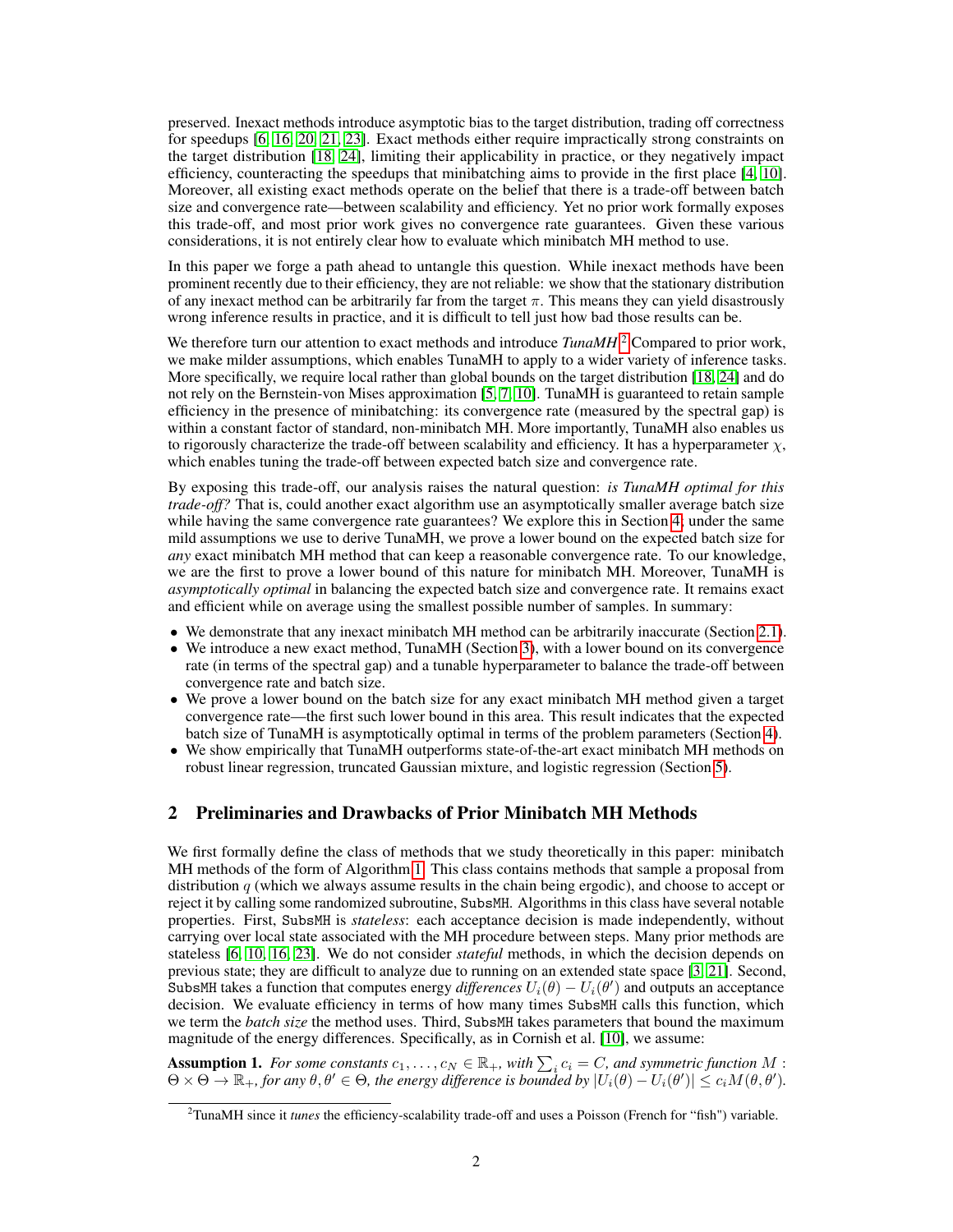<span id="page-2-1"></span>Algorithm 1 Stateless, Energy-Difference-Based Minibatch Metropolis-Hastings

given: state space  $\Theta$ , energy functions  $U_1, \ldots, U_N : \Theta \to \mathbb{R}$ , proposal dist. q, initial state  $\theta \in \Theta$ given: parameters  $c_1, \ldots, c_N, C, M$  from Assumption [1,](#page-1-1) randomized algorithm SubsMH loop sample  $\theta' \sim q(\cdot | \theta)$ define function  $\Delta U: \{1, \ldots, N\} \to \mathbb{R}$ , such that  $\Delta U(i) = U_i(\theta) - U_i(\theta')$ call subroutine  $o \leftarrow \texttt{SubsMH}(\Delta \hat{U}, N, q(\theta|\theta')/q(\theta'|\theta), c_1, \ldots, c_N, C, M(\theta, \theta'))$ if  $o = \texttt{accept},$  update  $\theta \leftarrow \theta'$ end loop

One can derive such a bound for many common inference problems: for example, if each energy function  $U_i$  is  $L_i$ -Lipschitz continuous, then it suffices to set  $c_i = L_i$  and  $M(\theta, \theta') = ||\theta - \theta'||$ . Note that the SubsMH method may choose *not* to use these bounds in its decision. We allow this so the form of Algorithm [1](#page-2-1) can include methods that do not require such bounds. Most existing methods can be described in this form [\[4,](#page-8-3) [6,](#page-8-2) [10,](#page-8-4) [16,](#page-9-2) [23\]](#page-9-5). For example, standard MH can be written by setting SubsMH to a subroutine that computes the acceptance rate  $a$  as in [\(1\)](#page-0-0) and outputs accept with probability  $a$ .

Such minibatch MH methods broadly come in two flavors: *inexact* and *exact*. We next establish the importance of being exact and demonstrate how TunaMH resolves drawbacks in prior work.

### <span id="page-2-0"></span>2.1 The Importance of Being Exact

Inexact methods are popular due to helping scale MH to new heights [\[6,](#page-8-2) [16,](#page-9-2) [21,](#page-9-4) [23\]](#page-9-5). They approximate the MH acceptance ratio to within an error tolerance  $(> 0)$ , trading off exactness for efficiency gains. Surprisingly, the bias from inexactness can be arbitrarily large even when the error tolerance is small.

<span id="page-2-2"></span>Theorem 1. *Consider any minibatch MH method of the form in Algorithm [1](#page-2-1) that is inexact (i.e. does not necessarily have* π *as its stationary distribution for all* π *satisfying Assump. [1\)](#page-1-1). For any constants*  $\delta \in (0,1)$  and  $\rho > 0$ , there exists a target distribution  $\pi$  and proposal distribution q such that if we *let*  $\tilde{\pi}$  *denote a stationary distribution of the inexact minibatch MH method on this target, it satisfies* 

 $TV(\pi, \tilde{\pi}) \geq \delta$  *and*  $KL(\pi, \tilde{\pi}) \geq \rho$ .

*where TV is the total variation distance and KL is the Kullback–Leibler divergence.*

Theorem [1](#page-2-2) shows that when using any inexact method, there always exists a target distribution  $\pi$ (factored in terms of energy functions  $U_i$ ) and proposal distribution q such that it will approximate  $\pi$ arbitrarily poorly. This can happen even when individual errors are small; they can still accumulate a very large overall error. We prove Theorem [1](#page-2-2) via a simple example—a random walk along a line, in which the inexact method causes the chain to step towards one direction more often than the other, even though its steps should be balanced (Appendix [A\)](#page-10-0). Note that it may be possible to avoid a large error by using some specific proposal distribution, but such a proposal is hard to know in general.

We use AustereMH [\[16\]](#page-9-2) and MHminibatch [\[23\]](#page-9-5) to empirically validate Theorem [1.](#page-2-2) For these inexact methods, we plot density estimates with the number of states  $K = 200$  in Figure [1a](#page-3-1) (see Appendix [I.1](#page-30-0) for using other  $K$ ); the stationary distribution diverges from the target distribution significantly. Moreover, the TV distance between the density estimate and the true density increases as  $K$  increases on this random walk example (Figure [1b](#page-3-1)). By contrast, our exact method (Section [3\)](#page-3-0) keeps a small TV distance on all K and estimates the density accurately with an even smaller average batch size.

### <span id="page-2-3"></span>2.2 Issues with Existing Exact Methods

This observation suggests that we should be using exact methods when doing minibatch MH. However, existing approaches present additional drawbacks, which we discuss below.

Scalable MH (SMH) is a stateless, exact minibatch method based on Factorized MH (FMH) [\[10\]](#page-8-4). SMH decomposes the acceptance rate into a product of factors. To maintain geometric ergodicity, it falls back on standard MH in a step when the bound on the factors reaches a certain threshold. No matter how this threshold is set, we can construct tasks where SMH is either arbitrarily inefficient (rejecting arbitrarily often, slowing convergence), or degrades entirely to standard MH.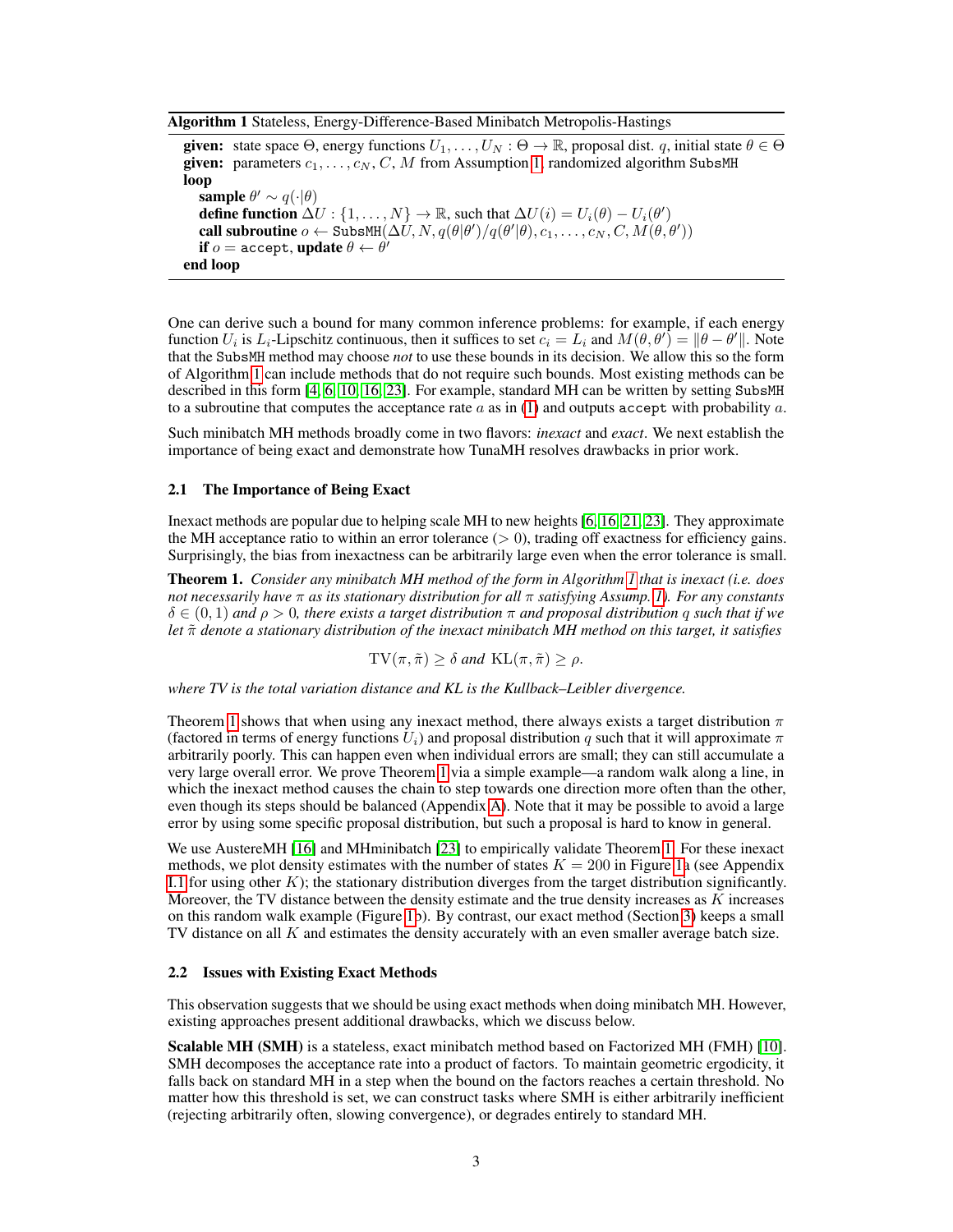<span id="page-3-1"></span>

Figure 1: Existing MH method issues. (a)-(b) Inexact methods can diverge a lot from true distribution. " $d_{TV}$ " and "B" denote the TV distance and the batch size respectively. (c) SMH has low and TunaMH with different values of hyperparameter  $\chi$  has high acceptance rates.

<span id="page-3-2"></span>**Statement 1.** *For any constant*  $p \in (0,1)$ *, there exists a target distribution such that SMH either has an acceptance rate which is less than p times that of standard MH, or it completely degrades to standard MH (summing over the whole dataset at each step).*

We prove this statement in Appendix [B](#page-16-0) using an example of a uniform distribution along a line, where we let  $x_i$  take one of two values,  $\{-M/N, M/N\}$  with  $M > 0$ . We show that the acceptance rate of SMH can be arbitrarily low by increasing  $M$ , which we also empirically verify in Figure [1c](#page-3-1).

SMH can also use control variates (which we term SMH-k), approximating  $U_i$  with a Taylor series around the mode, to improve efficiency. This only works with unimodal posteriors and high-quality Bernstein-von Mises approximations—conditions that do not hold for many common inference tasks.

PoissonMH is a stateless minibatch MH method adapted from an algorithm designed for scaling Gibbs sampling on factor graphs [\[24\]](#page-9-7). However, unlike our method, it requires strong assumptions specifically, a global upper bound on the energy. Such an upper bound usually does not exist and, even if it does, can be very large, resulting in an impractically large batch size.

FlyMC is a stateful method, which means it uses auxiliary random variables to persist state across different MH steps [\[18\]](#page-9-6). It requires a global lower bound on the likelihood function, which exists for a limited number of models, and it does not have theoretical performance guarantees.

Other exact methods exist based on Piecewise Deterministic Markov Processes [\[7,](#page-8-5) [8\]](#page-8-7). They require regularity conditions only available for logistic regression, so their practical utility is limited.

# <span id="page-3-0"></span>3 TunaMH: Asymptotically Optimal Exact MH

In this section, we present our method, TunaMH, which evades the issues of prior exact methods discussed in Section [2.2.](#page-2-3) Like SMH [\[10\]](#page-8-4), our method works on distributions for which an *a priori* bound on the energy differences is known (Assumption [1\)](#page-1-1).

Our algorithm, presented in Algorithm [2,](#page-4-0) takes as parameters  $c_1, \ldots, c_N, C$ , and M from Assumption [1,](#page-1-1) along with an additional hyperparameter,  $\chi > 0$ . It proceeds in four steps. First, like any MH method, it generates a proposal  $\theta'$  from given distribution q. Second, it samples a batch size  $\overline{B}$  from a Poisson distribution. This makes the expected number of energy functions  $U_i$  evaluated by our method at each step  $\mathbf{E}[B] = \chi C^2 M^2(\theta, \theta') + CM(\theta, \theta')$ . Importantly, this means the batch size may vary from iteration to iteration, and the expected size depends on  $\theta$  and  $\theta'$ . For example, TunaMH may tend to set B larger for larger-distance proposals with a higher  $M(\theta, \theta')$ . Third, it samples (with replacement) a minibatch of size B, but for each data point it samples, it has some probability of ejecting this point from the minibatch. Finally, it accepts the proposed  $\theta'$  with some probability, computed using a sum over the post-ejection minibatch. Our method can be derived by carefully replacing the auxiliary variables in PoissonMH with *local* Poisson variables whose distributions change each iteration depending on the pair  $(\theta, \theta')$  (Appendix [C\)](#page-17-0). By construction TunaMH is exact; it preserves the target distribution π as its stationary distribution. This is because TunaMH is *reversible*, meaning its transition operator T satisfies  $\pi(\theta)T(\theta,\theta') = \pi(\theta')T(\theta',\theta)$  for any  $\theta, \theta' \in \Theta$ . This is a common condition that guarantees that a MCMC method has  $\pi$  as its stationary distribution [\[9,](#page-8-0) [17\]](#page-9-8).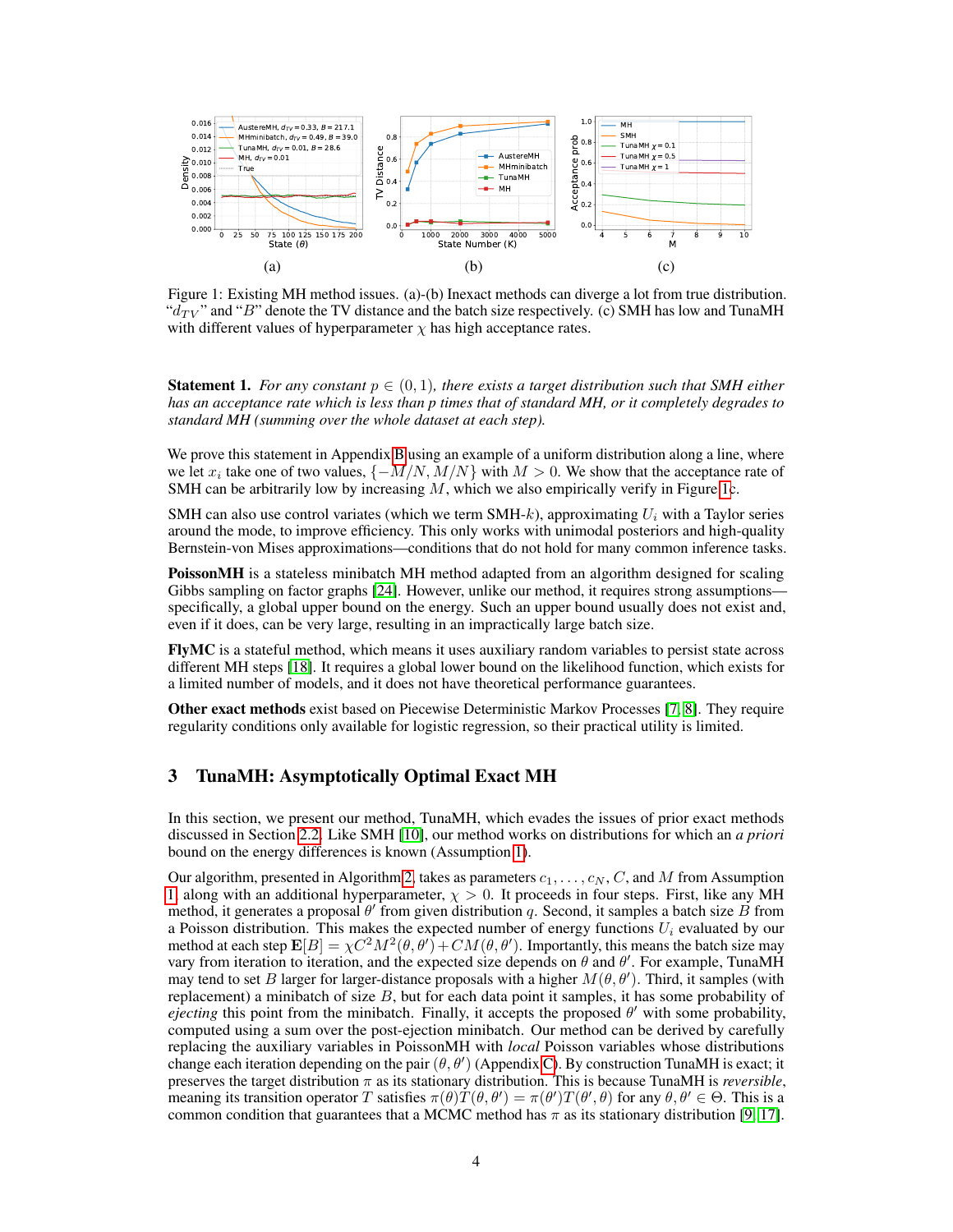#### <span id="page-4-0"></span>Algorithm 2 TunaMH

**given:** initial state  $\theta \in \Theta$ ; proposal dist. q; hyperparameter  $\chi$ ; Asm. [1](#page-1-1) parameters  $c_i$ , C, M loop **propose**  $\theta' \sim q(\cdot | \theta)$  and **compute**  $M(\theta, \theta')$  $\triangleright$  Form minibatch  $\mathcal I$ sample  $B \sim \text{Poisson} \left( \chi C^2 M^2(\theta, \theta') + CM(\theta, \theta') \right)$ **initialize minibatch indices**  $\mathcal{I} \leftarrow \emptyset$  (an initially empty multiset) for  $b \in \{1, \ldots, B\}$  do **sample**  $i_b$  such that  $P(i_b = i) = c_i/C$ , for  $i = 1 \dots N$ with probability  $\frac{\chi c_{i_b} C M^2(\theta, \theta') + \frac{1}{2} (U_{i_b}(\theta') - U_{i_b}(\theta) + c_{i_b} M(\theta, \theta'))}{\chi c_{i_b} C M^2(\theta, \theta') + c_{i_b} M(\theta, \theta')}$  $\frac{\partial \chi_{\mathcal{C}}(b) + \frac{1}{2}(C_i b_b(\theta) - C_i b_b(\theta) + c_i M(\theta, \theta'))}{\partial \chi_{\mathcal{C}}(b_b(\theta) + c_i M(\theta, \theta'))}$  add  $i_b$  to  $\mathcal{D}$ end for  $\triangleright$  Accept/reject step based on minibatch  $\mathcal I$ compute MH ratio  $r \leftarrow \exp \left( 2 \sum_{i \in \mathcal{I}} \operatorname{artanh}\left( \frac{U_i(\theta) - U_i(\theta')}{c_i M(\theta, \theta') (1 + 2 \chi CM(\theta, \theta'))} \right) \right) \cdot \frac{q(\theta'|\theta)}{q(\theta|\theta')}$  $q(\theta|\theta')$ with probability  $\min(1, r)$ , set  $\theta \leftarrow \theta'$ end loop

Compared to previous exact methods, a significant benefit of TunaMH is that we can prove theoretical guarantees on its efficiency. Specifically, its convergence speed is guaranteed to be close to standard MH and  $\chi$  allows us to control how close. To show this, we lower bound the convergence rate of TunaMH in terms of the *spectral gap*, which is commonly used to characterize convergence speed in the MCMC literature [\[14,](#page-9-9) [17,](#page-9-8) [22,](#page-9-10) [24,](#page-9-7) [25\]](#page-9-11). The larger the spectral gap, the faster the chain converges.

Definition 1. *The* spectral gap *of a reversible Markov chain is the distance between the largest and second-largest eigenvalues of its transition operator. That is, if the eigenvalues of the transition operator are*  $1 = \lambda_1 > \lambda_2 \geq \lambda_3 \cdots$ , *then the spectral gap is*  $\gamma = 1 - \lambda_2$ .

<span id="page-4-1"></span>**Theorem 2.** *TunaMH (Algorithm [2\)](#page-4-0) is reversible with stationary distribution*  $\pi$ *. Let*  $\bar{\gamma}$  *denote the spectral gap of TunaMH, and let* γ *denote the spectral gap of standard MH with the same target distribution and proposal distribution. Then,*

<span id="page-4-2"></span>
$$
\bar{\gamma} \ge \exp\left(-\frac{1}{x} - 2\sqrt{\frac{\log 2}{x}}\right) \cdot \gamma.
$$

Intuitively, this theorem (proof in Appendix [D\)](#page-19-0) suggests the convergence rate of TunaMH is at most a constant slower than that of standard MH, and can be increased by adjusting the hyperparameter  $\chi$ . Recall that  $\chi$  also controls the batch size of TunaMH. Effectively, this means  $\chi$  is a *dial* that allows us to directly tune the trade-off between convergence rate and batch size. When  $\chi$  is large, the batch size B is large and the spectral gap ratio,  $\bar{\gamma}/\gamma$ , is close to 1: the larger batch size is less scalable but keeps a high convergence rate. Conversely, when  $\chi$  is small, the batch size is small and the spectral gap ratio is close to 0: we trade off slow-downs in convergence rate for scalability. For example, for any  $0 < \kappa < 1$ , to guarantee the spectral gap ratio  $\overline{\gamma}/\gamma \geq \kappa$  it suffices to set (Appendix [E\)](#page-24-0)

$$
\chi = \frac{4}{(1-\kappa)\log(1/\kappa)}, \quad \text{giving an average batch size of } \mathbf{E}[B] = \frac{4C^2M^2(\theta,\theta')}{(1-\kappa)\log(1/\kappa)} + CM(\theta,\theta'). \tag{2}
$$

In practice, we usually want to minimize the wall-clock time to achieve a certain estimate error, which requires tuning  $\chi$  to optimally balance scalability and efficiency. We attempt to derive a theoretically optimal value of  $\chi$  in Appendix [F](#page-24-1) by minimizing the product of the relaxation time—a measure of the number of steps needed—and the expected wall-clock time per step. Note that this product may be loose in bounding the total wall-clock time (we leave tightening this bound to future work), making the derived  $\chi$  larger than necessary. In Section [5](#page-5-1) we give a simple heuristic to tune  $\chi$ , which works well and is generally better than the derived value.

Theorem [2](#page-4-1) only requires the mild constraints of Assumption [1](#page-1-1) on the target distribution, so applies in many scenarios and compares well to other exact methods. SMH further requires a Bernstein-von Mises approximation to have guarantees on its batch size and acceptance rate. PoissonMH provides convergence rate guarantees, but demands the strong assumption that the target distribution has a global upper bound on the energy. FlyMC does not have any theoretical guarantees on performance.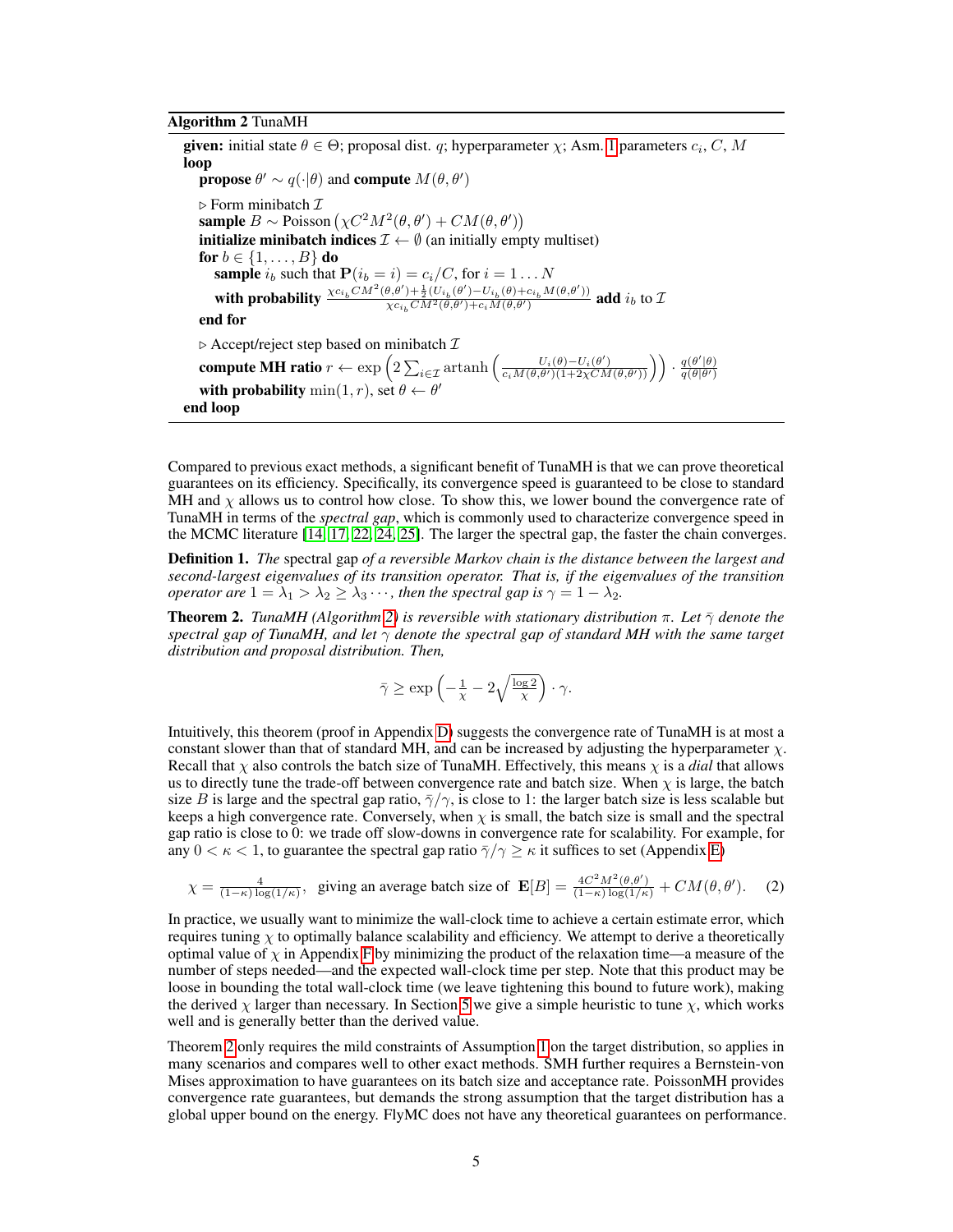# <span id="page-5-0"></span>4 Towards Optimal Exact Minibatch MH

In Theorem [2,](#page-4-1) we expose the trade-off between convergence rate and batch size in TunaMH. Here, we take this analysis a step further to investigate the limits of how efficient an exact minibatch MH method can be. To tackle this problem, we derive a lower bound on the batch size for any minibatch MH method that retains exactness and fast convergence. We then show that TunaMH is asymptotically optimal in terms of its dependence on the problem parameters  $C$  and  $M$ . In other words, it is not possible to outperform TunaMH in this sense with a method in the class described by Algorithm [1.](#page-2-1)

<span id="page-5-3"></span>Theorem 3. *Consider any stateless exact minibatch MH algorithm described by Algorithm [1,](#page-2-1) any state space*  $\Theta$  *(with*  $|\Theta| \geq 2$ *), any*  $C > 0$ *, and any function*  $M : \Theta \times \Theta \to \mathbb{R}^+$ *. Suppose that the algorithm guarantees that, for some constant*  $\kappa \in (0,1)$ *, for any distribution, the ratio between the spectral gap of minibatch MH*  $\hat{\gamma}$  *and the spectral gap of standard MH*  $\gamma$  *is bounded by*  $\hat{\gamma} \geq \kappa \gamma$ *. Then there must exist a distribution* π *over* Θ *and proposal* q *such that the batch size* B *of that algorithm,* when deciding whether to accept any transition  $\theta \to \theta'$ , is bound from below by

<span id="page-5-2"></span>
$$
\mathbf{E}[B] \ge \zeta \cdot \kappa \cdot (C^2 M^2(\theta, \theta') + CM(\theta, \theta')) \tag{3}
$$

*for some constant* ζ > 0 *independent of algorithm and problem parameters.*

We prove this theorem by considering the smallest batch size a method requires to distinguish between two different stationary distributions (Appendix [G\)](#page-25-0). Our theorem suggests that, in each iteration, the average batch size of any exact minibatch MH method of the form of Algorithm [1](#page-2-1) must be set as in [\(3\)](#page-5-2) in order to maintain a reasonable convergence rate. To the best of our knowledge, this is the first theorem that rigorously proves a ceiling for the possible performance of minibatch MH.

This theorem also suggests that TunaMH is *asymptotically optimal* in terms of C and M. To see this, observe that when we ignore  $\kappa$ , both expressions that bound  $\mathbf{E}[B]$  in [\(2\)](#page-4-2) and [\(3\)](#page-5-2) are  $\mathcal{O}(C^2M^2(\theta,\theta') + CM(\theta,\theta'))$ . Thus TunaMH reaches the lower bound, achieving asymptotic optimality in terms of the problem parameters. (Of course, this sense of "optimality" does not rule out potential constant-factor improvements over TunaMH or improvements that depend on  $\kappa$ .)

In prior work, when assuming a very concentrated posterior, some methods' batch size can scale in  $\mathcal{O}(1)$  [\[5,](#page-8-1) [7,](#page-8-5) [10\]](#page-8-4) or  $\mathcal{O}(1/\sqrt{N})$  [\[10\]](#page-8-4) in terms of the dataset size N while maintaining efficiency. Theorem [3](#page-5-3) is compatible with these results, further demonstrating this is essentially the *best* dependency on  $N$  an exact minibatch MH method can achieve. We show this using the same posterior concentration assumption as in SMH [\[10\]](#page-8-4), yielding the following corollary (proof in Appendix [H\)](#page-30-1):

<span id="page-5-5"></span>**Corollary 1.** *Suppose that* C *increases linearly with*  $N$  ( $C = \Theta(N)$ ) *and*  $M(\theta, \theta')$  *scales in*  $\mathcal{O}(N^{-(h+1)/2})$  *for some constant*  $h > 0$ *. Then the lower bound in Theorem [3](#page-5-3) becomes*  $\mathcal{O}(N^{(1-h)/2})$ *. In particular, it is*  $\Theta(1)$  *when h* = 1*, and*  $\Theta(1/\sqrt{N})$  *when h* = 2*.* 

That is, TunaMH matches the state-of-the-art's dependency on N, and this dependency is optimal.

# <span id="page-5-1"></span>5 Experiments

We compare TunaMH to MH, SMH and FlyMC. The latter two are state-of-the-art exact minibatch MH methods. We only include PoissonMH in the Gaussian mixture experiment, as it is not applicable in the other tasks. All of these methods are unbiased, so they have the same stationary distribution. To ensure fair wall-clock time comparisons, we coded each method in Julia; our implementations are at least as fast as, if not faster than, prior implementations. For each trial, we use Gaussian random walk proposals. We tune the proposal stepsize separately for each method to reach a target acceptance rate, and report averaged results and standard error from the mean over three runs. We set  $\chi$  to be roughly the largest value that keeps  $\chi C^2 M^2(\theta, \theta') < 1$  in most steps; we keep  $\chi$  as high as possible while the average batch size is around its lower bound  $CM(\theta, \theta')$ . This strategy works well in practice. We have released the code at <https://github.com/ruqizhang/tunamh>.

### <span id="page-5-4"></span>5.1 Robust Linear Regression

We first test TunaMH on robust linear regression [\[10,](#page-8-4) [18\]](#page-9-6). We use a Student's t-distribution with degree of freedom  $v = 4$  and set data dimension  $d = 100$  (Appendix [I\)](#page-30-2). We tune each method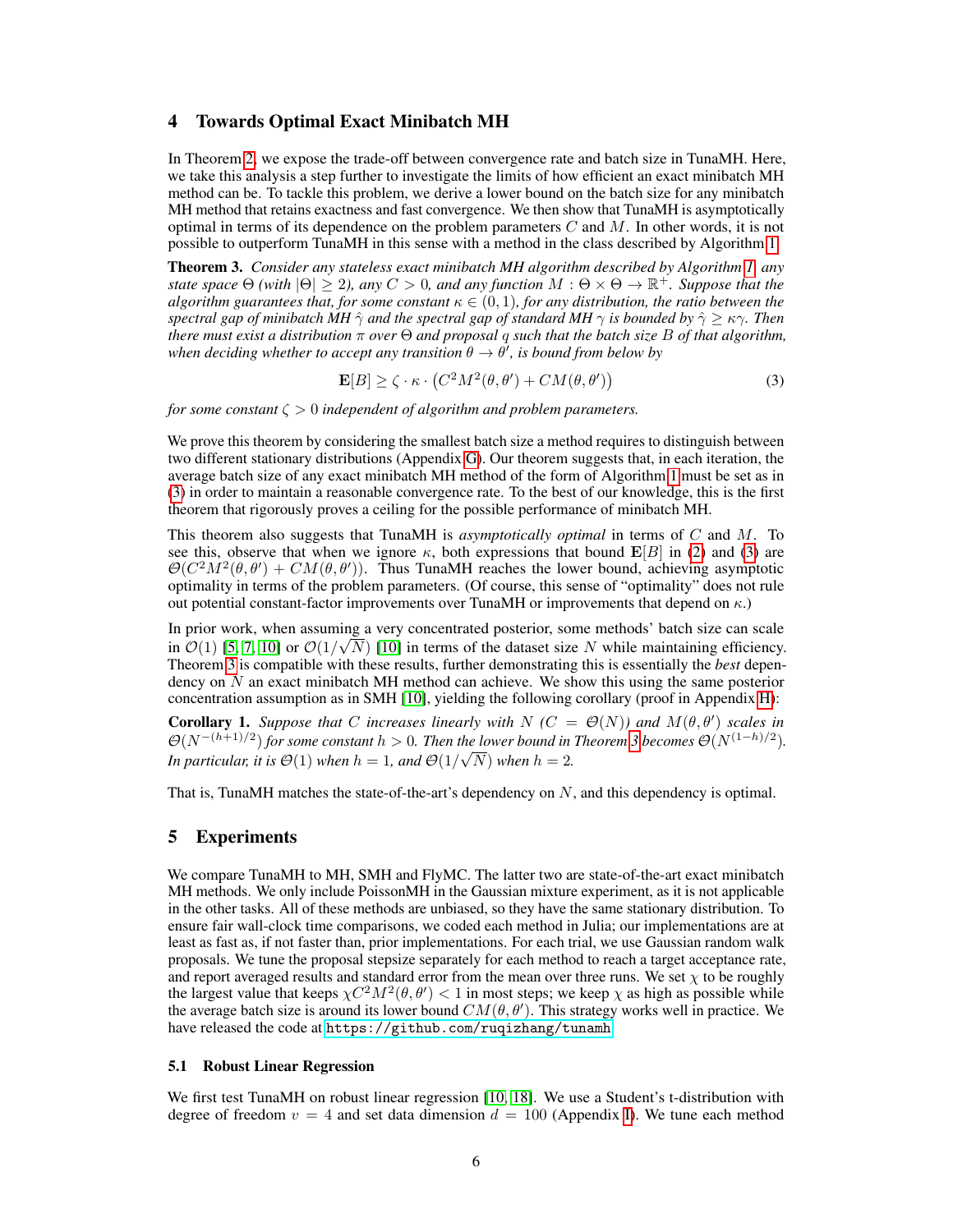<span id="page-6-0"></span>

Figure 2: Robust linear regression,  $d = 100$ . (a) ESS/second without MAP. (b) Average batch size without MAP. (c) ESS/second with MAP. (d) Average batch size with MAP.

<span id="page-6-2"></span>

Figure 3: Truncated Gaussian mixture. (a) Symmetric KL comparison. (b) True distribution. (c) Denstity estimate of TunaMH after 1 second.

separately to a 0.25 target acceptance rate. To measure efficiency, we record effective sample size (ESS) per second—a common MCMC metric for quantifying the number of effectively independent samples a method can draw from the posterior each second [\[9\]](#page-8-0). Figure [2a](#page-6-0) shows TunaMH is the most efficient for all dataset sizes  $N$ ; it has the largest ESS/second. For minibatch MH methods, Figure [2b](#page-6-0) compares the average batch size. TunaMH's batch size is significantly smaller than FlyMC's—about 35x with  $N = 10^5$ . SMH has the smallest batch size, but this is because it uses a very small step size to reach the target acceptance rate (Table [2\)](#page-32-0). This leads to poor efficiency, which we can observe in its low ESS/second.

MAP variants Since SMH and FlyMC have variants that use the *maximum a posteriori* (MAP) solution to boost performance, we also test TunaMH in this scheme. SMH uses MAP to construct control variates to improve low acceptance rates. We consider both first- and second-order approximations (SMH-1 and SMH-2). FlyMC uses MAP to tighten the lower bound (FlyMC-MAP). For our method (TunaMH-MAP) and MH (MH-MAP), we simply initialize the chain with the MAP solution. Figure [2c](#page-6-0) shows that TunaMH performs the best even when prior methods make use of MAP. With control variates, SMH does increase its acceptance rate, but this comes at the cost of a drastically increased batch size (Figure [2d](#page-6-0)) because the control variates scale poorly in high dimensions  $(d = 100)^3$  $(d = 100)^3$ FlyMC-MAP tightens the bounds, entailing a decrease in the batch size. However, as clear in the difference in ESS/second, it is still less efficient than TunaMH due to its strong dependence between auxiliary variables and the model parameters—an issue that previous work also documents [\[21\]](#page-9-4).

### 5.2 Truncated Gaussian Mixture

Next we test on a task with a multimodal posterior, a very common problem in machine learning. This demonstrates the advantage of TunaMH not relying on MAP, because MAP is a single solution and therefore is unable to reflect all possible modes in multimodal distributions. As a result, methods that rely on MAP tuning or MAP-based control variates are unable to perform well on such problems.

We consider a Gaussian mixture. To get bounds on TunaMH, SMH, and FlyMC, we truncate the posterior, bounding  $\theta_1, \theta_2 \in [-3, 3]$  similar to Zhang and De Sa [\[24\]](#page-9-7). We can include PoissonMH because its required bound exists after truncation. As in Seita et al. [\[23\]](#page-9-5), we use a tempered posterior  $\pi(\theta) \propto \exp(-\beta \sum_i U_i(\theta))$  with  $N = 10^6$  and  $\beta = 10^{-4}$ . Figure [3a](#page-6-2) compares performance, showing symmetric KL versus wall-clock time. TunaMH is the fastest, converging after 1 second,

<span id="page-6-1"></span><sup>&</sup>lt;sup>3</sup>Control variates worked well in the SMH paper [\[10\]](#page-8-4) because all experiments had small dimension ( $d = 10$ ).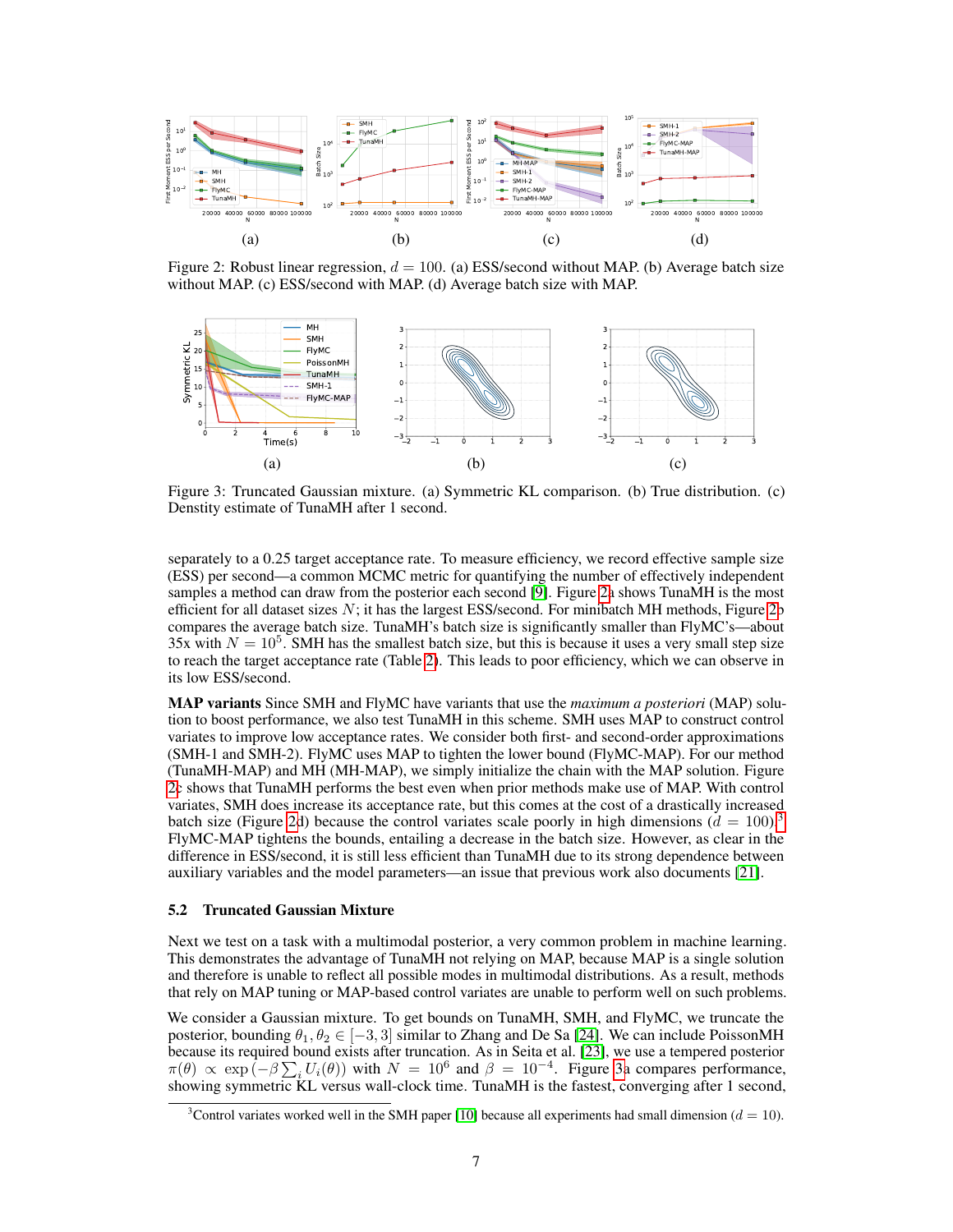<span id="page-7-2"></span>

Figure 4: MNIST logistic regression. (a) Test accuracy comparison. (b)-(c) TunaMH's test accuracy for various  $\chi$ . Batch size for  $\chi = 10^{-5}$ ,  $10^{-4}$ ,  $5 \times 10^{-4}$  is 504.07, 810.35 and 2047.91 respectively.

<span id="page-7-0"></span>Table 1: Avg. batch size  $\pm$  SE from the mean on 3 runs. PoissonMH not applicable to logistic reg.

| Tasks               | <b>SMH</b>       | <b>FlyMC</b>         | PoissonMH            | TunaMH            |
|---------------------|------------------|----------------------|----------------------|-------------------|
| Gaussian Mixture    | $13.91 + 0.016$  | $811.52 \pm 234.16$  | $3969.67 \pm 327.26$ | $86.45 + 0.04$    |
| Logistic Regression | $39.28 \pm 0.12$ | $1960.19 \pm 150.96$ |                      | $504.07 \pm 0.33$ |

whereas the others take much longer. As expected, SMH-1 performs worse than SMH, verifying the control variate is unhelpful for multimodal distributions. FlyMC and FlyMC-MAP are also inefficient; their performance is on par with standard MH, indicating negligible benefits from minibatching.

TunaMH also performs significantly better in terms of batch size, especially in comparison to PoissonMH (Table [1\)](#page-7-0). This is due to TunaMH's local bound on the energy, as opposed to PoissonMH's global bound. This also allows TunaMH to run on more problem types, such as robust linear (Section [5.1\)](#page-5-4) and logistic (Section [5.3\)](#page-7-1) regression. To illustrate the estimate quality, we also visualize the density estimate after 1 second; TunaMH's estimate (Figure [3c](#page-6-2)) is very close to the true distribution (Figure [3b](#page-6-2)), while the other methods do not provide on-par estimates within the same time budget (Appendix [I.3\)](#page-32-1).

### <span id="page-7-1"></span>5.3 Logistic Regression on MNIST

Lastly we apply TunaMH to logistic regression on the MNIST image dataset of handwritten number digits. Mirroring the work of FlyMC [\[18\]](#page-9-6), we aim to classify 7s and 9s using the first 50 principal components as features. We set  $\chi = 10^{-5}$  following our heuristic. In Figure [4a](#page-7-2) we see that TunaMH is the fastest of all methods to converge, as measured by wall-clock time. We also compare average batch size in Table [1.](#page-7-0) TunaMH's average batch size is 4x smaller than FlyMC's. SMH again has the smallest batch size, but sacrifices efficiency by using a small step size in order to achieve the target acceptance rate. Thus, overall, SMH is again inefficient in these experiments.

**Effect of Hyperparameter**  $\chi$  To understand the effect of  $\chi$  in TunaMH, we report results with varying  $\chi$ . Figure [4b](#page-7-2) plots test accuracy as a function of the number of iterations. As  $\chi$  increases, TunaMH's convergence rate approaches standard MH. This verifies our theoretical work:  $\chi$  acts like a dial to control convergence rate and batch size trade-off—mapping to the efficiency-scalability trade-off. Figure [4c](#page-7-2) shows TunaMH's wall-clock time performance is not sensitive to  $\chi$ , as the performance is superior to standard MH regardless of how we set it. However,  $\chi$  needs to be tuned in order to achieve the best performance. Previous methods do not have such a dial, so they are unable to control this trade-off to improve the sampling efficiency. For example, SMH only has one hyperparameter, stepsize; even if we increase it, it doesn't necessarily result in a larger batch size.

### 6 Conclusion and Future Work

After demonstrating that inexact methods can lead to arbitrarily incorrect inference, we focus our work in this paper on exact minibatch MH methods. We propose a new exact method, TunaMH, which lets users trade off between batch size and guaranteed convergence rate—between scalability and efficiency. We prove a lower bound on the batch size that any minibatch MH method must use to maintain exactness and convergence rate, and show TunaMH is asymptotically optimal. Our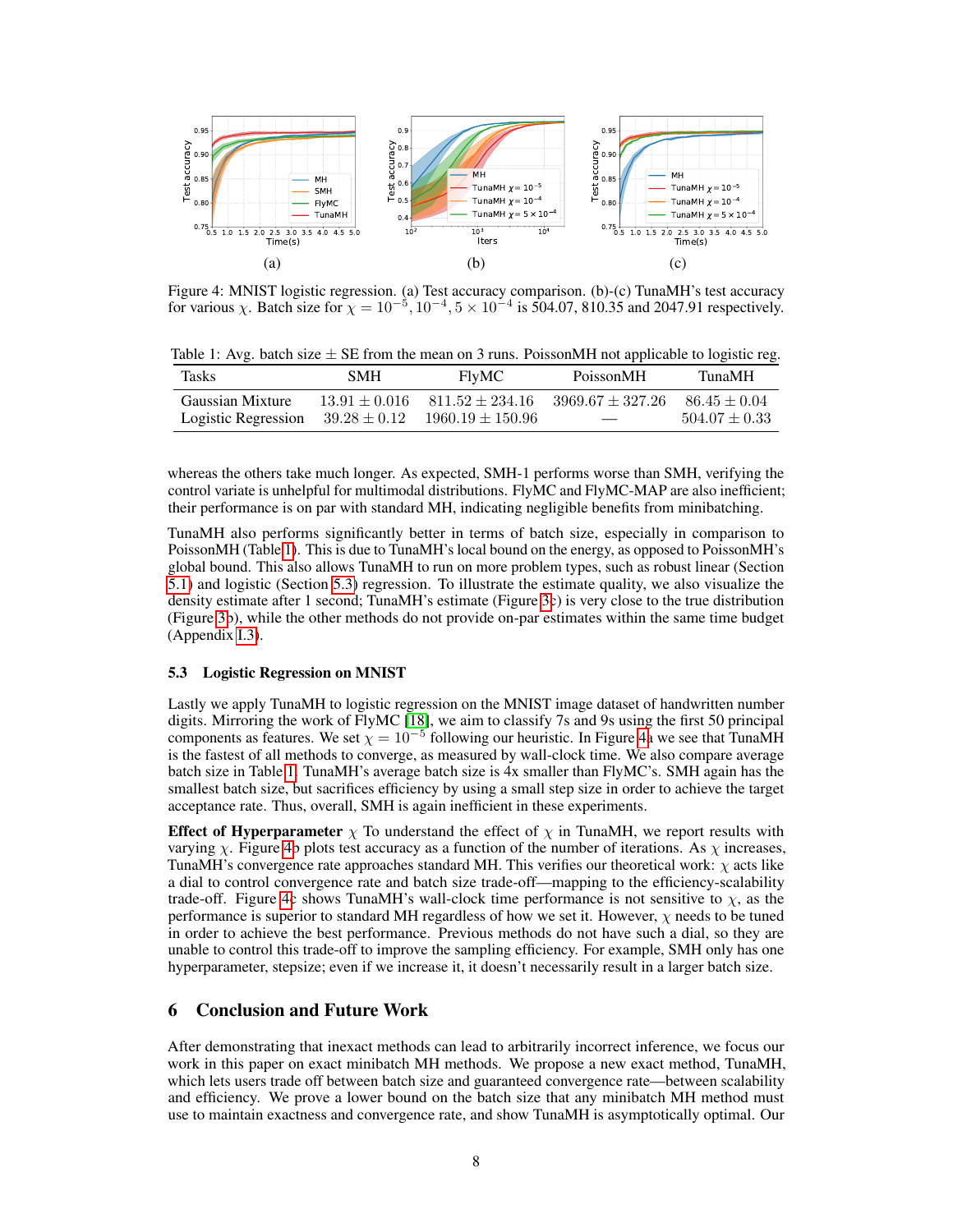experiments validate these results, demonstrating that TunaMH outperforms state-of-the-art exact methods, particularly on high-dimensional and multimodal distributions.

To guide our analysis, we formalized a class of stateless, energy-difference-based minibatch MH methods, to which most prior methods belong. While TunaMH is asymptotically optimal for this class, future work could develop new exact methods that are better by a constant factor or on some restricted class of distributions. It would also be interesting to develop effective theoretical tools for analyzing stateful methods, since these methods could potentially bypass our lower bound.

# Broader Impact

Our work shines a light on how to scale MCMC methods responsibly. We make the case that inexact minibatch MH methods can lead to egregious errors in inference, which suggests that—particularly for high-impact applications [\[13\]](#page-9-12)—we should avoid their use. We provide an alternative: a minibatch MH method that guarantees correctness, while also maintaining an optimal balance between efficiency and scalability, enabling its safe use on large-scale applications.

# Acknowledgements

This work was supported by a gift from SambaNova Systems, Inc. and funding from Adrian Sampson. We thank Jerry Chee, Yingzhen Li, and Wing Wong for helpful feedback on the manuscript.

### References

- <span id="page-8-11"></span>[1] José A Adell and Pedro Jodrá. Exact Kolmogorov and total variation distances between some familiar discrete distributions. *Journal of Inequalities and Applications*, 2006(1):64307, 2006.
- <span id="page-8-10"></span>[2] Shigeki Aida. Uniform positivity improving property, sobolev inequalities, and spectral gaps. *Journal of functional analysis*, 158(1):152–185, 1998.
- <span id="page-8-6"></span>[3] Christophe Andrieu and Gareth O. Roberts. The pseudo-marginal approach for efficient Monte Carlo computations. *The Annals of Statistics*, 37(2):697–725, 2009.
- <span id="page-8-3"></span>[4] Marco Banterle, Clara Grazian, Anthony Lee, and Christian P Robert. Accelerating Metropolis-Hastings algorithms by delayed acceptance. *Foundations of Data Science*, 1:103, 2019.
- <span id="page-8-1"></span>[5] Rémi Bardenet, Arnaud Doucet, and Chris Holmes. On Markov chain Monte Carlo methods for tall data. *The Journal of Machine Learning Research*, 18(1):1515–1557, 2017.
- <span id="page-8-2"></span>[6] Rémi Bardenet, Arnaud Doucet, and Chris Holmes. Towards scaling up Markov chain Monte Carlo: an adaptive subsampling approach. In *International Conference on Machine Learning*, 2014.
- <span id="page-8-5"></span>[7] Joris Bierkens, Paul Fearnhead, Gareth Roberts, et al. The zig-zag process and super-efficient sampling for Bayesian analysis of big data. *The Annals of Statistics*, 47(3):1288–1320, 2019.
- <span id="page-8-7"></span>[8] Alexandre Bouchard-Côté, Sebastian J Vollmer, and Arnaud Doucet. The bouncy particle sampler: A nonreversible rejection-free Markov chain Monte Carlo method. *Journal of the American Statistical Association*, 113(522):855–867, 2018.
- <span id="page-8-0"></span>[9] Steve Brooks, Andrew Gelman, Galin Jones, and Xiao-Li Meng. *Handbook of Markov Chain Monte Carlo*. CRC Press, 2011.
- <span id="page-8-4"></span>[10] Robert Cornish, Paul Vanetti, Alexandre Bouchard-Côté, George Deligiannidis, and Arnaud Doucet. Scalable Metropolis-Hastings for exact Bayesian inference with large datasets. *International Conference on Machine Learning*, 2019.
- <span id="page-8-8"></span>[11] Chris De Sa, Vincent Chen, and Wing Wong. Minibatch Gibbs Sampling on Large Graphical Models. In *International Conference on Machine Learning*, 2018.
- <span id="page-8-9"></span>[12] Masatoshi Fukushima, Yoichi Oshima, and Masayoshi Takeda. *Dirichlet forms and symmetric Markov processes*, volume 19. Walter de Gruyter, 2010.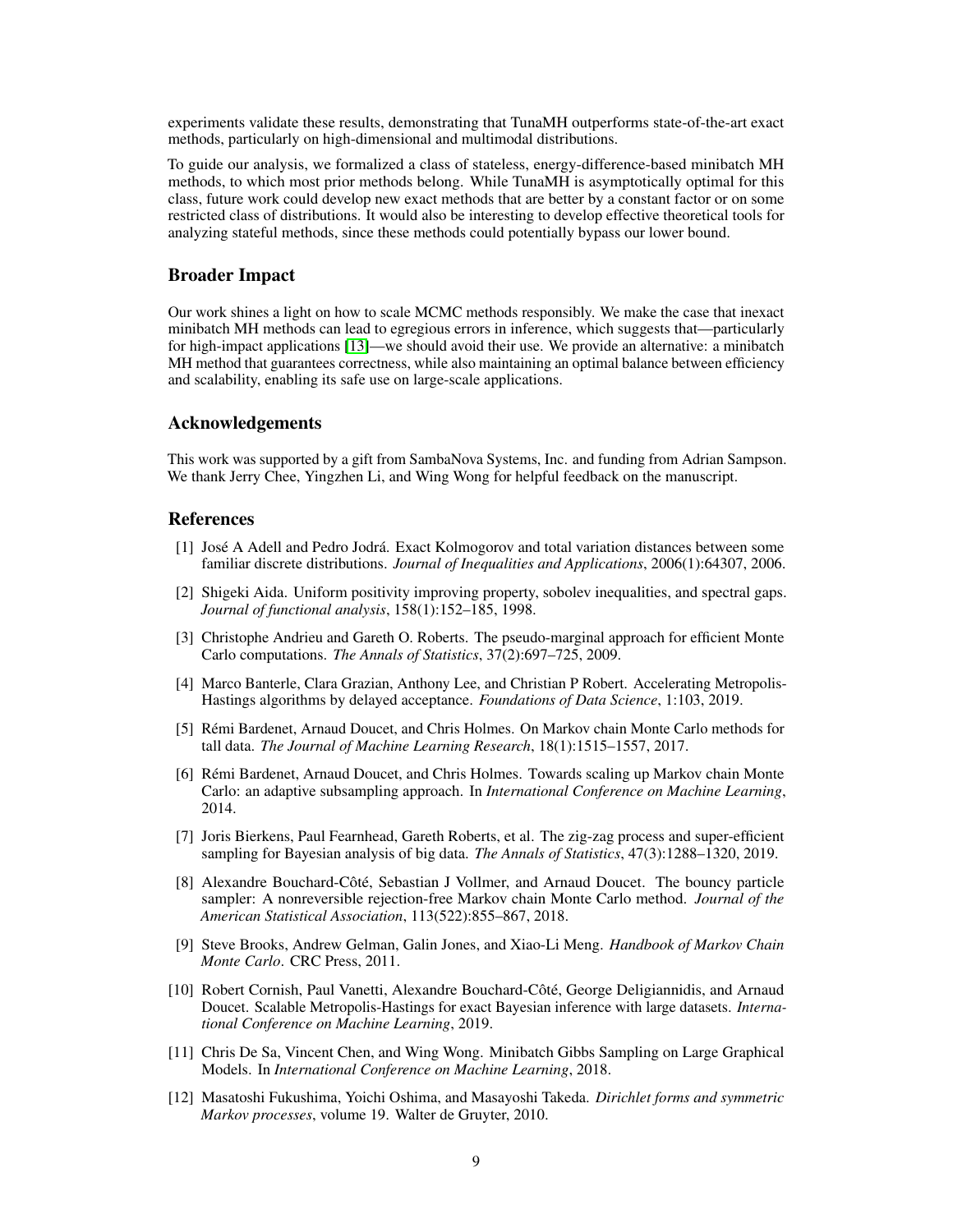- <span id="page-9-12"></span>[13] Andrew Gelman, Alex Kiss, and Jeffrey Fagan. An Analysis of the New York City Police Department's Stop-and-Frisk Policy in the Context of Claims of Racial Bias. *Journal of the American Statistical Association*, 102(479):813–823, 2007.
- <span id="page-9-9"></span>[14] Martin Hairer, Andrew M Stuart, Sebastian J Vollmer, et al. Spectral gaps for a Metropolis– Hastings algorithm in infinite dimensions. *The Annals of Applied Probability*, 24(6):2455–2490, 2014.
- <span id="page-9-0"></span>[15] W. Keith Hastings. Monte Carlo sampling methods using Markov chains and their applications. 1970.
- <span id="page-9-2"></span>[16] Anoop Korattikara, Yutian Chen, and Max Welling. Austerity in MCMC land: Cutting the Metropolis-Hastings budget. In *International Conference on Machine Learning*, pages 181–189, 2014.
- <span id="page-9-8"></span>[17] David A Levin and Yuval Peres. *Markov chains and mixing times*, volume 107. American Mathematical Society, 2017.
- <span id="page-9-6"></span>[18] Dougal Maclaurin and Ryan Prescott Adams. Firefly Monte Carlo: Exact MCMC with subsets of data. In *Twenty-Fourth International Joint Conference on Artificial Intelligence*, 2015.
- <span id="page-9-1"></span>[19] Nicholas Metropolis, Arianna W Rosenbluth, Marshall N Rosenbluth, Augusta H Teller, and Edward Teller. Equation of state calculations by fast computing machines. *The Journal of Chemical Physics*, 21(6):1087–1092, 1953.
- <span id="page-9-3"></span>[20] Matias Quiroz, Minh-Ngoc Tran, Mattias Villani, Robert Kohn, and Khue-Dung Dang. The block-poisson estimator for optimally tuned exact subsampling mcmc. *arXiv preprint arXiv:1603.08232*, 2016.
- <span id="page-9-4"></span>[21] Matias Quiroz, Robert Kohn, Mattias Villani, and Minh-Ngoc Tran. Speeding up MCMC by efficient data subsampling. *Journal of the American Statistical Association*, 114(526):831–843, 2019.
- <span id="page-9-10"></span>[22] Daniel Rudolf. Explicit error bounds for markov chain monte carlo. *arXiv preprint arXiv:1108.3201*, 2011.
- <span id="page-9-5"></span>[23] Daniel Seita, Xinlei Pan, Haoyu Chen, and John Canny. An efficient minibatch acceptance test for Metropolis-Hastings. *Uncertainty in Artificial Intelligence*, 2017.
- <span id="page-9-7"></span>[24] Ruqi Zhang and Christopher M De Sa. Poisson-Minibatching for Gibbs Sampling with Convergence Rate Guarantees. In *Advances in Neural Information Processing Systems*, pages 4923–4932, 2019.
- <span id="page-9-11"></span>[25] Ruqi Zhang, A Feder Cooper, and Christopher De Sa. AMAGOLD: Amortized Metropolis adjustment for efficient stochastic gradient MCMC. *International Conference on Artificial Intelligence and Statistics*, 2020.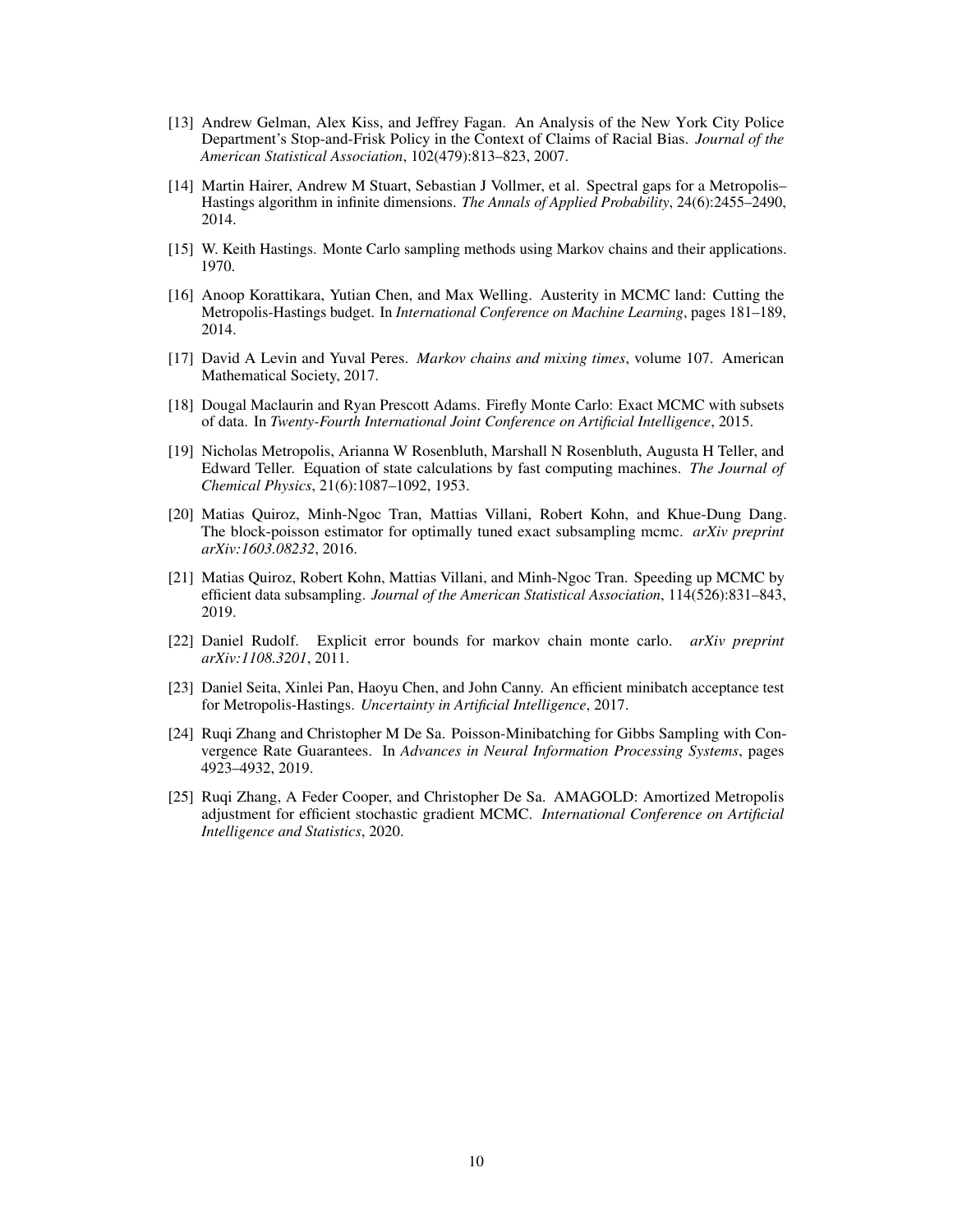# <span id="page-10-0"></span>A Proof of Theorem [1](#page-2-2)

In this section, we prove Theorem [1,](#page-2-2) which asserts that any inexact stateless MH algorithm can produce arbitrarily large bias between its target distribution (the distribution we are trying to sample from) and its stationary distribution (the distribution that the chain actually produces samples from asymptotically).

*Proof.* Let A denote the minibatch MH method in question. Since A is inexact, there must exist a state space Θ, proposal distribution q, and target distribution  $\mu$ , satisfying Assumption [1](#page-1-1) with parameters  $c_1, \ldots, c_N, C, M$ , where

$$
\mu(\theta) \propto \exp\left(-\sum_{i=1}^{N} V_i(\theta)\right)
$$

for some N and energy functions  $V_1, \ldots, V_N$ , such that A run on  $\mu$  with proposal distribution q does not have stationary distribution  $\mu$ .

Next, let  $a_{\mu}(\theta, \theta')$  denote the acceptance probability of algorithm A on the above task for a proposed transition from  $\theta$  to  $\theta'$ . Assume by way of contradiction that on this problem, it is always true that

$$
\frac{a_{\mu}(\theta,\theta')}{a_{\mu}(\theta',\theta)} = \frac{\mu(\theta')q(\theta|\theta')}{\mu(\theta)q(\theta'|\theta)}.
$$

If this were true, then the overall transition probability of this chain, for  $\theta \neq \theta'$ , would be

$$
T_{\mu}(\theta, \theta') = q(\theta'|\theta) \cdot a_{\mu}(\theta, \theta')
$$

and it would hold that

$$
\mu(\theta)T_{\mu}(\theta,\theta') = \mu(\theta')T_{\mu}(\theta',\theta).
$$

That is, the chain would be reversible, also known as satisfying detailed balance. But it is a standard result that for any reversible chain,  $\mu$  must be a stationary distribution of that chain. We have now derived a contradiction, which establishes that our assumption is false. That is, there exists a  $\theta, \theta' \in \Theta$ such that

$$
\frac{a_{\mu}(\theta,\theta')}{a_{\mu}(\theta',\theta)} \neq \frac{\mu(\theta') \cdot q(\theta|\theta')}{\mu(\theta) \cdot q(\theta'|\theta)}.
$$

Explicitly, this means that if we define the function  $\Delta V$  such that

<span id="page-10-1"></span>
$$
\Delta V(i) = V_i(\theta) - V_i(\theta'),
$$

then for this subsampling problem,

$$
\frac{\mathbf{E}\left[\mathcal{A}(\Delta V, N, q(\theta|\theta')/q(\theta'|\theta), c_1, \dots, c_N, C, M(\theta, \theta'))\right]}{\mathbf{E}\left[\mathcal{A}(-\Delta V, N, q(\theta'|\theta)/q(\theta|\theta'), c_1, \dots, c_N, C, M(\theta, \theta'))\right]} \neq \frac{\mu(\theta') \cdot q(\theta|\theta')}{\mu(\theta) \cdot q(\theta'|\theta)}.
$$
\n(4)

Without loss of generality, assume that

$$
q(\theta|\theta')/q(\theta'|\theta) \le 1.
$$

(This is without loss of generality since we can ensure it is the case by swapping  $\theta$  and  $\theta'$ .)

Constructing an example. We use this to prove the theorem by a constructive example. Let  $x_1, \ldots, x_N$  be defined by

$$
x_i = \Delta V(i) = V_i(\theta) - V_i(\theta').
$$

Define  $X$  as the sum

$$
X = \sum_{i=1}^{N} x_i.
$$

For some parameter  $K \in \mathbb{N}$  (to be defined later), consider the state space  $\Omega$  defined as

$$
\Omega = \{(k, z) \mid k \in \{0, \dots, K - 1\}, 0 \le z \le \exp(kX)\},\
$$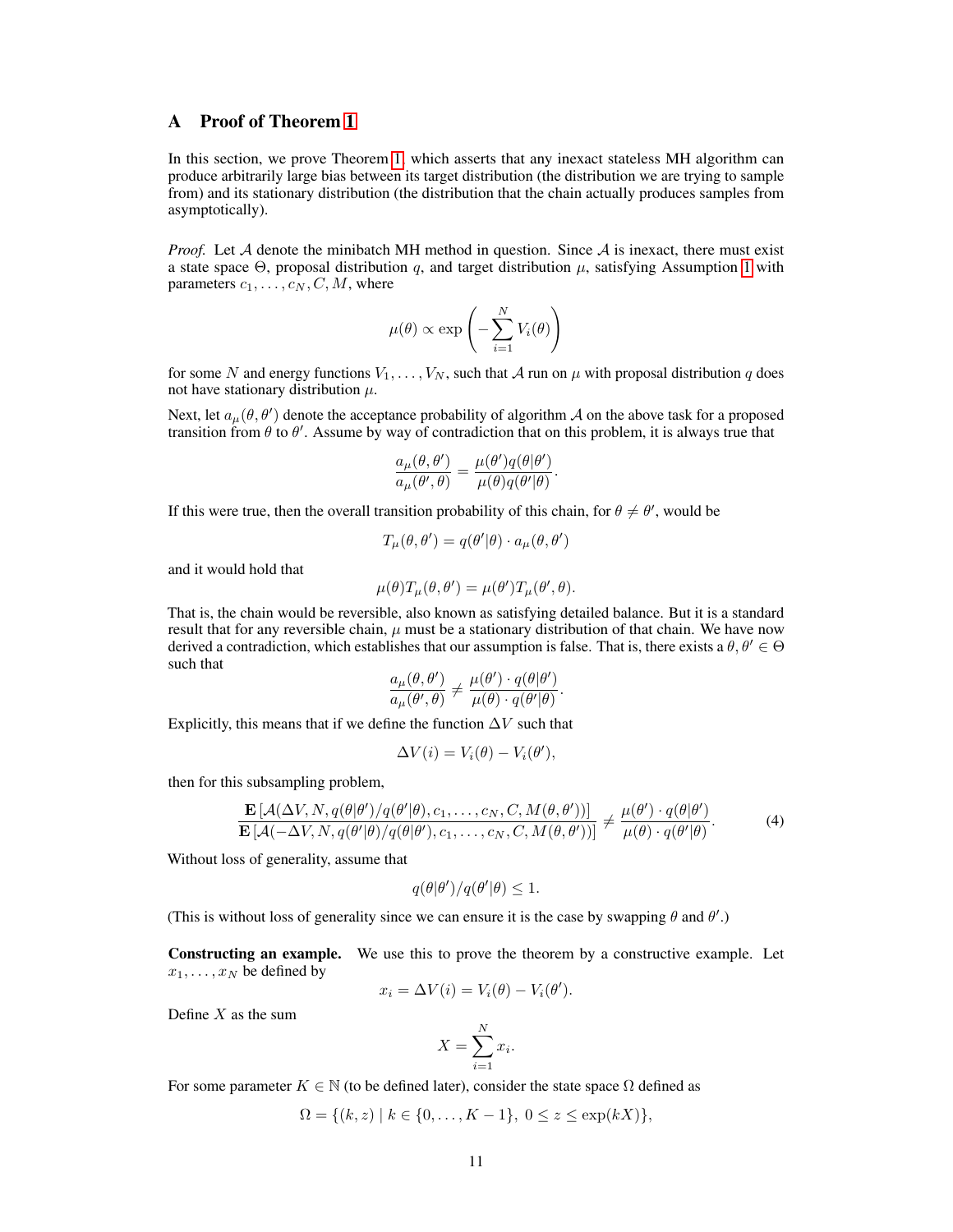using the natural measure for a finite disjoint union of measure spaces. Define a target distribution over  $\Omega$  given by the density

$$
\pi(k, z) \propto \exp\left(-\sum_{i=1}^{N} k \cdot x_i\right),\,
$$

or equivalently

$$
\pi(k, z) \propto \exp\left(-\sum_{i=1}^{N} U_i(k, z)\right) \text{ where } U_i(k, z) = kx_i.
$$

Define a proposal distribution  $\hat{q}$ , such that, starting from  $(k, z)$ :

- With probability 1/4, we sample z' uniformly from  $[0, \exp(kX)]$  and propose a transition to  $(k, z')$ .
- With probability 1/4, we propose a transition to  $(k 1, z)$ , if it is in  $\Omega$ .
- With probability  $\frac{1}{4} \cdot \frac{q(\theta|\theta')}{q(\theta'|\theta)}$  $\frac{q(\theta|\theta)}{q(\theta'|\theta)}$ , we propose a transition to  $(k+1, z)$ , if it is in  $\Omega$ .
- With the remaining probability, we just propose to stay at  $(k, z)$ .

This is effectively acting as a random walk over  $k$ , and our goal will be to show that while the true target distribution  $\pi$  has a marginal in k that is the uniform distribution, the minibatch MH method causes the chain's transition to be biased to step more in one direction than another, resulting in a highly biased stationary distribution (where we can make the bias arbitrarily large by setting  $K$ ).

We use the same  $c_i$  and C as before, and define a new function  $\hat{M}$  such that

$$
\hat{M}((k, z), (k + 1, z)) = \hat{M}((k, z), (k - 1, z)) = M(\theta, \theta')
$$

and  $M(\dots) = 0$  for other proposed transitions (we can set M however we want for pairs of states that are never proposed in a transition, since this will not affect the algorithm). Clearly, this setup satisfies Assumption [1,](#page-1-1) since the original distribution did.

Now, consider what our minibatch MH method will do when run on this task. There are three cases to consider.

**Proposed changes in z.** When a proposed change in z is made, the resulting  $\Delta U$  will be uniformly 0, and the probability of the reverse transition will be equal (1/4 in both directions), so the algorithm will be passed the arguments

$$
\mathcal{A}(0,N,1,c_1,\ldots,c_N,C,0).
$$

Since this does not depend at all on  $z$  or  $k$ , this means that the acceptance probability of these transitions will be the same regardless of the state. Call this probability  $\alpha_0$ .

A proposal to decrease  $k$ . When a proposal is made to decrease  $k$ , the probability of the forward and reverse transitions will be

$$
\hat{q}((k-1,z)|(k,z)) = \frac{1}{4} \text{ and } \hat{q}((k,z)|(k-1,z)) = \frac{1}{4} \cdot \frac{q(\theta|\theta')}{q(\theta'|\theta)}.
$$

It follows that

$$
\frac{\hat{q}((k,z)|(k-1,z))}{\hat{q}((k-1,z)|(k,z))} = \frac{q(\theta|\theta')}{q(\theta'|\theta)}.
$$

The energy function difference for this proposal will be

$$
\Delta U(i) = U_i((k, z)) - U_i((k - 1, z)) = kx_i - (k - 1)x_i = x_i,
$$

so in particular  $\Delta U = \Delta V$ . And, of course for this transition  $\hat{M}$  will take on the value  $M(\theta, \theta')$ . So, the minibatch MH algorithm will be passed the arguments

$$
\mathcal{A}(\Delta V, N, q(\theta|\theta')/q(\theta'|\theta), c_1, \ldots, c_N, C, M(\theta, \theta')),
$$

and so it will accept with probability

$$
\mathbf{E}\left[\mathcal{A}(\Delta V, N, q(\theta|\theta')/q(\theta'|\theta), c_1, \ldots, c_N, C, M(\theta, \theta'))\right].
$$

Call this probability  $\alpha_-\$ .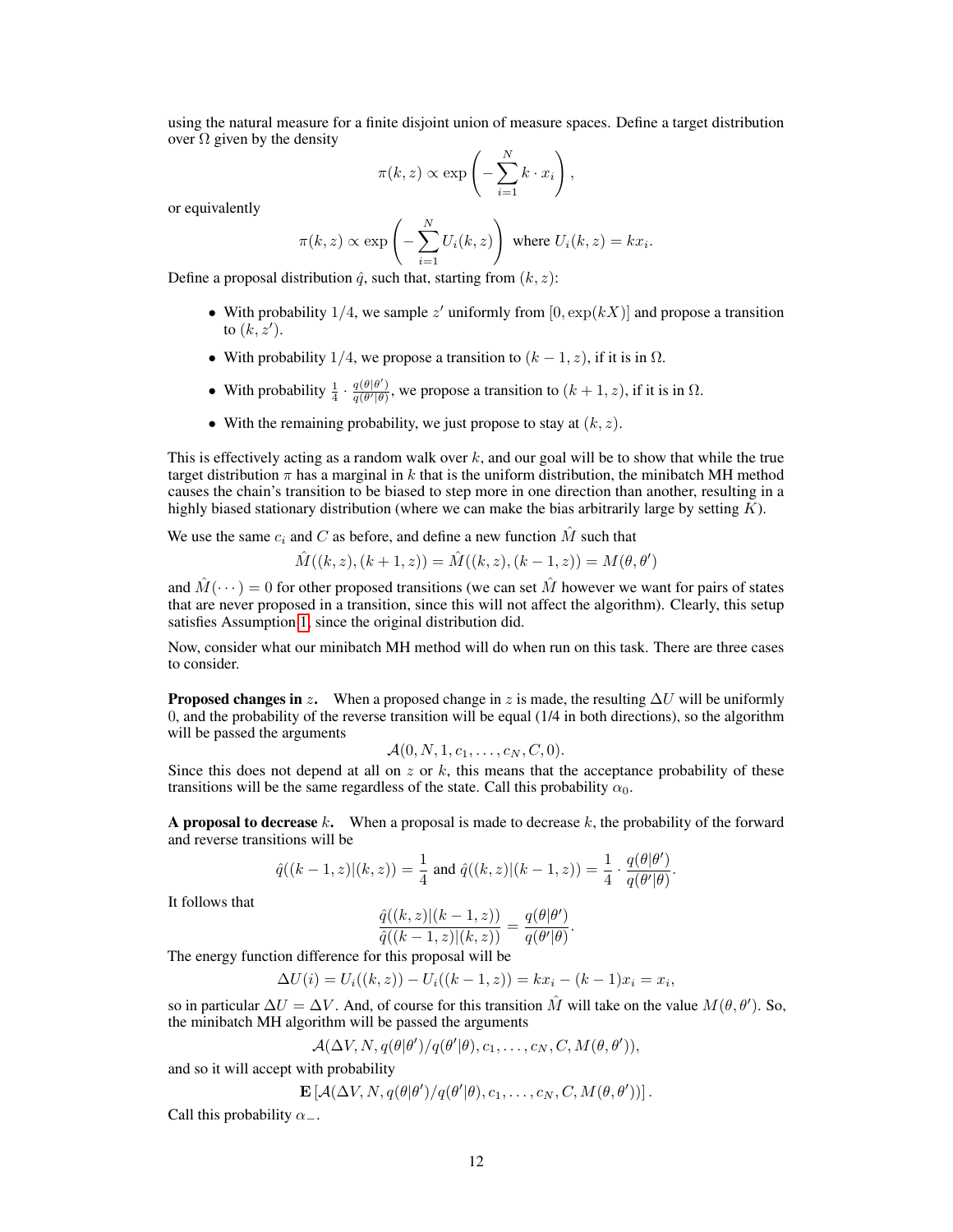A proposal to increase k. When a proposal is made to increase k, the probability of the forward and reverse transitions will be

$$
\hat{q}((k+1,z)|(k,z)) = \frac{1}{4} \cdot \frac{q(\theta|\theta')}{q(\theta'|\theta)}.
$$
 and  $\hat{q}((k,z)|(k+1,z)) = \frac{1}{4}.$ 

It follows that

$$
\frac{\hat{q}((k,z)|(k+1,z))}{\hat{q}((k+1,z)|(k,z))} = \frac{q(\theta'|\theta)}{q(\theta|\theta')}.
$$

The energy function difference for this proposal will be

$$
\Delta U(i) = U_i((k, z)) - U_i((k + 1, z)) = kx_i - (k + 1)x_i = -x_i,
$$

so in particular  $\Delta U = -\Delta V$ . And, as before for this transition  $\hat{M}$  will take on the value  $M(\theta, \theta')$ . So, the minibatch MH algorithm will be passed the arguments

$$
\mathcal{A}(-\Delta V, N, q(\theta'|\theta)/q(\theta|\theta'), c_1, \ldots, c_N, C, M(\theta, \theta')),
$$

and so it will accept with probability

$$
\mathbf{E}\left[\mathcal{A}(-\Delta V, N, q(\theta'|\theta)/q(\theta|\theta'), c_1, \ldots, c_N, C, M(\theta, \theta'))\right].
$$

Define the probability  $\alpha_+$  as

$$
\alpha_+ = \mathbf{E}\left[\mathcal{A}(-\Delta V, N, q(\theta'|\theta)/q(\theta|\theta'), c_1, \dots, c_N, C, M(\theta, \theta'))\right] \cdot \frac{q(\theta|\theta')}{q(\theta'|\theta)}.
$$

The resulting Markov chain. From the above analysis, we can conclude that the Markov chain that results from subsampling algorithm A applied to this method is as follows. Starting from  $(k, z)$ , if we let  $\hat{T}$  denote the transition operator of this Markov chain,

- With probability  $\frac{1}{4} \cdot \alpha_0$ , we sample z' uniformly from  $[0, \exp(kX)]$  and transition to  $(k, z')$ .
- With probability  $\frac{1}{4} \cdot \alpha_{-}$ , we transition to  $(k 1, z)$ , if it is in  $\Omega$ .
- With probability  $\frac{1}{4} \cdot \alpha_+$ , we transition to  $(k+1, z)$ , if it is in  $\Omega$ .
- With the remaining probability, we just stay at  $(k, z)$ .

Consider the distribution

$$
\nu(k,z) \propto \left(\frac{\alpha_+}{\alpha_-}\right)^k.
$$

It is easy to see that this Markov chain satisfies detailed balance with  $\nu$  as its stationary distribution. In particular,

$$
\nu(k, z) \cdot T((k - 1, z)|(k, z)) = \left(\frac{\alpha_+}{\alpha_-}\right)^k \cdot \frac{1}{4} \cdot \alpha_-
$$

$$
= \left(\frac{\alpha_+}{\alpha_-}\right)^{k - 1} \cdot \frac{1}{4} \cdot \alpha_+
$$

$$
= \nu(k - 1, z) \cdot T((k, z)|(k - 1, z)).
$$

So  $\nu$  will be a stationary distribution of the minibatch MH chain  $\hat{T}$ .

Observe that the marginal distribution of k in  $\pi$  is

$$
\pi(k) = \int_0^{\exp(kX)} \pi(k, z) dz \propto \exp\left(-\sum_{i=1}^N k \cdot x_i\right) \cdot \exp(kX) = 1,
$$

so the marginal distribution of  $k$  in the target distribution is actually the uniform distribution. On the other hand, using the same derivation, the marginal distribution of k in  $\nu$  is

$$
\nu(k) \propto \left(\frac{\alpha_+}{\alpha_-}\right)^k \cdot \exp(kX) = \left(\frac{\alpha_+}{\alpha_-} \cdot \exp(X)\right)^k.
$$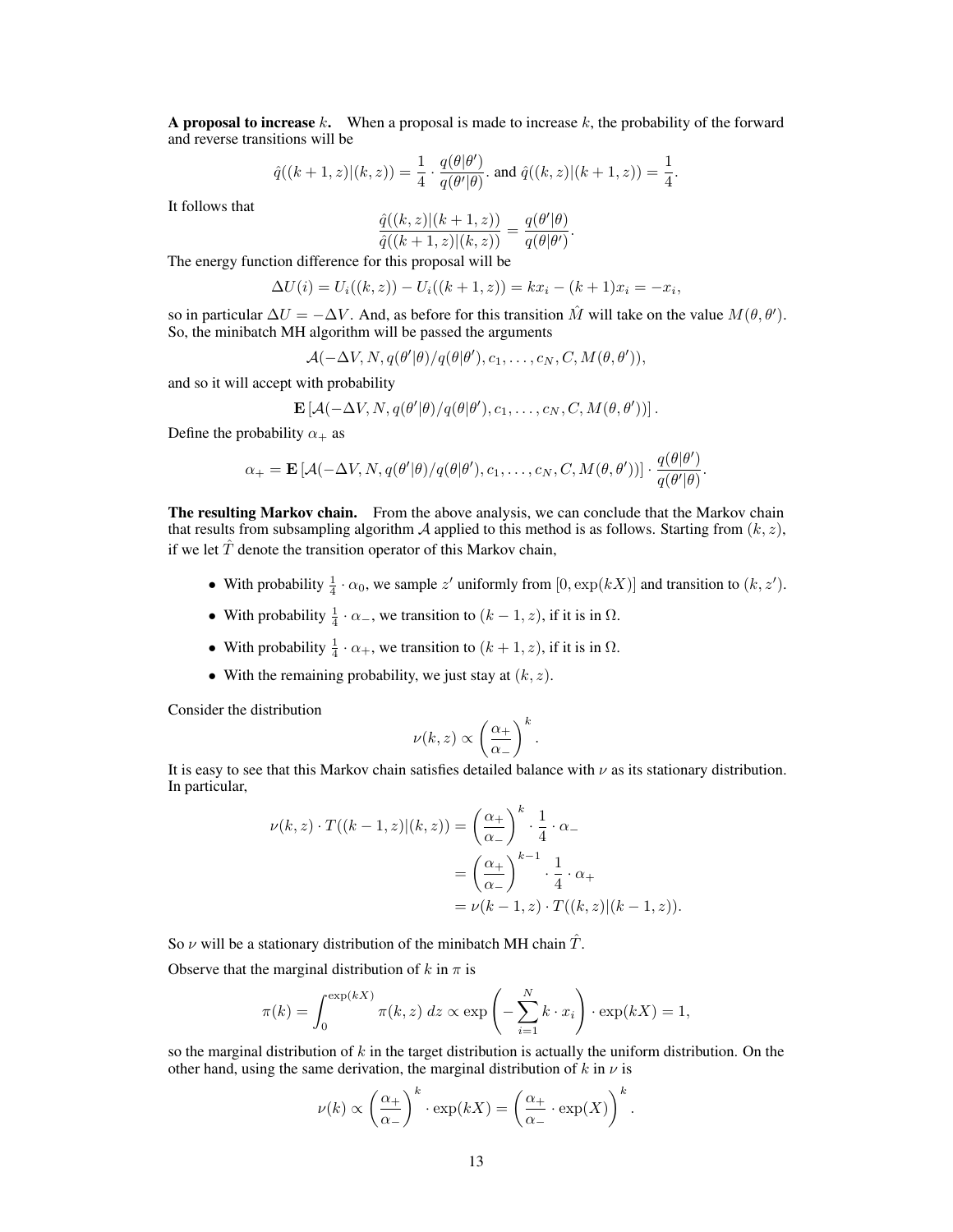We know immediately by substituting our definitions of  $\alpha_+$  and  $\alpha_-$  into [\(4\)](#page-10-1) that

$$
\frac{\alpha_{-}}{\alpha_{+}} \neq \frac{\mu(\theta')}{\mu(\theta)} = \exp\left(\sum_{i=1}^{N} (V_{i}(\theta) - V_{i}(\theta'))\right) = \exp\left(\sum_{i=1}^{N} x_{i}\right) = \exp(X).
$$

As a consequence, we know that

$$
\frac{\alpha_+}{\alpha_-} \cdot \exp(X) \neq 1.
$$

Call this constant

$$
A = \frac{\alpha_+}{\alpha_-} \cdot \exp(X),
$$

and observe that  $A \neq 1$  and that A is independent of our choice of K (which still remains unset). This gives

$$
\nu(k) \propto A^k.
$$

Explicitly, this distribution will be

$$
\nu(k) = \frac{1}{\sum_{k=0}^{K-1} A^k} \cdot A^k = \frac{1 - A}{1 - A^K} \cdot A^k.
$$

Since the total variation distance between two probability measures is lower bounded by the TVdistance between their marginal distributions in any one variable, and similarly the KL divergence is *also* lower bounded by the KL divergence between its marginal distributions in any one variable (both these facts follow directly from the monotonicity property of the f-divergence, of which the KL-divergence and TV-distance are both instances), to prove this theorem it suffices to show both TV-distance and KL-divergence bounds on the marginal distributions in k. We do this now.

**Bounding the total variation distance.** Now, we compute the total variation distance between  $\pi$ and  $\nu$ . For this bit of the proof, we will just consider the marginal distribution in k, as this provides a lower bound on the TV distance between the joint distribution. For simplicity, for the rest of the proof, we let  $\tilde{\pi}$  denote this marginal distribution of k in  $\nu$ , and also let  $\pi$  denote the marginal distribution of  $k$  in  $\pi$ . By the definition of total variation distance,

$$
TV(\pi, \tilde{\pi}) = \frac{1}{2} \sum_{k=0}^{K-1} |\tilde{\pi}(k) - \pi(k)|
$$
  
= 
$$
\frac{1}{2} \sum_{k=0}^{K-1} \left| \frac{1 - A}{1 - A^K} \cdot A^k - \frac{1}{K} \right|
$$

If  $A < 1$ ,

$$
TV(\pi, \tilde{\pi}) = \sum_{k=0}^{K_0} \left( \frac{1 - A}{1 - A^K} \cdot A^k - \frac{1}{K} \right)
$$

$$
= \frac{1 - A^{K_0}}{1 - A^K} - \frac{K_0}{K}
$$
(5)

<span id="page-13-0"></span>.

where  $K_0$  is the largest k such that

$$
\frac{1-A}{1-A^K} \cdot A^k > \frac{1}{K}.
$$

By solving the above equation, we have

$$
K_0 = \left\lfloor \frac{\log(1 - A^K) - \log(1 - A) - \log(K)}{\log(A)} \right\rfloor.
$$

We can lower bound  $K_0$  by

$$
K_0 \ge \frac{\log(1 - A^K) - \log(1 - A) - \log(K)}{\log(A)} - 1
$$
  
 
$$
\ge \frac{-\log(1 - A) - \log(K)}{\log(A)} - 1.
$$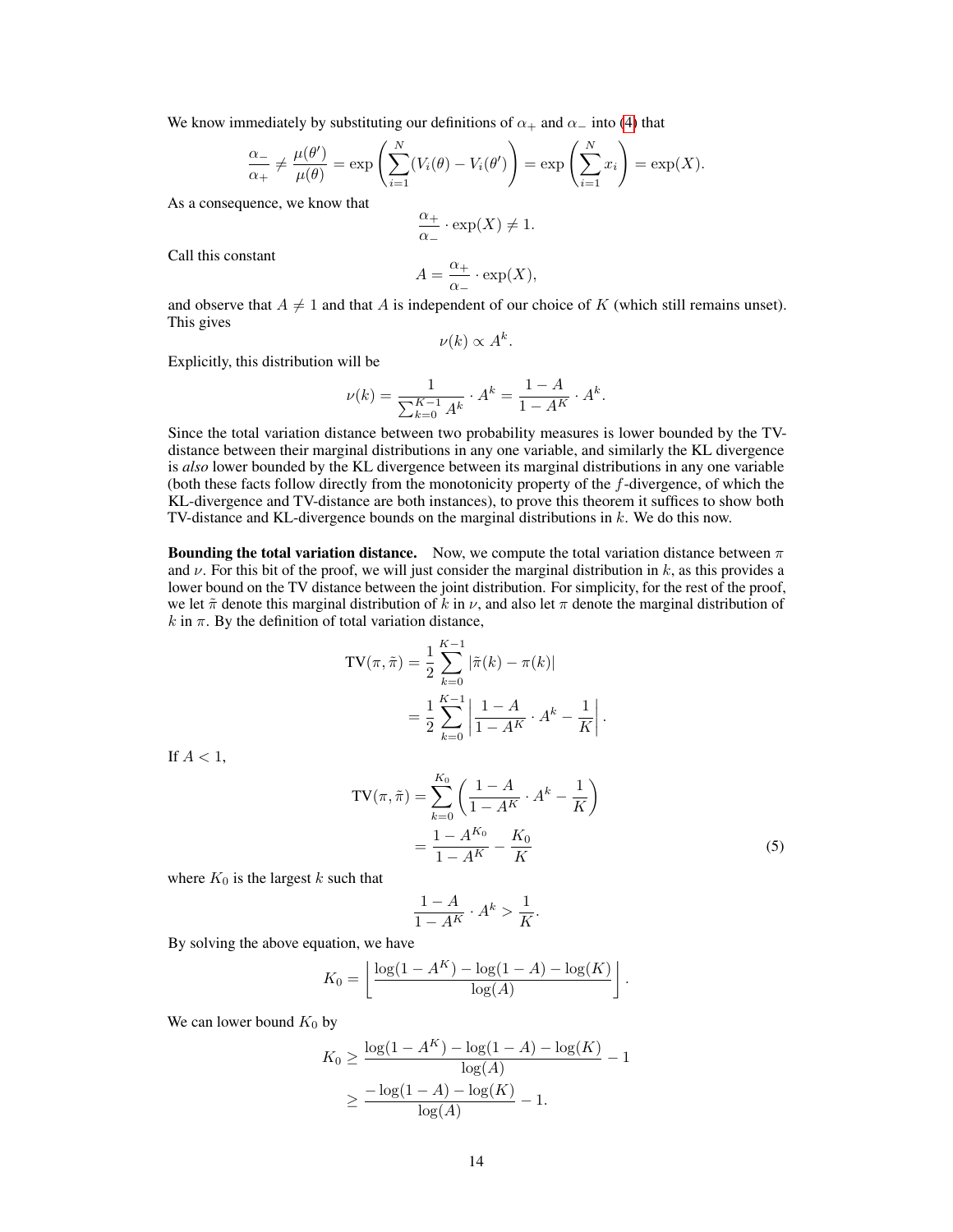It follows that the first term in [\(5\)](#page-13-0) becomes

$$
\frac{1 - A^{K_0}}{1 - A^K} \ge \frac{1 - \frac{1}{KA(1 - A)}}{1 - A^K} \ge 1 - \frac{1}{KA(1 - A)}.
$$

We can also upper bound  $K_0$  and then the second term can be bounded as the following

$$
\frac{K_0}{K} \le \frac{\log(1 - A^K) - \log(K)}{K \log(A)}.
$$

When  $K \geq \frac{\log(1 - \exp(-\frac{1}{2}))}{\log(A)}$ , we have  $\log(1 - A^K) \geq -\frac{1}{2}$ . Since  $\log(K) \leq K^{\frac{1}{2}}$  and  $K^{-1} \leq K^{-\frac{1}{2}}$ , we have

$$
\frac{K_0}{K} \leq \frac{-\frac{1}{2}K^{-1} - K^{-\frac{1}{2}}}{\log(A)} \leq -\left(\frac{3}{2\log(A)}\right)K^{-\frac{1}{2}}.
$$

Therefore, the TV distance is bounded by

$$
TV(\pi, \tilde{\pi}) \ge 1 - \frac{1}{KA(1-A)} + \left(\frac{3}{2\log(A)}\right)K^{-\frac{1}{2}}
$$
  
 
$$
\ge 1 + \left(\frac{3}{2\log(A)} - \frac{1}{A(1-A)}\right)K^{-\frac{1}{2}}.
$$

To make TV $(\pi, \tilde{\pi}) \ge \delta$ , we just need to set

$$
K \ge \frac{\left(\frac{3}{2\log(A)} - \frac{1}{A(1-A)}\right)^2}{(1-\delta)^2}.
$$

Similarly, if  $A > 1$ ,

$$
TV(\pi, \tilde{\pi}) = \sum_{k=K_0}^{K-1} \left( \frac{1-A}{1-A^K} \cdot A^k - \frac{1}{K} \right)
$$
  
= 
$$
\frac{A^K - A^{K_0}}{A^K - 1} - \frac{K - K_0}{K}
$$
  
= 
$$
\frac{K_0}{K} - \frac{A^{K_0} - 1}{A^K - 1}
$$

where

$$
K_0 = \left\lceil \frac{\log(A^K - 1) - \log(A - 1) - \log(K)}{\log(A)} \right\rceil
$$

which is the smallest  $k$  such that

$$
\frac{1-A}{1-A^K}\cdot A^k>\frac{1}{K}.
$$

We can get an upper bound of  $K_0$  by

$$
K_0 \le \frac{\log(A^K - 1) - \log(A - 1) - \log(K)}{\log(A)} + 1
$$
  
=  $\log_A \left( \frac{A^K - 1}{K(A - 1)} \right) + 1.$ 

Therefore,

$$
\frac{A^{K_0} - 1}{A^{K} - 1} \le \frac{A \cdot \left(\frac{A^{K} - 1}{K(A - 1)}\right) - 1}{A^{K} - 1}
$$

$$
= \frac{A}{K(A - 1)} - \frac{1}{A^{K} - 1}.
$$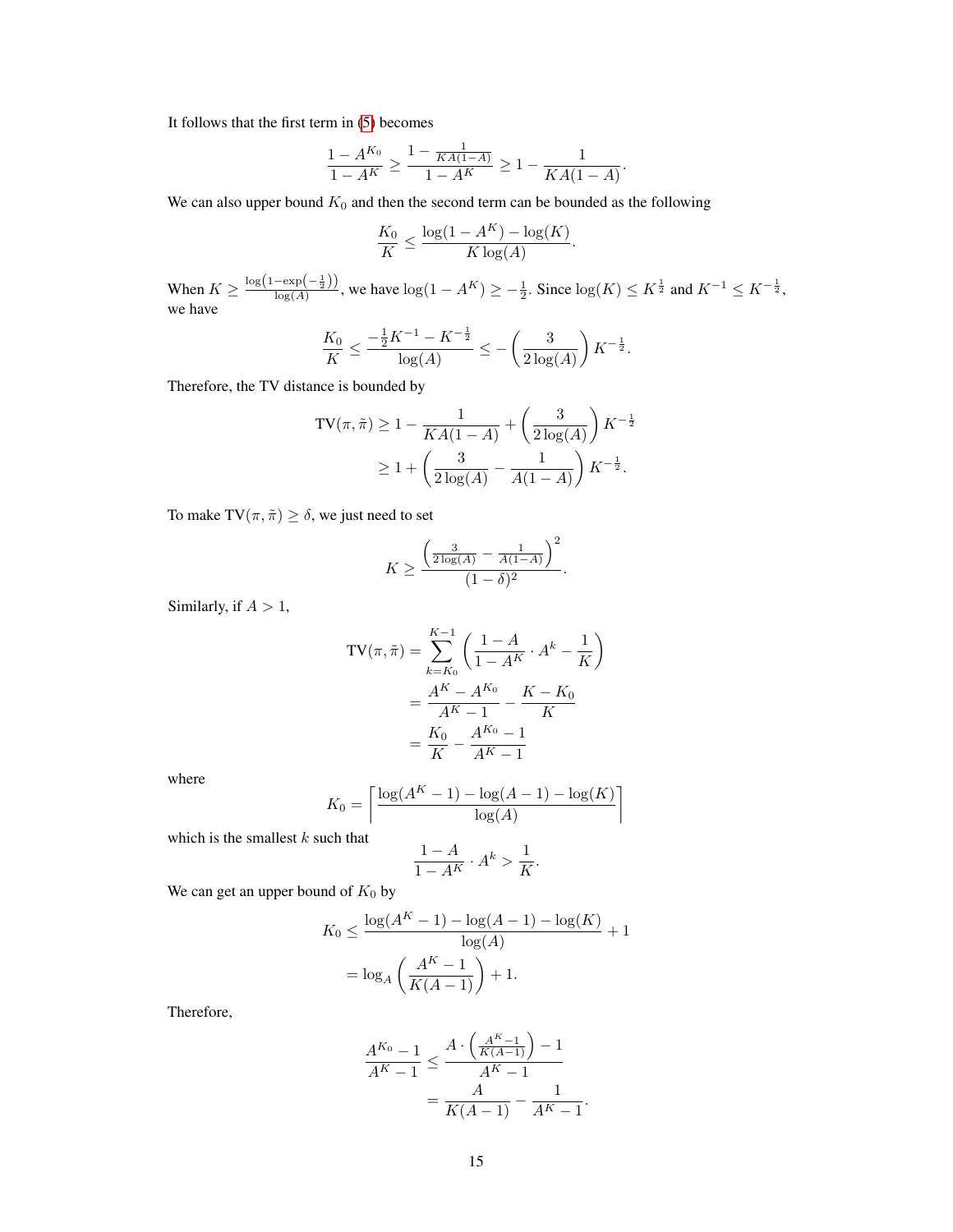We can lower bound  $K_0$  by

$$
K_0 \ge \log_A (A^K - 1) - \log_A (A - 1) - \log_A (K).
$$

When  $K \ge 1 - \log_A(A-1)$ ,  $A^K - 1 \ge A^{K-1}$ . Then we have

$$
K_0 \ge \log_A (A^{K-1}) - \log_A (A-1) - \log_A (K)
$$
  
=  $K - 1 - \log_A (A - 1) - \log_A (K)$ .

It follows that

$$
\frac{K_0}{K} \ge 1 - \frac{1}{K} - \frac{\log_A(A-1)}{K} - \frac{\log_A(K)}{K}.
$$

Since  $log(K) \le K^{\frac{1}{2}}$  and  $K^{-1} \le K^{-\frac{1}{2}}$ , the TV distance can be bounded by

$$
TV(\pi, \tilde{\pi}) \ge 1 - \frac{1}{K} - \frac{\log_A(A-1)}{K} - \frac{\log_A(K)}{K} - \frac{A}{K(A-1)} + \frac{1}{A^{K}-1}
$$
  
 
$$
\ge 1 - \left(1 + \log_A(A-1) + \frac{1}{\log(A)} + \frac{A}{A-1}\right)K^{-\frac{1}{2}}.
$$

To make TV $(\pi, \tilde{\pi}) \ge \delta$ , we just need

$$
K \ge \left(\frac{1 + \log_A(A-1) + \frac{1}{\log(A)} + \frac{A}{A-1}}{1 - \delta}\right)^2.
$$

Since we could set  $K$  arbitrarily, it is clear that we can do this.

**Bounding the KL divergence.** We can compute KL divergence between  $\pi$  and  $\tilde{\pi}$  as follows

$$
KL(\pi, \tilde{\pi}) = \sum_{k=0}^{K-1} \frac{1}{K} \cdot \log \left( \frac{1}{K} \cdot \frac{1 - A^{K}}{(1 - A)A^{k}} \right)
$$
  
=  $\frac{1}{K} \cdot \sum_{k=0}^{K-1} \left[ \log \left( \frac{1}{K} \cdot \frac{1 - A^{K}}{(1 - A)} \right) - k \log(A) \right]$   
=  $\log \left( \frac{1 - A^{K}}{K(1 - A)} \right) - \frac{\log(A)}{K} \sum_{k=0}^{K-1} k$   
=  $\log \left( \frac{1 - A^{K}}{K(1 - A)} \right) - \frac{(K - 1) \log(A)}{2}$ 

If  $A < 1$ , we have

$$
KL(\pi, \tilde{\pi}) = \log (1 - A^{K}) - \log((1 - A)K) - \frac{K \log (A)}{2} + \frac{\log (A)}{2}
$$

$$
\geq \log (1 - A^{K}) - \left(\frac{1 - A + \log (A)}{2}\right)K + \frac{\log (A)}{2}.
$$

The last equation is because  $\log(x) \leq \frac{x}{2}$ .

To further simplify the above equation, we first note that  $1 - A + \log(A) < 0$  when  $A \neq 1$ . And then when  $K \geq \log_A\left(1-A^{\frac{1}{2}}\right)$ , we have  $1-A^K \geq A^{\frac{1}{2}}$ . It follows that we can simplify it to be

$$
KL(\pi, \tilde{\pi}) \ge \log(A) - \left(\frac{1 - A + \log(A)}{2}\right) K.
$$

To make  $KL(\pi, \tilde{\pi}) \ge \rho$ , it is clear that we just need to set

$$
K \ge \frac{2(\rho - \log(A))}{A - 1 - \log(A)}.
$$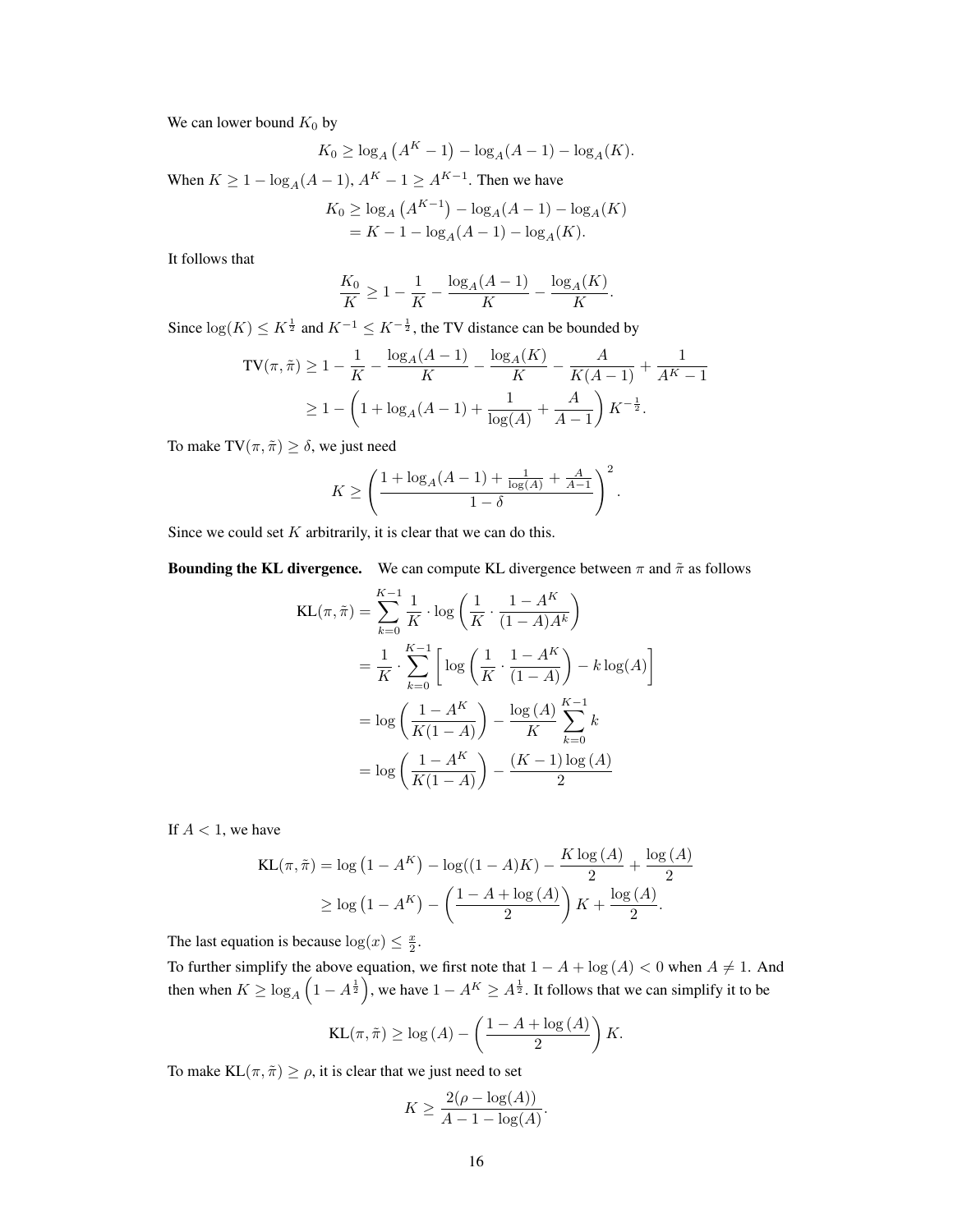Consider when  $A > 1$ ,

$$
KL(\pi, \tilde{\pi}) = \log\left(\frac{A^K - 1}{K(A - 1)}\right) - \frac{(K - 1)\log(A)}{2}.
$$

If  $K \geq \frac{\log(2)}{\log(A)}$  $\frac{\log(2)}{\log(A)}$ , we have that  $A^K - 1 \ge \frac{A^K}{2}$  $\frac{1}{2}$ . It follows that

$$
KL(\pi, \tilde{\pi}) \ge K \log(A) - \log(K) - \log(2A - 2) - \frac{K \log(A)}{2}
$$

$$
= \frac{K \log(A)}{2} - \log(K) - \log(2A - 2).
$$

To make  $KL(\pi, \tilde{\pi}) \ge \rho$ , we need

$$
\frac{K \log (A)}{2} - \log(K) \ge \rho + \log(2A - 2).
$$

Let  $K = \exp(y)$ . By Taylor series, we know  $\exp(y) \geq \frac{y^2}{2}$  $\frac{\sqrt{2}}{2}$ . Then it follows that

$$
\frac{y^2 \log (A)}{4} - y \ge \rho + \log(2A - 2).
$$

Solve the above inequality, we can get

$$
y \ge \frac{1 + 2 \cdot \frac{\log(A)}{4} \cdot \left(\rho + \log(2A - 2)\right)}{2 \cdot \frac{\log(A)}{4}} = \frac{2 + \log(A) \left(\rho + \log(2A - 2)\right)}{\log(A)}.
$$

It follows that it suffices to set

$$
K \ge \exp\left(\frac{2 + \log(A)\left(\rho + \log(2A - 2)\right)}{\log(A)}\right).
$$

**Concluding the proof.** The theorem now follows from choosing a  $K$  large enough that both the TV distance inequality we derived and the KL divergence inequality we derived are satisfied.  $\Box$ 

### <span id="page-16-0"></span>B Proof of Statement [1](#page-3-2)

*Proof.* We prove this by construction. Consider a dataset  $\{x_i\}_{i=1}^N$ . The data instances can take two values  $\{-\frac{M}{N}, \frac{M}{N}\}\$  where M is a positive constant. Assume that half of the data instances take value  $\frac{M}{N}$  and the remaining take  $-\frac{M}{N}$ . Let the target distribution be  $\pi(\theta) = \frac{1}{Z} \exp\left(\theta \cdot \sum_{i=1}^{N} x_i\right)$  and the domain for  $\theta$  be  $\{0, 1, \ldots, K - 1\}$ . We define the proposal distribution to be the following

$$
p(\theta, \theta) = \frac{1}{2}
$$
, for all  $\theta$ ;  $p(\theta, \theta - 1) = \frac{1}{4}$ ,  $p(\theta, \theta + 1) = \frac{1}{4}$  for  $\theta \in \{1, ..., K - 2\}$ ;

and  $p(0, 1) = p(K - 1, K - 2) = \frac{1}{2}$ .

We can write the acceptance rate of transitioning from  $\theta$  to  $\theta' = \theta + 1$  in FMH as follows

$$
a_{\text{FMH}}(\theta, \theta') = \prod_{i=1}^{N} \min(1, \exp(x_i)) = \left(\exp\left(-\frac{M}{N}\right)\right)^{\frac{N}{2}} = \exp\left(-\frac{M}{2}\right).
$$

It is easy to show that the acceptance rate of transitioning from  $\theta$  to  $\theta' = \theta - 1$  in FMH is the same.

When  $M > -2 \log(p)$ , it is clear that the acceptance rate of FMH is less than p. By contrast, the acceptance rate of standard MH is

$$
a_{\text{MH}}(\theta, \theta') = \min\left(1, \exp\left(\pm \sum_{i=1}^{N} x_i\right)\right) = 1.
$$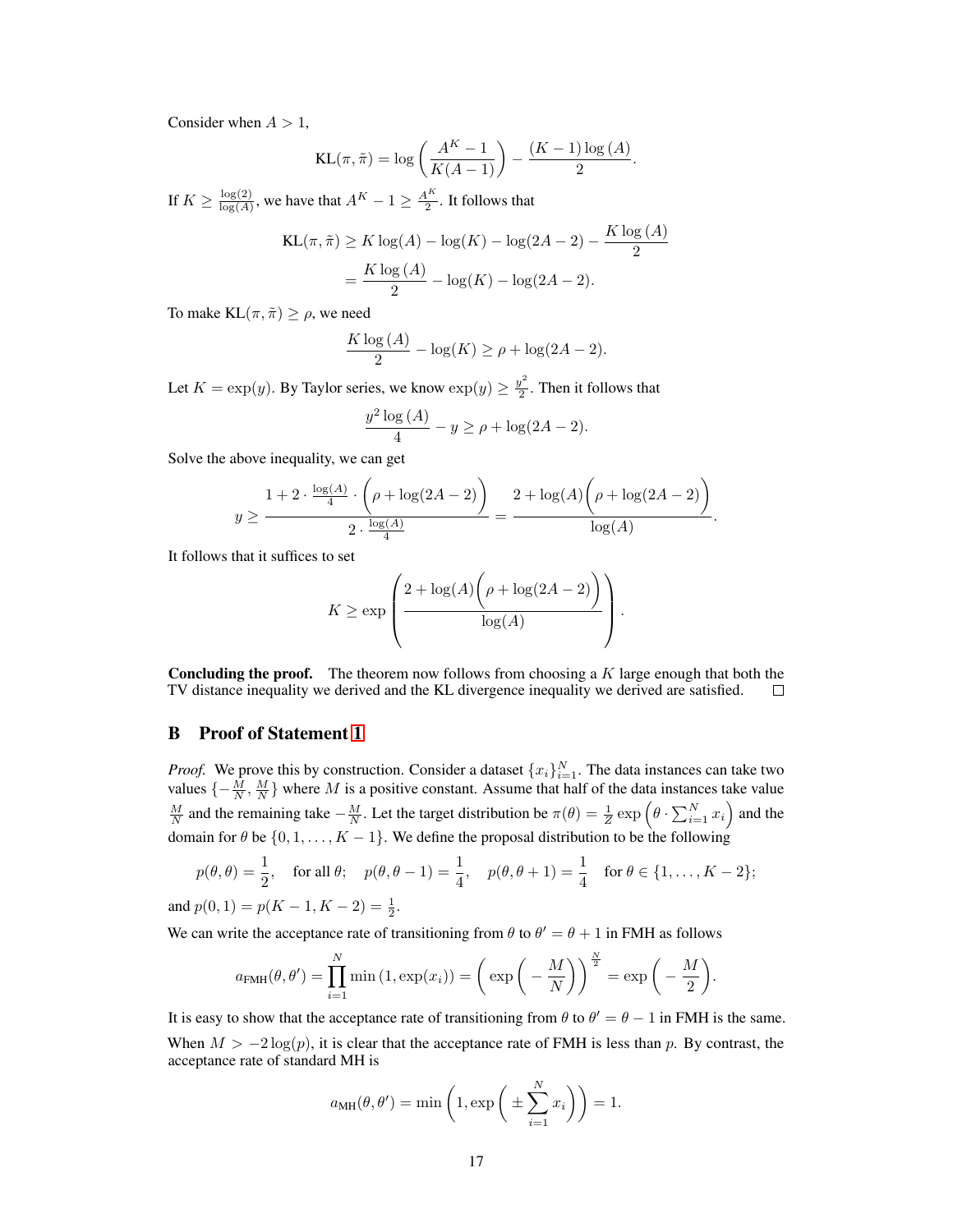<span id="page-17-1"></span>Algorithm 3 PoissonMH

**given:** initial state  $\theta \in \Theta$ ; proposal dist. q; hyperparameter  $\lambda$ ; Global bounds  $M_i$ , L loop **propose**  $\theta' \sim q(\cdot | \theta)$ for  $i \in \{1, \ldots, N\}$  do **sample**  $s_i \sim \text{Poisson}\left(\frac{\lambda M_i}{L} + \phi_i(\theta)\right)$ end for form minibatch  $\mathcal{S} \leftarrow \{i|s_i > 0\}$ compute MH ratio  $r \leftarrow \frac{\exp\left(\sum_{i \in S} s_i \log\left(1 + \frac{L}{\lambda M_i} \phi_i(\theta')\right)\right) q(\theta'|\theta)}{\left(\sum_{i \in S} s_i \log\left(1 + \frac{L}{\lambda M_i} \phi_i(\theta')\right)\right) q(\theta'|\theta)}$  $\exp\left(\sum_{i \in \mathcal{S}} s_i \log\left(1+\frac{L}{\lambda M_i} \phi_i(\theta)\right)\right) q(\theta | \theta')$ with probability  $\min(1, r)$ , set  $\theta$   $\cdot$  $\prime$ end loop

In order to preserve geometric ergodicity, SMH [\[10\]](#page-8-4) uses *truncated FMH* (TFMH) which forces FMH degrade to standard MH when the energy exceeds a threshold R. If we set hyperparameter  $R > \frac{M}{2}$ , then in each step, the value of  $a_{SMH}$  will be the same as  $a_{FMH}$ . Therefore, if setting  $M > -2 \log(\tilde{p})$ , we have

$$
\frac{a_{\text{SMH}}}{a_{\text{MH}}} \le \frac{p}{1} = p.
$$

If we set  $R \leq \frac{M}{2}$ , SMH falls back to standard, full-batch MH — using the whole dataset at each step. This proves the statement.  $\Box$ 

### <span id="page-17-0"></span>C Construction of Algorithm [2](#page-4-0)

Algorithm [2](#page-4-0) can be derived by carefully replacing the global bounds on the energy in PoissonMH [\[24\]](#page-9-7) with local bounds on the energy differences (Assumption [1\)](#page-1-1). PoissonMH is a variant of Poisson Gibbs and therefore inherits the same assumptions for Gibbs sampling on graphical models, which are often violated in the applications of MH. In particular, PoissonMH works on *factor graphs* which define a distribution  $\pi(\theta)$  over a set of factors  $\{\phi_i(\theta)\}_{i=1}^N$  as the follows

$$
\pi(\theta) \propto \exp\left(\sum_{i=1}^N \phi_i(\theta)\right).
$$

PoissonMH assumes that each factor  $\phi_i$  is non-negative without the loss of generality (we can add a positive constant to  $\phi_i$  to make it non-negative without changing the distribution) and is bounded globally by a constant  $M_i$ . That is

$$
0 \leq \phi_i(\theta) \leq M_i
$$
 for all  $\theta$ .

This assumption does not hold for most applications of MH, such as the linear and logistic regression experiments in Section [5.](#page-5-1)

Let  $L = \sum_i M_i$  and define Poisson auxiliary variable  $s_i$  as the follows

$$
s_i|\theta \sim \text{Poisson}\left(\frac{\lambda M_i}{L} + \phi_i(\theta)\right),\,
$$

where  $\lambda > 0$  is a hyperparameter. Running standard MH on the joint distribution of  $\theta$  and  $s_i$  results in the following acceptance ratio

$$
r_{\text{PoissonMH}}(\theta, \theta') = \frac{\exp\left(\sum_i s_i \log\left(1 + \frac{L}{\lambda M_i} \phi_i(\theta')\right)\right) q(\theta'|\theta)}{\exp\left(\sum_i s_i \log\left(1 + \frac{L}{\lambda M_i} \phi_i(\theta)\right)\right) q(\theta|\theta')}.
$$

Here, the sum is essentially performed over the set of index i whose  $s_i$  is greater than zero. When  $s_i = 0$ , it is clear that the factor  $\phi_i$  will not appear in the acceptance ratio  $r_{\text{PoissonMH}}$ . Thus PoissonMH enables using a subset of factors for the MH decision step (Algorithm [3\)](#page-17-1).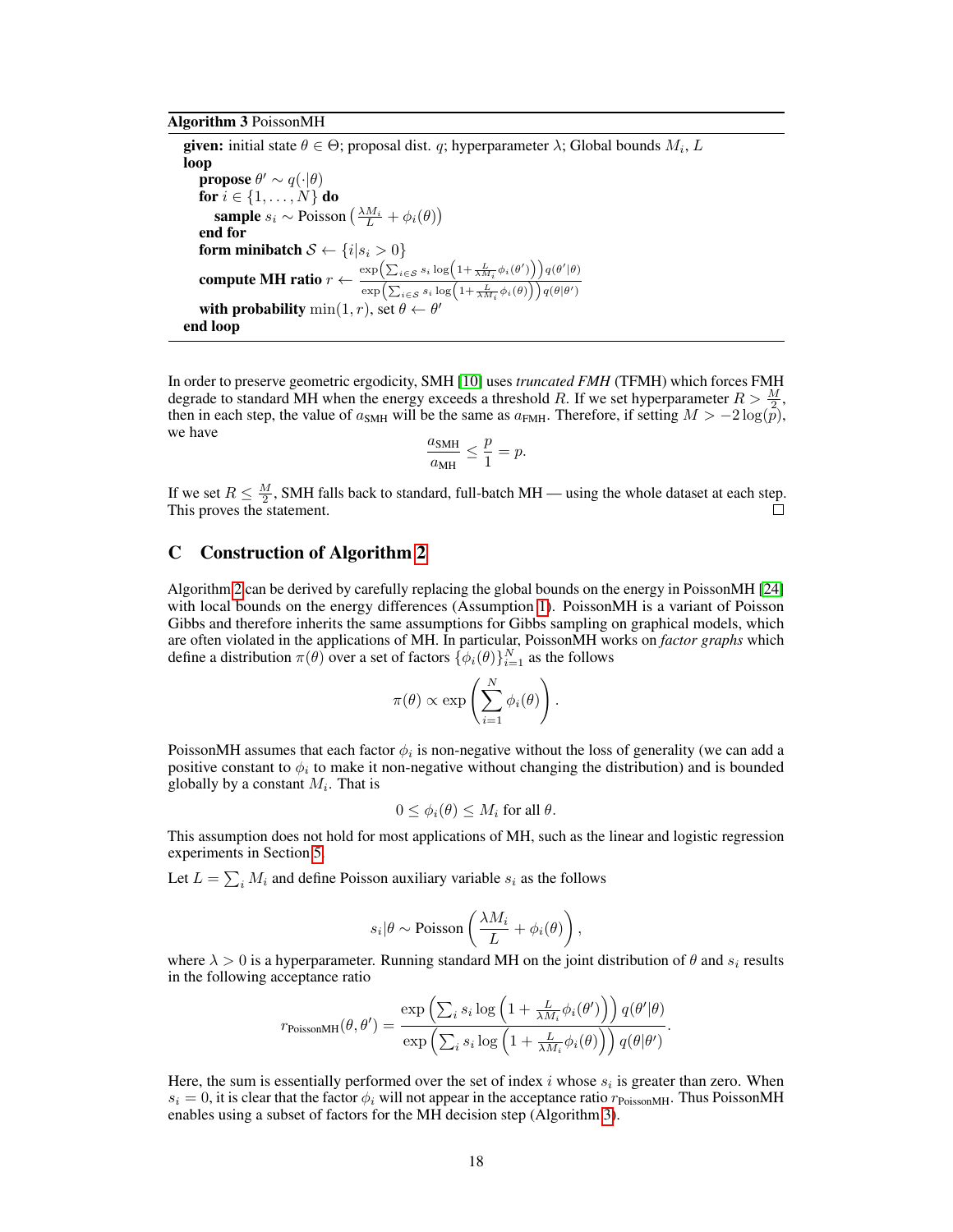#### <span id="page-18-1"></span>Algorithm 4 TunaMH

**given:** initial state  $\theta \in \Theta$ ; proposal dist. q;  $\lambda$ ; Asm. [1](#page-1-1) parameters  $c_i$ , C, M; function  $\phi_i$  defined in [\(6\)](#page-18-0) loop **propose**  $\theta' \sim q(\cdot | \theta)$  and **compute**  $M(\theta, \theta')$ for  $i \in \{1, \ldots, N\}$  do **sample**  $s_i \sim \text{Poisson}\left(\frac{\lambda c_i}{C} + \phi_i(\theta)\right)$ end for form minibatch  $S \leftarrow \{i | s_i > 0\}$ compute MH ratio  $r \leftarrow \frac{\exp\left(\sum_{i \in S} s_i \log\left(1 + \frac{C}{\Delta c_i} \phi_i(\theta')\right)\right) q(\theta'|\theta)}{\left(\sum_{i \in S} s_i \log\left(1 + \frac{C}{\Delta c_i} \phi_i(\theta')\right)\right) q(\theta'|\theta)}$  $\exp\left(\sum_{i \in \mathcal{S}} s_i \log\left(1 + \frac{C}{\lambda c_i} \phi_i(\theta)\right)\right) q(\theta | \theta')$ with probability  $\min(1, r)$ , set  $\theta \leftarrow \theta$  $\prime$ end loop

To construct our method from this, we can define the factor  $\phi_i$  in the factor graph to be

<span id="page-18-0"></span>
$$
\phi_i(x) = \frac{U_i(\theta) + U_i(\theta')}{2} - U_i(x) + \frac{c_i}{2}M(\theta, \theta')
$$
\n(6)

where  $x \in \{\theta, \theta'\}$ . It is easy to see that  $\phi_i$  satisfy  $0 \le \phi_i(x) \le c_i M(\theta, \theta')$ . And then we define the Poisson variables  $s_i$  as the follows

$$
s_i|(\theta, \theta') \sim \text{Poisson}\left(\frac{\lambda c_i}{C} + \phi_i(\theta)\right) = \text{Poisson}\left(\frac{\lambda c_i}{C} + \frac{U_i(\theta') - U_i(\theta) + c_i M(\theta, \theta')}{2}\right).
$$

These Poisson auxiliary variables  $\{s_i\}_{i=1}^N$  are called *local*, because their distributions change each iteration depending on the current pair  $(\theta, \theta')$  and only rely on local bounds in Assumption [1.](#page-1-1) This is in contrast to the *global* auxiliary variables used in PoissonMH and FlyMC which are used to form a joint distribution with  $\theta$  and both require global bounds in their conditional distributions.

The acceptance ratio  $r_{\text{TunaMH}}$  is the same as  $r_{\text{PoissonMH}}$  but with the new definitions of  $s_i$  and  $\phi_i$ . We outline TunaMH using the notation of  $\phi_i$  and  $s_i$  in Algorithm [4.](#page-18-1)

We now show that Algorithm [4](#page-18-1) is statistically equivalent to Algorithm [2.](#page-4-0) To see so, we first use a fast way [\[11,](#page-8-8) [24\]](#page-9-7) to resample all  $s_i$  from their new distributions in each iteration in Algorithm [4.](#page-18-1) In the fast way of resamplng, we first sample  $B$  from a Poisson distribution

$$
B \sim \text{Poisson}(\lambda + CM(\theta, \theta')).
$$

Here  $\lambda + CM(\theta, \theta')$  is an upper bound on  $\mathbf{E}[\sum_i s_i]$ . We then form the minibatch by running

for 
$$
b \in \{1, ..., B\}
$$
 do  
\nsample  $i_b$  such that  $\mathbf{P}(i_b = i) = c_i/C$ , for  $i = 1...N$   
\nwith probability  $\frac{\lambda c_{i_b} + C\phi_{i_b}(\theta)}{\lambda c_{i_b} + C c_{i_b} M(\theta, \theta')}$  add  $i_b$  to  $\mathcal{I}$   
\nend for

By substituting  $\lambda = \chi C^2 M^2(\theta, \theta')$  and the expression of  $\phi_i$ , we can get the part of "form minibatch  $T'$  in Algorithm [2.](#page-4-0)

To see that the MH ratio in Algorithm [2](#page-4-0) and [4](#page-18-1) are equivalent, we can write out  $r$  in Algorithm 4 using the above fast way of resampling  $s_i$ 

$$
r_{\text{TunaMH}} = \frac{\exp\left(\sum_{i\in\mathcal{I}}\log\left(1+\frac{C}{\lambda c_i}\phi_i(\theta')\right)\right)q(\theta'|\theta)}{\exp\left(\sum_{i\in\mathcal{I}}\log\left(1+\frac{C}{\lambda c_i}\phi_i(\theta)\right)\right)q(\theta|\theta')}.
$$

We then substitute the definition of  $\phi_i$  in [\(6\)](#page-18-0) and it follows that

$$
r_{\text{TunaMH}} = \exp\bigg(\sum_{i\in\mathcal{I}} \bigg(\log\bigg(\frac{2\lambda c_i + C\left(U_i(\theta) - U_i(\theta') + c_i M(\theta, \theta')\right)}{2\lambda c_i + C\left(U_i(\theta') - U_i(\theta) + c_i M(\theta, \theta')\right)}\bigg)\bigg) \cdot \frac{q(\theta'|\theta)}{q(\theta|\theta')}.
$$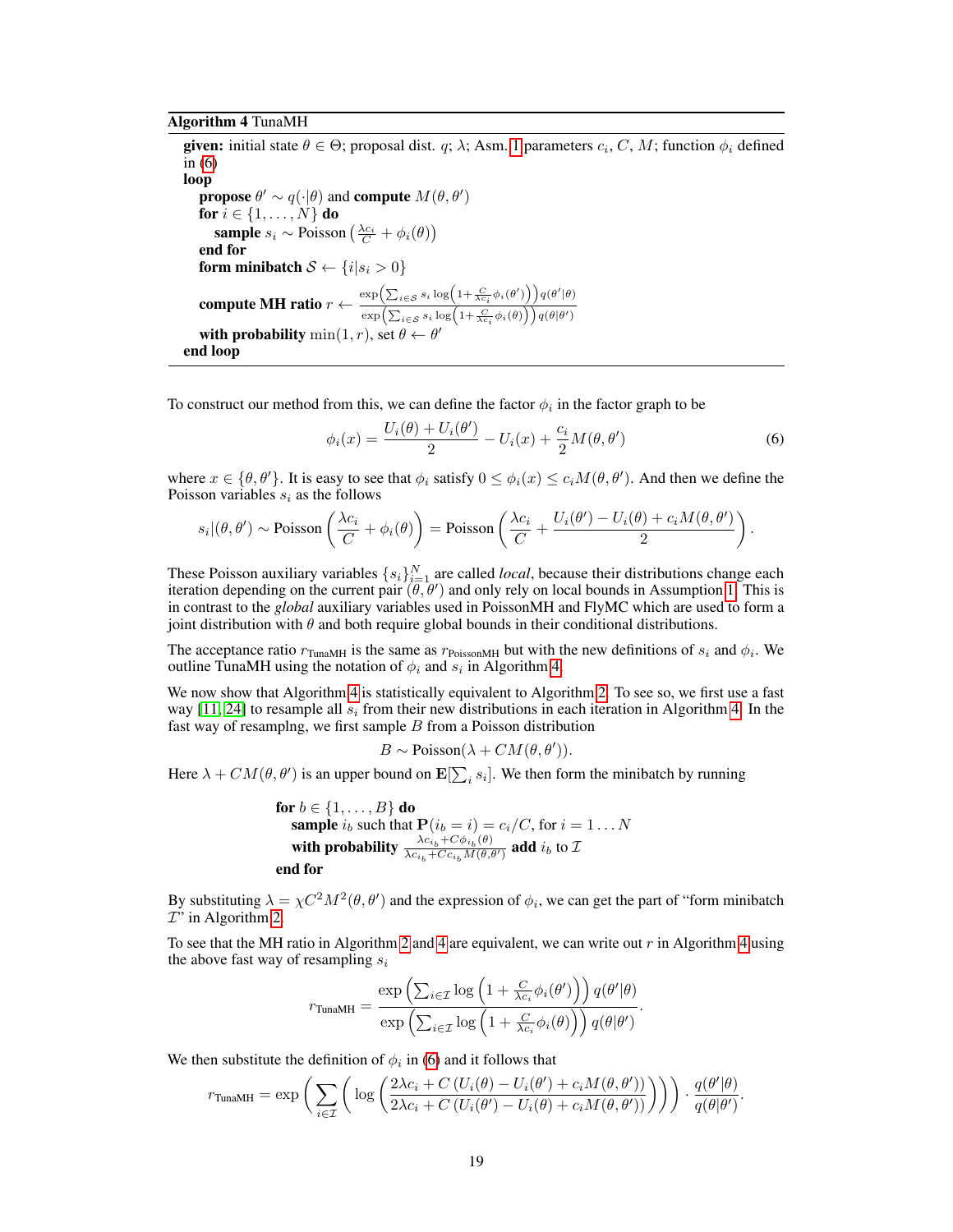We can rearrange the log term inside  $r_{\text{TunaMH}}$  as

$$
\log\left(\frac{2\lambda c_i + C\left(U_i(\theta) - U_i(\theta') + c_i M(\theta, \theta')\right)}{2\lambda c_i + C\left(U_i(\theta') - U_i(\theta) + c_i M(\theta, \theta')\right)}\right)
$$
\n
$$
= \log\left(\frac{2\lambda c_i + C\left(U_i(\theta) - U_i(\theta')\right) + c_i CM(\theta, \theta')}{2\lambda c_i + C\left(U_i(\theta') - U_i(\theta)\right) + c_i CM(\theta, \theta')}\right)
$$
\n
$$
= \log\left(\frac{1 + \frac{C}{2\lambda c_i + c_i CM(\theta, \theta')}}{1 + \frac{C}{2\lambda c_i + c_i CM(\theta, \theta')}}\frac{\left(U_i(\theta) - U_i(\theta')\right)}{\left(U_i(\theta') - U_i(\theta)\right)}\right)
$$
\n
$$
= 2 \operatorname{artanh}\left(\frac{C\left(U_i(\theta) - U_i(\theta')\right)}{c_i (2\lambda + CM(\theta, \theta'))}\right).
$$

So  $r_{\text{TunaMH}}$  can be written as

$$
r_{\text{TunaMH}} = \exp\left(2\sum_{i\in\mathcal{I}}\operatorname{artanh}\left(\frac{C\left(U_i(\theta) - U_i(\theta')\right)}{c_i(2\lambda + CM(\theta, \theta'))}\right)\right) \cdot \frac{q(\theta'|\theta)}{q(\theta|\theta')}.
$$

Finally setting  $\lambda$  to be  $\chi C^2 M^2(\theta, \theta')$  produces the MH ratio in Algorithm [2.](#page-4-0)

By proving the equivalence of the minibatch and the MH ratio, we show that Algorithm [2](#page-4-0) and [4](#page-18-1) are statistically equivalent.

# <span id="page-19-0"></span>D Proof of Theorem [2](#page-4-1)

In this section, we prove Theorem [2,](#page-4-1) which asserts that TunaMH is reversible and has stationary distribution  $\pi$ , and gives bounds on its spectral gap relative to the spectral gap of the original Metropolis-Hastings algorithm.

*Proof.* For convenience, we prove Theorem [2](#page-4-1) using Algorithm [4](#page-18-1) statement which is statistically equivalent to Algorithm [2.](#page-4-0) The transition operator can be written as the following

$$
T(\theta, \theta') = \mathbf{E} \left\{ q(\theta'|\theta) \min \left( 1, \frac{q(\theta|\theta') \exp \left( \sum_{i} \left[ s_{i} \log \left( \frac{\lambda c_{i}}{C} + \phi_{i}(\theta') \right) - \log s_{i}! \right] \right)}{q(\theta'|\theta) \exp \left( \sum_{i} \left[ s_{i} \log \left( \frac{\lambda c_{i}}{C} + \phi_{i}(\theta) \right) - \log s_{i}! \right] \right)} \right) \right\}
$$
  
\n
$$
= \mathbf{E} \left\{ q(\theta'|\theta) \min \left( 1, \frac{q(\theta|\theta') \exp \left( \sum_{i} \left[ s_{i} \log \left( \frac{\lambda c_{i}}{C} + \phi_{i}(\theta') \right) \right] \right)}{q(\theta'|\theta) \exp \left( \sum_{i} \left[ s_{i} \log \left( \frac{\lambda c_{i}}{C} + \phi_{i}(\theta') \right] \right]} \right)} \right\}
$$
  
\n
$$
= \sum_{s} \left\{ q(\theta'|\theta) \min \left( 1, \frac{q(\theta|\theta') \exp \left( \sum_{i} \left[ s_{i} \log \left( \frac{\lambda c_{i}}{C} + \phi_{i}(\theta') \right] \right] \right)}{q(\theta'|\theta) \exp \left( \sum_{i} \left[ s_{i} \log \left( \frac{\lambda c_{i}}{C} + \phi_{i}(\theta) \right) \right] \right)} \right) \right\}
$$
  
\n
$$
= \sum_{s} \left\{ q(\theta'|\theta) \min \left( \exp \left( \sum_{i} \left[ s_{i} \log \left( \frac{\lambda c_{i}}{C} + \phi_{i}(\theta) \right) - \phi_{i}(\theta) - \frac{\lambda c_{i}}{C} - \log s_{i}! \right] \right) \right\},
$$
  
\n
$$
\frac{q(\theta|\theta') \exp \left( \sum_{i} \left[ s_{i} \log \left( \frac{\lambda c_{i}}{C} + \phi_{i}(\theta) \right) \right] \right)}{q(\theta'|\theta) \exp \left( \sum_{i} \phi_{i}(\theta) + \frac{\lambda c_{i}}{C} + \log s_{i}! \right)} \right) \right\}
$$
  
\n
$$
= \sum_{s} \
$$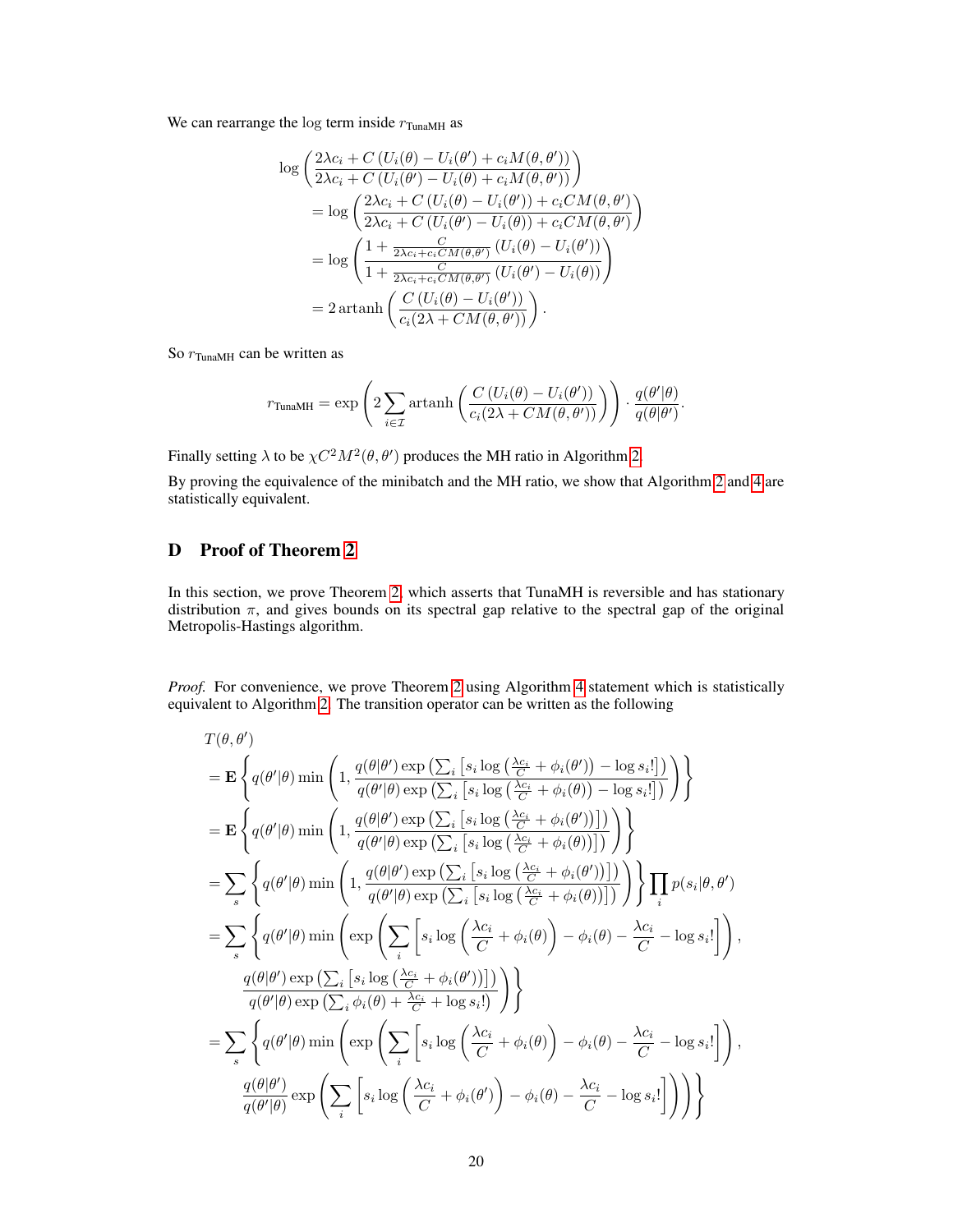Multiplying  $\pi(\theta)$  to both sides produces

$$
\pi(\theta)T(\theta,\theta')
$$
\n
$$
= \frac{1}{Z} \exp\left(-\sum_{i} U_{i}(\theta)\right) T(\theta,\theta')
$$
\n
$$
= \frac{1}{Z} \sum_{s} \min\left(q(\theta'|\theta) \exp\left(\sum_{i} \left[s_{i} \log\left(\frac{\lambda c_{i}}{C} + \phi_{i}(\theta)\right)\right)\right.\right.\right.
$$
\n
$$
- \frac{U_{i}(\theta) + U_{i}(\theta')}{2} - \frac{c_{i}}{2} M(\theta,\theta') - \frac{\lambda c_{i}}{C} - \log s_{i}!\right),
$$
\n
$$
q(\theta|\theta') \exp\left(\sum_{i} \left[s_{i} \log\left(\frac{\lambda c_{i}}{C} + \phi_{i}(\theta')\right)\right.\right).
$$
\n
$$
- \frac{U_{i}(\theta) + U_{i}(\theta')}{2} - \frac{c_{i}}{2} M(\theta,\theta') - \frac{\lambda c_{i}}{C} - \log s_{i}!\right]\right)\Big).
$$

It is clear that the expression is symmetric in  $\theta$  and  $\theta'$ . Therefore the chain is reversible and its stationary distribution is  $\pi(\theta)$ . This proves the first part of the theorem.

To prove the second part of the theorem, the bound on the spectral gap, we continue to reduce the transition probability in the previous proof to

$$
\pi(\theta) T(\theta, \theta')\n= \frac{1}{Z} \sum_{s} \min \left( q(\theta'|\theta) \exp \left( \sum_{i} \left[ s_{i} \log \left( \frac{\lambda c_{i}}{C} + \phi_{i}(\theta) \right) \right] - \frac{U_{i}(\theta) + U_{i}(\theta')}{2} - \frac{c_{i}}{2} M(\theta, \theta') - s_{i} \log \frac{\lambda c_{i}}{C} \right] \right),
$$
\n
$$
q(\theta|\theta') \exp \left( \sum_{i} \left[ s_{i} \log \left( \frac{\lambda c_{i}}{C} + \phi_{i}(\theta') \right) - \frac{U_{i}(\theta) + U_{i}(\theta')}{2} - \frac{c_{i}}{2} M(\theta, \theta') - s_{i} \log \frac{\lambda c_{i}}{C} \right] \right) \right)
$$
\n
$$
\cdot \prod_{i} \frac{1}{s_{i}!} \exp \left( -\frac{\lambda c_{i}}{C} \right) \left( \frac{\lambda c_{i}}{C} \right)^{s_{i}}
$$
\n
$$
= \frac{1}{Z} \sum_{s} \min \left( q(\theta'|\theta) \exp \left( \sum_{i} \left[ s_{i} \log \left( 1 + \frac{C}{\lambda c_{i}} \phi_{i}(\theta) \right) - \frac{U_{i}(\theta) + U_{i}(\theta')}{2} - \frac{c_{i}}{2} M(\theta, \theta') \right] \right),
$$
\n
$$
q(\theta|\theta') \exp \left( \sum_{i} \left[ s_{i} \log \left( 1 + \frac{C}{\lambda c_{i}} \phi_{i}(\theta') \right) - \frac{U_{i}(\theta) + U_{i}(\theta')}{2} - \frac{c_{i}}{2} M(\theta, \theta') \right] \right)
$$
\n
$$
\cdot \prod_{i} \frac{1}{s_{i}!} \exp \left( -\frac{\lambda c_{i}}{C} \right) \left( \frac{\lambda c_{i}}{C} \right)^{s_{i}}.
$$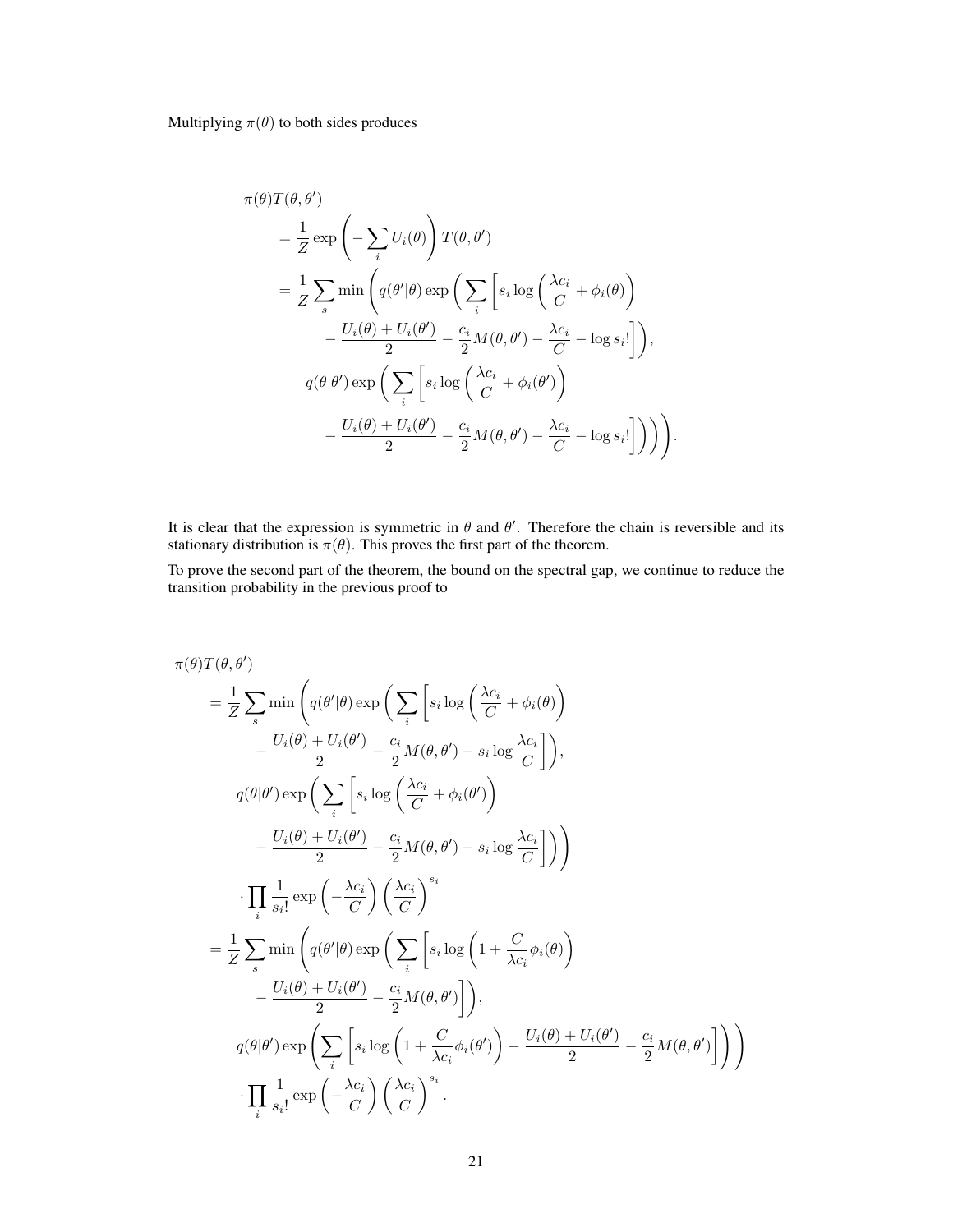Note that  $s_i$  here are non-negative integers that a Poisson variable can take, not variables. So if we let  $r_i \sim \text{Poisson}\left(\frac{\lambda c_i}{C}\right)$  and  $r_i$  to be all independent, we can write this as

$$
\pi(\theta)T(\theta,\theta') = \frac{1}{Z}\mathbf{E}\min\left(q(\theta'|\theta)\exp\left(\sum_{i}r_{i}\log\left(1+\frac{C}{\lambda c_{i}}\phi_{i}(\theta)\right)\right),\right)
$$

$$
q(\theta|\theta')\exp\left(\sum_{i}r_{i}\log\left(1+\frac{C}{\lambda c_{i}}\phi_{i}(\theta')\right)\right)\right)
$$

$$
\cdot\exp\bigg[-\frac{1}{2}\bigg(\sum_{i}U_{i}(\theta)+\sum_{i}U_{i}(\theta')+CM(\theta,\theta')\bigg)\bigg].
$$

Assume  $G(\theta, \theta')$  is the transition operator of standard MH. Consider the ratio

$$
\frac{\pi(\theta)T(\theta,\theta')}{\pi(\theta)G(\theta,\theta')}
$$
\n
$$
= \frac{1}{Z}\mathbf{E}\min\left(q(\theta'|\theta)\exp\left(\sum_{i}r_{i}\log\left(1+\frac{C}{\lambda c_{i}}\phi_{i}(\theta)\right)\right),\right)
$$
\n
$$
q(\theta|\theta')\exp\left(\sum_{i}r_{i}\log\left(1+\frac{C}{\lambda c_{i}}\phi_{i}(\theta')\right)\right)\right)
$$
\n
$$
\cdot \exp\left[-\frac{1}{2}\left(\sum_{i}U_{i}(\theta)+\sum_{i}U_{i}(\theta')+CM(\theta,\theta')\right)\right]
$$
\n
$$
\cdot \left[1/\left(\frac{1}{Z}\min\left(q(\theta'|\theta)\exp\left(-\sum_{i}U_{i}(\theta)\right),q(\theta|\theta')\exp\left(-\sum_{i}U_{i}(\theta')\right)\right)\right)\right].
$$

We know that  $\frac{\min(A,B)}{\min(C,D)} = \min\left(\frac{A}{\min(C,D)}, \frac{A}{\min(C,D)}\right) \ge \min\left(\frac{A}{C}, \frac{A}{D}\right)$ . The last inequality is due to the fact that  $\frac{1}{\min(C,D)} \geq \frac{1}{C}$  and  $\frac{1}{\min(C,D)} \geq \frac{1}{D}$ .

With this inequality, we can continue simplifying the ratio,

$$
\frac{\pi(\theta)T(\theta,\theta')}{\pi(\theta)G(\theta,\theta')}
$$
\n
$$
\geq \mathbf{E}\bigg[\min\bigg(\frac{\exp\left(\sum_{i}r_{i}\log\left(1+\frac{C}{\lambda c_{i}}\phi_{i}(\theta)\right)\right)}{\exp\left(-\sum_{i}U_{i}(\theta)\right)},\frac{\exp\left(\sum_{i}r_{i}\log\left(1+\frac{C}{\lambda c_{i}}\phi_{i}(\theta')\right)\right)}{\exp\left(-\sum_{i}U_{i}(\theta')\right)}\bigg)\bigg]
$$
\n
$$
\cdot \exp\bigg[-\frac{1}{2}\bigg(\sum_{i}U_{i}(\theta)+\sum_{i}U_{i}(\theta')+CM(\theta,\theta')\bigg)\bigg]
$$
\n
$$
=\mathbf{E}\bigg[\min\bigg(\exp\bigg(\sum_{i}\bigg(r_{i}\log\bigg(1+\frac{C}{\lambda c_{i}}\phi_{i}(\theta)\bigg)-\phi_{i}(\theta)\bigg)\bigg)\bigg),\bigg]
$$
\n
$$
\exp\bigg(\sum_{i}\bigg(r_{i}\log\bigg(1+\frac{C}{\lambda c_{i}}\phi_{i}(\theta')\bigg)-\phi_{i}(\theta')\bigg)\bigg)\bigg)\bigg]
$$
\n
$$
=\mathbf{E}\bigg[\max\bigg(\exp\bigg(\sum_{i}\bigg(\phi_{i}(\theta)-r_{i}\log\bigg(1+\frac{C}{\lambda c_{i}}\phi_{i}(\theta)\bigg)\bigg)\bigg)\bigg),\bigg]
$$
\n
$$
\exp\bigg(\sum_{i}\bigg(\phi_{i}(\theta')-r_{i}\log\bigg(1+\frac{C}{\lambda c_{i}}\phi_{i}(\theta')\bigg)\bigg)\bigg)\bigg)^{-1}\bigg].
$$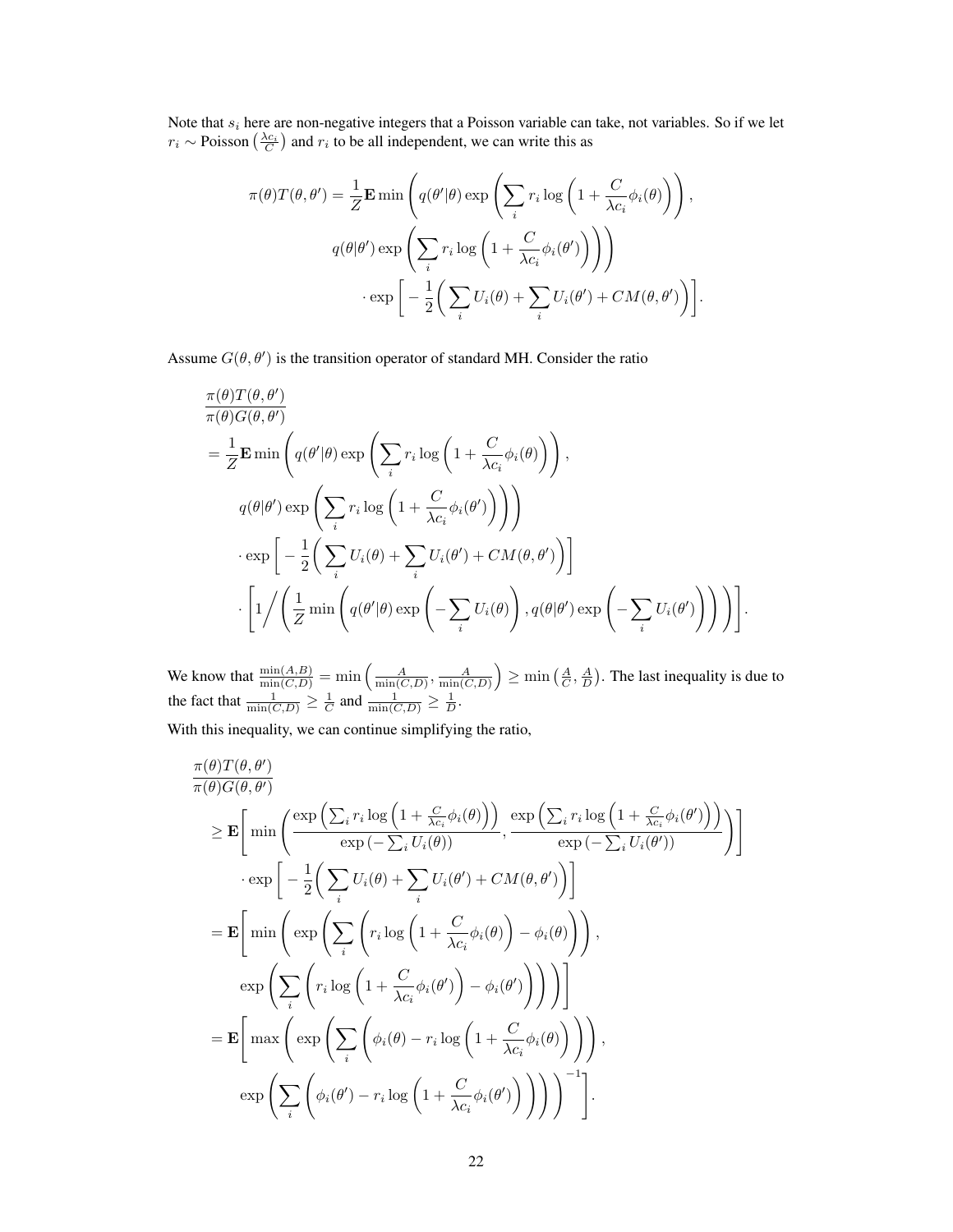Because  $f(x) = \frac{1}{x}$  is a convex function, by Jensen's inequality it follows

$$
\frac{\pi(\theta)T(\theta,\theta')}{\pi(\theta)G(\theta,\theta')} \geq \mathbf{E} \Bigg[\max \Bigg(\exp \Bigg(\sum_{i} \Bigg(\phi_i(\theta) - r_i \log \Big(1 + \frac{C}{\lambda c_i} \phi_i(\theta)\Big)\Big)\Bigg),
$$

$$
\exp \Bigg(\sum_{i} \Bigg(\phi_i(\theta') - r_i \log \Big(1 + \frac{C}{\lambda c_i} \phi_i(\theta')\Big)\Big)\Bigg)\Bigg)\Bigg]^{-1}.
$$

We use  $\max(A, B) \le (A^p + A^p)^{\frac{1}{p}}$  to remove the max function.

$$
\frac{\pi(\theta)T(\theta,\theta')}{\pi(\theta)G(\theta,\theta')} \geq \mathbf{E}\Bigg[\bigg(\exp\bigg(p\sum_{i}\bigg(\phi_i(\theta)-r_i\log\bigg(1+\frac{C}{\lambda c_i}\phi_i(\theta)\bigg)\bigg)\bigg)+\exp\bigg(p\sum_{i}\bigg(\phi_i(\theta')-r_i\log\bigg(1+\frac{C}{\lambda c_i}\phi_i(\theta')\bigg)\bigg)\bigg)^{\frac{1}{p}}\Bigg]^{-1}
$$

.

Since  $x^{\frac{1}{p}}$  is concave, by Jensen's inequality

$$
\frac{\pi(\theta)T(\theta,\theta')}{\pi(\theta)G(\theta,\theta')} \geq \mathbf{E} \Bigg[ \exp \bigg( p \sum_{i} \bigg( \phi_{i}(\theta) - r_{i} \log \bigg( 1 + \frac{C}{\lambda c_{i}} \phi_{i}(\theta) \bigg) \bigg) \Bigg) +
$$
  
\n
$$
\exp \bigg( p \sum_{i} \bigg( \phi_{i}(\theta') - r_{i} \log \bigg( 1 + \frac{C}{\lambda c_{i}} \phi_{i}(\theta') \bigg) \bigg) \bigg) \Bigg]^{-\frac{1}{p}}
$$
  
\n
$$
= \bigg[ \prod_{i} \mathbf{E} \exp \bigg( p\phi_{i}(\theta) - pr_{i} \log \bigg( 1 + \frac{C}{\lambda c_{i}} \phi_{i}(\theta) \bigg) \bigg) +
$$
  
\n
$$
\prod_{i} \mathbf{E} \exp \bigg( p\phi_{i}(\theta') - pr_{i} \log \bigg( 1 + \frac{C}{\lambda c_{i}} \phi_{i}(\theta') \bigg) \bigg) \bigg]^{-\frac{1}{p}}.
$$

E  $\left[\exp\bigg(-pr_i\log\Big(1+\frac{C}{\lambda c_i}\phi_i(\theta)\Big)\bigg)\right]$ is the moment generating function of the Poisson random variable  $r_i$  evaluated at

$$
t = -p \log \left( 1 + \frac{C}{\lambda c_i} \phi_i(\theta) \right).
$$

We know that

$$
\mathbf{E}\exp(r_i t) = \exp\left(\frac{\lambda c_i}{C}\left(\exp(t) - 1\right)\right),\,
$$

therefore,

$$
\mathbf{E}\left[\exp\left(-\operatorname{pr}_i\log\left(1+\frac{C}{\lambda c_i}\phi_i(\theta)\right)\right)\right] = \exp\left(\frac{\lambda c_i}{C}\left(1+\frac{C}{\lambda c_i}\phi_i(\theta)\right)^{-p} - \frac{\lambda c_i}{C}\right).
$$

Substituting this into the original expression produces

$$
\frac{\pi(\theta)T(\theta,\theta')}{\pi(\theta)G(\theta,\theta')} \geq \left[ \prod_i \exp\left(\frac{\lambda c_i}{C} \left(1 + \frac{C}{\lambda c_i} \phi_i(\theta)\right)^{-p} - \frac{\lambda c_i}{C} + p\phi_i(\theta)\right) + \prod_i \exp\left(\frac{\lambda c_i}{C} \left(1 + \frac{C}{\lambda c_i} \phi_i(\theta')\right)^{-p} - \frac{\lambda c_i}{C} + p\phi_i(\theta')\right) \right]^{-\frac{1}{p}}.
$$

Considering the term inside exp. Define a function  $f(y) = \frac{\lambda c_i}{C} \left(1 + \frac{C}{\lambda c_i}y\right)^{-p} - \frac{\lambda c_i}{C} + py$  for  $y \ge 0$ . It is clear that  $f(0) = 0$ . The first derivative is

$$
f'(y) = p + (-p) \left( 1 + \frac{C}{\lambda c_i} y \right)^{-p-1}
$$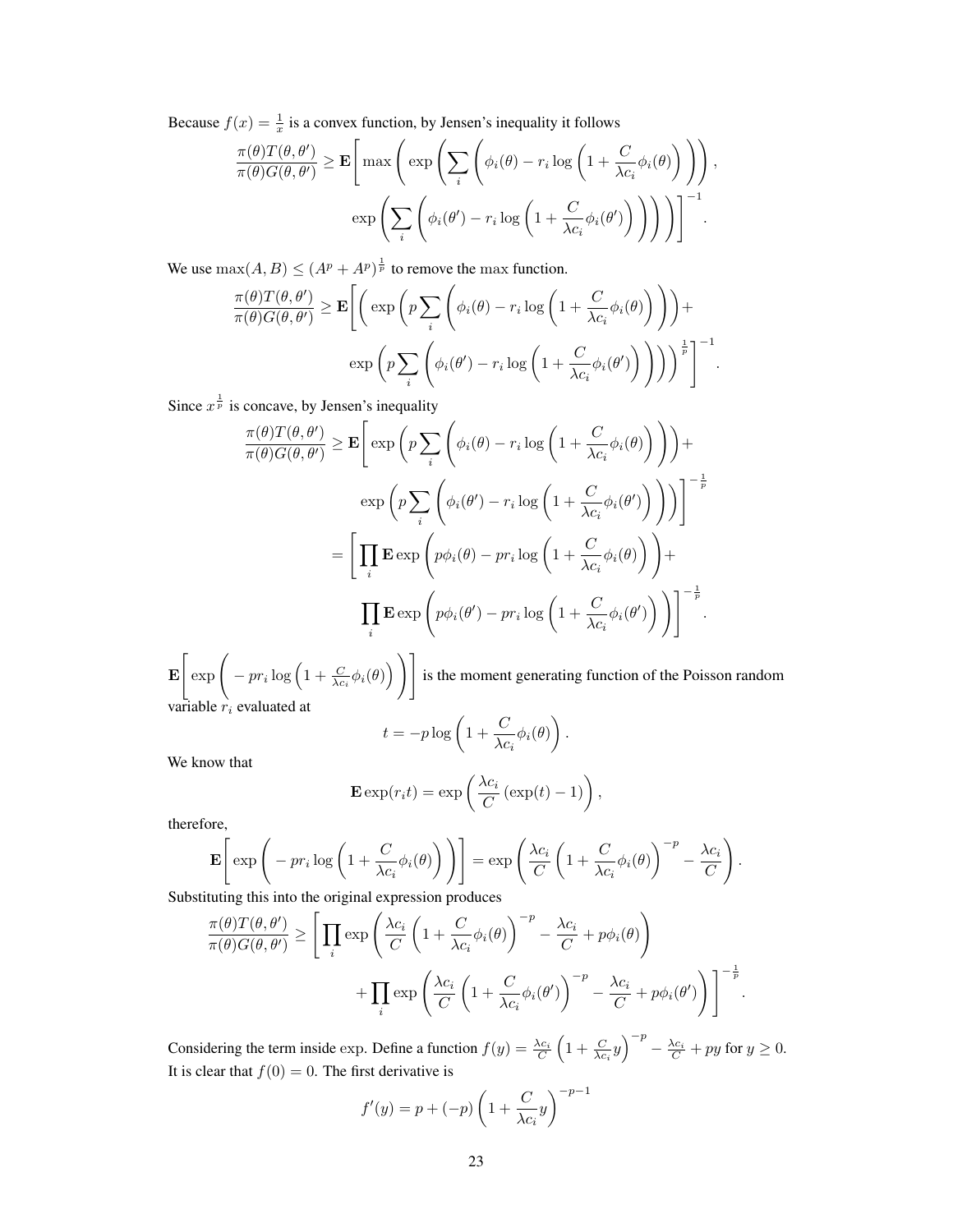which is also 0 at  $y = 0$ . The second and third derivatives are

$$
f''(y) = (-p)(-p-1)\frac{C}{\lambda c_i} \left(1 + \frac{C}{\lambda c_i}y\right)^{-p-2},
$$
\n(7)

$$
f'''(y) = (-p)(-p-1)(-p-2)\left(\frac{C}{\lambda c_i}\right)^2 \left(1 + \frac{C}{\lambda c_i}y\right)^{-p-3}.
$$
 (8)

By Taylor series, we have

$$
f(y) = f(0) + f'(0)y + \frac{f''(0)}{2!}y^{2} + \frac{f'''(v)}{3!}y^{3}
$$

where v is between 0 and y. By [\(8\)](#page-23-0), we know that  $f'''(v) \le 0$ , therefore since  $y \ge 0$ , we have

<span id="page-23-0"></span>
$$
f(y) \le f(0) + f'(0)y + \frac{f''(0)}{2!}y^2
$$
  
=  $\frac{f''(0)}{2!}y^2$ .

Substituting  $y = \phi_i(\theta)$  produces

$$
f(\phi_i(\theta)) \le (-p)(-p-1)\frac{C}{\lambda c_i}\phi_i^2(\theta)
$$
  
 
$$
\le (-p)(-p-1)\frac{C}{\lambda c_i}c_i^2M^2(\theta,\theta').
$$

Similarly, we can get

$$
f(\phi_i(\theta')) \le p(p+1) \frac{C}{\lambda c_i} c_i^2 M^2(\theta, \theta').
$$

Substituting these to the spectral ratio, we get

$$
\frac{\pi(\theta)T(\theta,\theta')}{\pi(\theta)G(\theta,\theta')} \geq \left[2\prod_{i}\exp\left(p(p+1)\frac{C}{\lambda c_{i}}c_{i}^{2}M^{2}(\theta,\theta')\right)\right]^{-\frac{1}{p}}
$$
\n
$$
= \left[2\exp\left(\sum_{i}p(p+1)\frac{C}{\lambda}c_{i}M^{2}(\theta,\theta')\right)\right]^{-\frac{1}{p}}
$$
\n
$$
= \left[2\exp\left(p(p+1)\frac{C^{2}}{\lambda}M^{2}(\theta,\theta')\right)\right]^{-\frac{1}{p}}
$$
\n
$$
= 2^{-\frac{1}{p}}\exp\left(-(p+1)\frac{C^{2}}{\lambda}M^{2}(\theta,\theta')\right).
$$

Now, we maximize the R.H.S. with respect to p. Let  $E = \frac{C^2}{\lambda} M^2(\theta, \theta')$ , then it becomes

$$
2^{-\frac{1}{p}} \exp(-(p+1)E) = \exp\left(-E - pE - \frac{1}{p}\log 2\right).
$$

The maximum is attained at  $p = \sqrt{\frac{\log 2}{E}}$  and the value is

$$
\exp\left(-E - 2\sqrt{E\log 2}\right).
$$

It follows that

$$
\frac{\pi(\theta)T(\theta,\theta')}{\pi(\theta)G(\theta,\theta')} \ge \exp\left(-\frac{C^2}{\lambda}M^2(\theta,\theta') - 2\sqrt{\frac{C^2}{\lambda}M^2(\theta,\theta')\log 2}\right).
$$

We set  $\lambda = \chi C^2 M^2(\theta, \theta')$ , it becomes

$$
\frac{\pi(\theta)T(\theta,\theta')}{\pi(\theta)G(\theta,\theta')} \ge \exp\bigg(-\frac{1}{\chi}-2\sqrt{\frac{\log 2}{\chi}}\bigg).
$$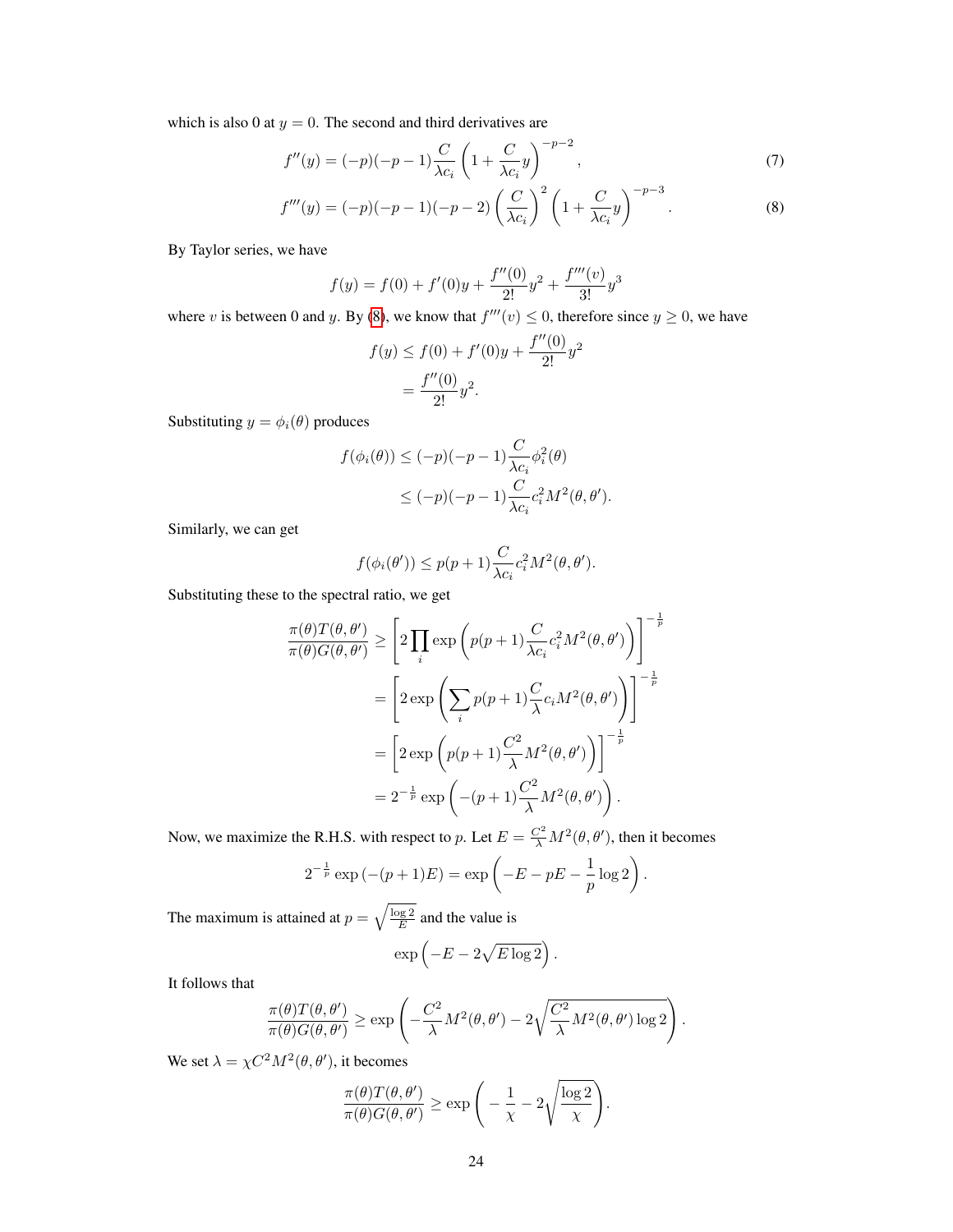We complete the theorem by a Dirichlet form argument. We can write the Dirichlet form  $\mathcal{E}(f)$  of a Markov chain with transition operator  $G$  as [\[12\]](#page-8-9):

$$
\mathcal{E}(f) = \frac{1}{2} \int \int \left[ (f(\theta) - f(\theta'))^2 \right] G(\theta, \theta') \pi(\theta) d\theta d\theta'.
$$

If we let  $L_0^2(\pi)$  to be the Hilbert space of functions f such that f has mean zero and is square integrable with respect to probability measure  $\pi$ . It follows that the spectral gap  $\gamma$  of a Markov chain is [\[2\]](#page-8-10)

$$
\gamma = \inf_{f \in L_0^2(\pi): Var_{\pi}[f]=1} \mathcal{E}(f).
$$

From this, it is easy to get that

$$
\bar{\gamma} = \inf_{f \in L_0^2(\pi):Var_{\pi}[f]=1} \left[ \frac{1}{2} \int \int \left[ (f(\theta) - f(\theta'))^2 \right] T(\theta, \theta') \pi(\theta) d\theta d\theta' \right]
$$
  
\n
$$
\ge \exp\left( -\frac{1}{\chi} - 2\sqrt{\frac{\log 2}{\chi}} \right) \cdot \inf_{f \in L_0^2(\pi):Var_{\pi}[f]=1} \left[ \frac{1}{2} \int \int \left[ (f(\theta) - f(\theta'))^2 \right] G(\theta, \theta') \pi(\theta) d\theta d\theta' \right]
$$
  
\n
$$
= \exp\left( -\frac{1}{\chi} - 2\sqrt{\frac{\log 2}{\chi}} \right) \cdot \gamma.
$$

ப

# <span id="page-24-0"></span>E Derivation of Equation [\(2\)](#page-4-2)

Based on the bound in Theorem [2,](#page-4-1) to make sure that the spectral ratio  $\bar{\gamma}/\gamma \geq \kappa$ , we can set  $\chi$  such that

$$
\exp\left(-\frac{1}{\chi} - 2\sqrt{\frac{\log 2}{\chi}}\right) = \kappa.
$$

Solving the above equation gives us

$$
\chi = \frac{(2\log 2 - \log \kappa + 2\sqrt{\log 2(\log 2 - \log \kappa)})}{\log^2 \kappa} \le \frac{4}{(1 - \kappa)\log(1/\kappa)}.
$$

Since the spectral gap ratio is monotonically increasing w.r.t.  $\chi$ , we can instead set  $\chi$  to the upper bound

$$
\chi = \frac{4}{(1 - \kappa) \log(1/\kappa)}
$$

which guarantees that  $\bar{\gamma}/\gamma \geq \kappa$ .

# <span id="page-24-1"></span>**F** Theoretically Optimal Value of  $\chi$

The overall wall-clock time  $L$  for a chain to converge can be represented as the number of steps times the wall-clock time  $l$  of each step. We then minimize an upper bound of this overall wall-clock time to get the optimal value of  $\chi$ .

Consider a lazy Markov chain on a finite state Θ. The *relaxation time*  $t_{rel}$  of a Markov chain is defined to be the inverse of the spectral gap  $\gamma$ :  $t_{\text{rel}} = 1/\gamma$ . The *mixing time*  $t_{\text{mix}}$ , i.e. the number of steps required for a chain to converge to within TV distance  $\delta$  to the target distribution  $\pi$ , is bounded by Levin and Peres [\[17\]](#page-9-8)

$$
t_{\text{mix}} \leq t_{\text{rel}} \log \left( \frac{1}{\delta \cdot \min_{\theta \in \Theta} \pi(\theta)} \right).
$$

It follows that the overall wall-clock time  $L$  is upper bouned by

$$
L = l \cdot t_{\text{mix}} \leq l \cdot t_{\text{rel}} \log \left( \frac{1}{\delta \cdot \min_{\theta \in \Theta} \pi(\theta)} \right).
$$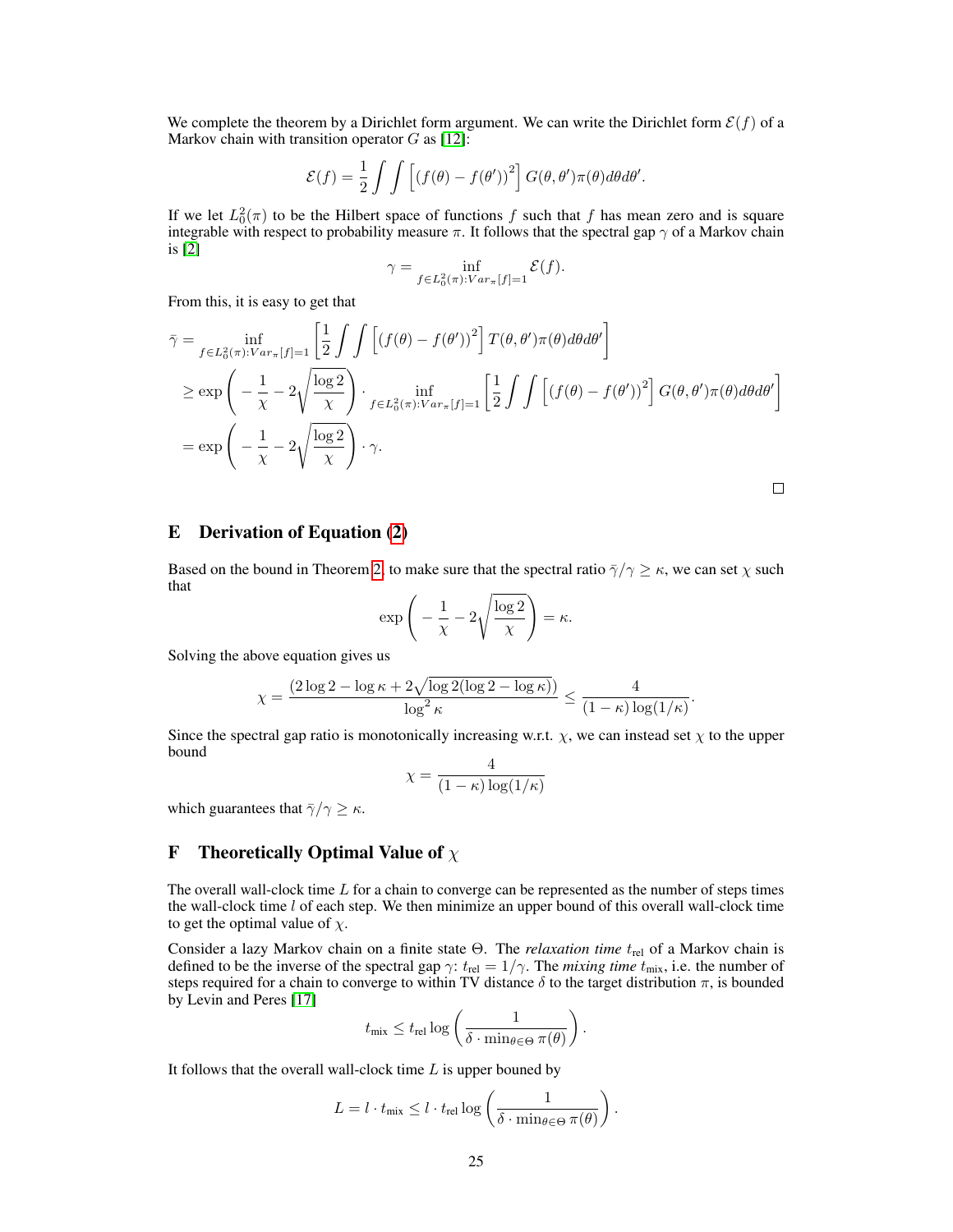We assume that the expected wall clock time to run a step is proportional to the batch size plus some constant, which measures the cost of computing the proposal. Specifically, We use  $\eta$  and  $\xi$  to denote the time to get a proposal  $\theta'$  and compute a  $U_i$  in a step. Then we can write the time of a step l as

<span id="page-25-1"></span>
$$
l = B\xi + \eta.
$$

In order to minimize  $L$ , we can instead minimize its upper bound, which is equivalent to minimize

$$
l \cdot t_{\text{rel}} = (B\xi + \eta) \cdot \frac{1}{\gamma}.\tag{9}
$$

Recall that for TunaMH, the average batch size over all steps is

$$
\mathbf{E}_{(\theta,\theta')\sim\pi(\theta)q(\theta'|\theta)}[\chi C^2M^2(\theta,\theta')+CM(\theta,\theta')],
$$

and the spectral gap  $\bar{\gamma}$  is lower bounded by the spectral gap of standar MH  $\gamma$  such that

$$
\bar{\gamma} \ge \exp\left(-\frac{1}{\chi} - 2\sqrt{\frac{\log 2}{\chi}}\right) \cdot \gamma.
$$

Substituting the expression of batch size and spectral gap to [\(9\)](#page-25-1) gives

$$
l \cdot t_{\text{rel}} \leq \left( \mathbf{E}_{(\theta,\theta')\sim\pi(\theta)q(\theta'|\theta)}[\chi C^2 M^2(\theta,\theta') + CM(\theta,\theta')] \xi + \eta \right) \cdot \exp\left(\frac{1}{\chi} + 2\sqrt{\frac{\log 2}{\chi}}\right) \cdot \frac{1}{\gamma}.
$$

To minimize the RHS of the above equation over  $\chi$ , we let the derivative w.r.t.  $\chi$  to be zero and get,

$$
\xi C^2 \mathbf{E}_{(\theta,\theta')\sim\pi(\theta)q(\theta'|\theta)}[M^2(\theta,\theta')] \chi^{-1} + (\xi C \mathbf{E}_{(\theta,\theta')\sim\pi(\theta)q(\theta'|\theta)}[M(\theta,\theta')] + \eta) \chi^{-2}
$$
  
+  $\sqrt{\log 2} \xi C^2 \mathbf{E}_{(\theta,\theta')\sim\pi(\theta)q(\theta'|\theta)}[M^2(\theta,\theta')] \chi^{-\frac{1}{2}}$   
+  $\sqrt{\log 2} (\xi C \mathbf{E}_{(\theta,\theta')\sim\pi(\theta)q(\theta'|\theta)}[M(\theta,\theta')] + \eta) \chi^{-\frac{3}{2}}$   
=  $\xi C^2 \mathbf{E}_{(\theta,\theta')\sim\pi(\theta)q(\theta'|\theta)}[M^2(\theta,\theta')].$ 

When  $\chi$  is small, the LHS is approximately  $(\xi C \mathbf{E}_{(\theta,\theta')\sim\pi(\theta)q(\theta'|\theta)}[M(\theta,\theta')] + \eta)\chi^{-2}$  which gives us

$$
\chi = \sqrt{\frac{\xi C \mathbf{E}_{(\theta,\theta')\sim\pi(\theta)q(\theta'|\theta)}[M(\theta,\theta')] + \eta}{\xi C^2 \mathbf{E}_{(\theta,\theta')\sim\pi(\theta)q(\theta'|\theta)}[M^2(\theta,\theta')]}.
$$

When it is quick to get a proposal ( $\eta \approx 0$ ) and the variance of M is small, we can further simplify it to

$$
\chi = \frac{1}{\sqrt{C\mathbf{E}_{(\theta,\theta')\sim\pi(\theta)q(\theta'|\theta)}[M(\theta,\theta')]}}.
$$

In practice, we can get the above theoretically optimal value of  $\chi$  by empirically estimating the mean and variance of  $M(\theta, \theta')$ . Note that even if these empirical estimates are accurate, there may exist better  $\chi$ , since the upper bounds (the mixing time bound and the spectral gap bound) we use to get the optimal value may be loose. We give a simpler heuristic to tune  $\chi$  in practice in Section [5.](#page-5-1)

# <span id="page-25-0"></span>G Proof of Theorem [3](#page-5-3)

First, we will show the following lemma, which gives half of what we want to have in the theorem.

Lemma 1. *Considering the same setting as the theorem, the average batch size* B *of any exact, stateless minibatch MH algorithm at any iteration follows*

$$
\mathbf{E}[B] \ge 2^{-18} \cdot \kappa C^2 M^2(\theta, \theta') - 2^{-4} \cdot \kappa.
$$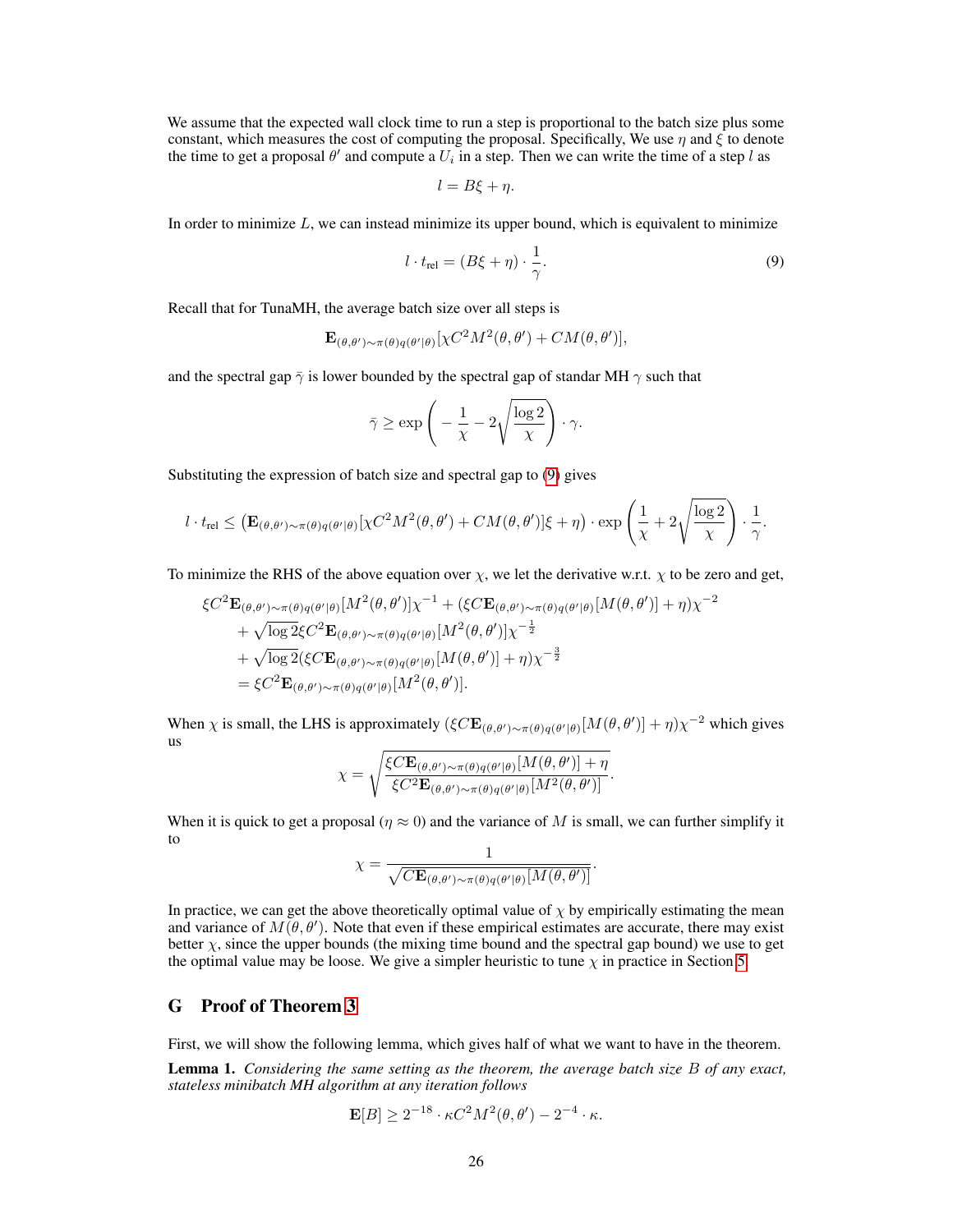*Proof.* We prove the lemma by construction. First, observe that since the state space  $\Theta$  has at least two states, we can restrict our attention to just two of those states, by choosing a  $\pi$  that has zero mass on any other state in the space and a  $q$  that never proposes transitioning out to any of those other states (at which  $\pi$  has zero mass). Such a proposal will still be ergodic, so it still satisfies our general assumption that we consider only ergodic chains in this paper. Without loss of generality, suppose that those two states are  $\{-\frac{M}{2}, \frac{M}{2}\}$  (this is without loss of generality because we can always just rename the states), and let  $C$  denote the constant in the theorem statement and define (with a bit of abuse of notation) the constant  $M := M(-\frac{M}{2}, \frac{M}{2})$ . By doing this, we can (again without loss of generality) restrict our attention to the case where  $\Theta = \{-\frac{M}{2}, \frac{M}{2}\}.$ 

Next, we construct our counterexample. Let the dataset be  ${x_i}_{i=1}^N$  where  $x_i \in \{-1, 1\}$ . We let the domain for parameter  $\theta$  to be  $\{-\frac{M}{2}, \frac{M}{2}\}\$ , and the target distribution to be

$$
\pi(\theta) = \frac{1}{Z} \exp\left(-\sum_{i=1}^{N} U_i(\theta)\right) = \frac{1}{Z} \exp\left(-\frac{C\theta}{N} \sum_{i=1}^{N} x_i\right)
$$

where  $U_i(\theta) = \frac{C}{N} \cdot \theta x_i$ . Note that by letting N become large, any minibatch MH algorithm that queries the energy difference oracle some number of times will observe a distribution of energy differences that is arbitrarily close to a sequence of independent identically distributed random variables supported on  $\{\pm \frac{CM}{N}\}.$ 

We define  $c_i = \frac{C}{N}$ , and the proposal distribution to be

$$
p(\theta, \theta) = \frac{1}{2},
$$
  $p(\theta, -\theta) = \frac{1}{2}$  for  $\theta \in \left\{-\frac{M}{2}, \frac{M}{2}\right\}.$ 

Now, let  $0 < q < 1$  be some constant, and consider two cases: (1)  $\frac{1}{N} \sum_i x_i = q$  and (2)  $\frac{1}{N} \sum_i x_i =$  $-q < 0$ . Suppose that in both cases the  $x_i$  are shuffled at random. These two cases will have different stationary distributions,

$$
\pi_1(\theta) = \frac{1}{Z} \exp(-Cq\theta)
$$
 and  $\pi_2(\theta) = \frac{1}{Z} \exp(Cq\theta)$ ,

and an exact algorithm must be able to distinguish between them. Therefore by using these cases, we can get a bound on the required batch size needed for the exact MH algorithm to distinguish between them. First, we observe that the two cases are symmetric, such that if  $T_1$  is the transition matrix of the chain in case (1) and  $T_2$  is the transition matrix of the chain in case (2), then  $T_1(\theta, \theta') = T_2(\theta', \theta)$ . Let  $0 < \psi < \frac{1}{2}$  denote the probability that  $T_1$  transitions from  $\frac{M}{2}$  to  $-\frac{M}{2}$ . Then because the MH method is exact and the chain is reversible, the probability of the reverse transition is  $\psi \exp(-CMq)$ . So, explicitly, the transition operators will look like

$$
T_1 = \begin{bmatrix} 1 - \psi & \psi e^{-CMq} \\ \psi & 1 - \psi e^{-CMq} \end{bmatrix} \quad \text{and} \quad T_2 = \begin{bmatrix} 1 - \psi e^{-CMq} & \psi \\ \psi e^{-CMq} & 1 - \psi \end{bmatrix}.
$$

The eigenvectors and eigenvalues of this are

$$
T_1 \pi_1 = \pi_1
$$
 and  $T_1 \begin{bmatrix} -1 \\ 1 \end{bmatrix} = (1 - \psi - \psi \exp(-CMq)) \begin{bmatrix} -1 \\ 1 \end{bmatrix}.$ 

Suppose that we initialize both chains uniformly on  $\{-\frac{M}{2}, \frac{M}{2}\}\$ . Observe that

$$
\begin{bmatrix} 1/2 \\ 1/2 \end{bmatrix} = \begin{bmatrix} \frac{\exp(-CMq)}{1+\exp(-CMq)} \\ \frac{1}{1+\exp(-CMq)} \end{bmatrix} + \frac{1-\exp(-CMq)}{2(1+\exp(-CMq))} \cdot \begin{bmatrix} 1 \\ -1 \end{bmatrix},
$$

the first vector being  $\pi_1$  and the second being a multiple of the other eigenvector. Equivalently,

$$
\begin{bmatrix} 1/2 \\ 1/2 \end{bmatrix} = \pi_1 + \frac{1}{2} \tanh\left(\frac{CMq}{2}\right) \cdot \begin{bmatrix} 1 \\ -1 \end{bmatrix},
$$

and so for any  $t$ , after  $t$  steps of the Markov chain, the distribution will be

$$
T_1^t \begin{bmatrix} 1/2 \\ 1/2 \end{bmatrix} = \pi_1 + \frac{1}{2} \tanh\left(\frac{CMq}{2}\right) \cdot \left(1 - \psi - \psi \exp(-CMq)\right)^t \cdot \begin{bmatrix} 1 \\ -1 \end{bmatrix}.
$$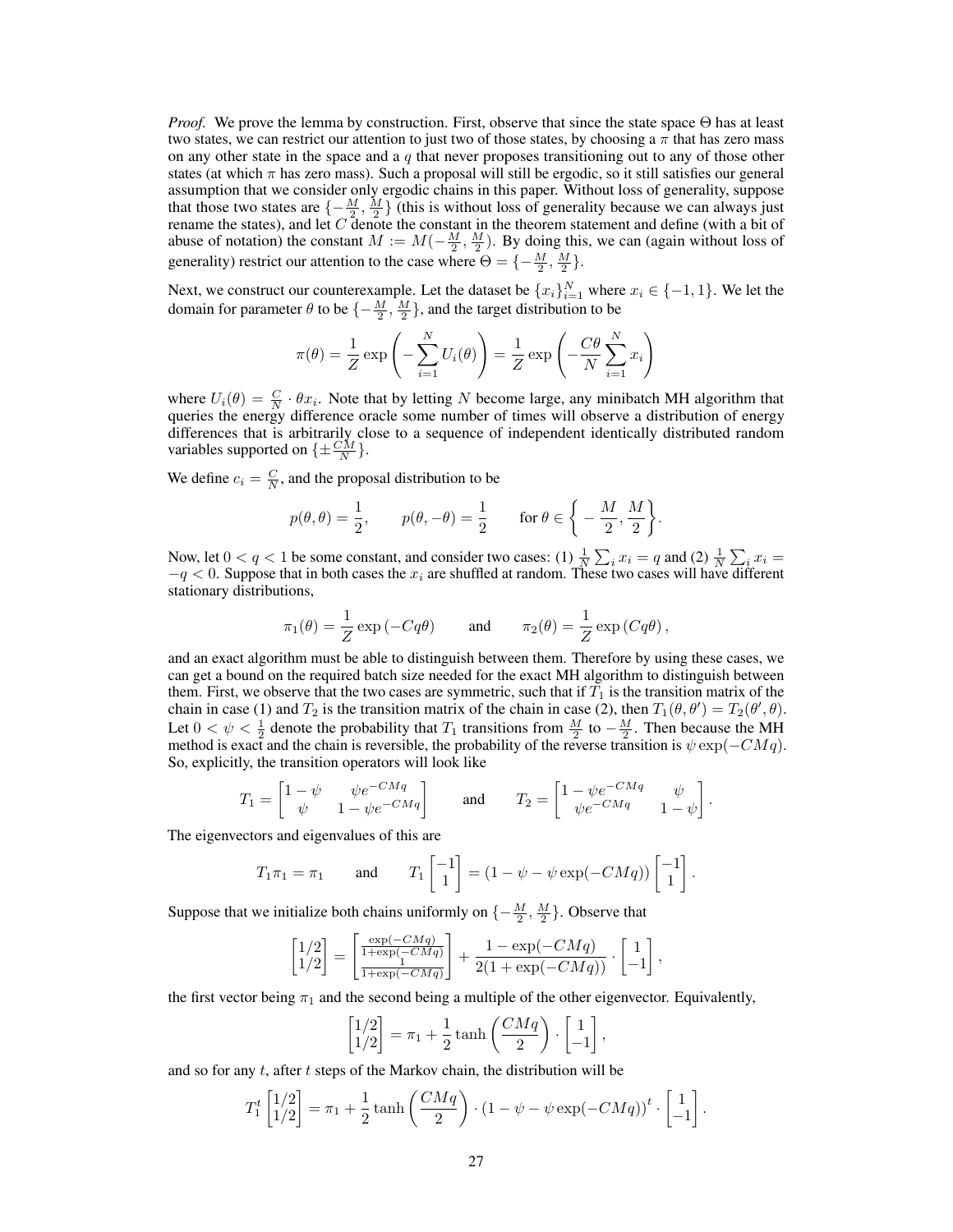Similarly,

$$
T_2^t \begin{bmatrix} 1/2 \\ 1/2 \end{bmatrix} = \pi_2 + \frac{1}{2} \tanh\left(\frac{CMq}{2}\right) \cdot \left(1 - \psi - \psi \exp(-CMq)\right)^t \cdot \begin{bmatrix} -1 \\ 1 \end{bmatrix}.
$$

So, the total variation distance between the state of the chains at time  $t$  will be bounded by

$$
\text{TV}\left(T_1^t\begin{bmatrix}1/2\\1/2\end{bmatrix}, T_2^t\begin{bmatrix}1/2\\1/2\end{bmatrix}\right) \geq \text{TV}\left(\pi_1, \pi_2\right) - \tanh\left(\frac{CMq}{2}\right) \cdot \left(1 - \psi - \psi \exp(-CMq)\right)^t.
$$

Also observe that

$$
\text{TV}\left(\pi_1, \pi_2\right) = \frac{1}{2} \left\| \left[ \frac{\frac{\exp(-CMq)}{1 + \exp(-CMq)}}{1 + \exp(-CMq)} \right] - \left[ \frac{1}{1 + \exp(-CMq)} \right] \right\|_1 = \frac{1 - \exp(-CMq)}{1 + \exp(-CMq)} = \tanh\left(\frac{CMq}{2}\right),
$$

so

$$
\text{TV}\left(T_1^t\begin{bmatrix}1/2\\1/2\end{bmatrix}, T_2^t\begin{bmatrix}1/2\\1/2\end{bmatrix}\right) \ge \tanh\left(\frac{CMq}{2}\right) \cdot \left(1 - (1 - \psi - \psi \exp(-CMq))^t\right).
$$

Also, since we know that our algorithm is guaranteed to have spectral gap ratio at least  $\kappa$  with the original chain, it follows that  $\psi \ge \kappa/2$ , and so

$$
\text{TV}\left(T_1^t\begin{bmatrix}1/2\\1/2\end{bmatrix}, T_2^t\begin{bmatrix}1/2\\1/2\end{bmatrix}\right) \ge \tanh\left(\frac{CMq}{2}\right) \cdot \left(1 - \left(1 - \frac{\kappa}{2} - \frac{\kappa}{2}\exp(-CMq)\right)^t\right).
$$

Now, denote the exact minibatch algorithm to be  $\mathcal{A}$ . As it runs, the algorithm  $\mathcal{A}$  will request data examples by querying the energy difference oracle. Under case (1), we let  $y_i$  denote the *i*th sample that A *would have observed* if it requested i or more samples, and similarly we let  $z_i$  denote the analogous sample in case (2). Fix some constant  $t \in \mathbb{N}$  (which we will set later). We let  $K_1$  denote the total number of samples observed by  $A$  across the first  $t$  iterations in case (1), and set

$$
\mu = \{y_1, y_2, \dots, y_{K_1}\}.
$$

Similarly, we let  $K_2$  denote the number of samples observed by A across the first t iterations in case (2), and set

$$
\nu = \{z_1, z_2, \ldots, z_{K_2}\}.
$$

Now, we fix some constant  $K$  (to be set later), and consider the following coupling between the behavior of  $A$  across its first t iterations in case (1) and in case (2). First, let all internal randomness of  $A$  and the proposal process under case (1) and (2) be the same, which means that for a given observation of data examples, the algorithm  $A$  will make the same decision, such as whether to require more data examples or not and whether to accept or not. Second, choose a coupling that minimizes the probability that

<span id="page-27-0"></span>
$$
(y_1, y_2, \ldots, y_{K1}) \neq (z_1, z_2, \ldots, z_{K2}).
$$

Such a coupling is guaranteed to exist by the Coupling Lemma, and the probability that these two are not equal will be equal to the total variation distance between their distributions. Third, assign all the other  $y_i$  and  $z_i$ , for  $i > K$ , independently according to their distribution.

We are interested in the quantity  $p(\mu \neq \nu)$ , which bounds the probability that the algorithm may make a different decision in cases (1) and (2). We can decompose this probability into two terms,

$$
p(\mu \neq \nu) = p(\mu \neq \nu \text{ and } y_j = z_j \text{ for all } j \leq K) + p(\mu \neq \nu \text{ and } y_j \neq z_j \text{ for some } j \leq K).
$$

If  $\mu \neq \nu$  but  $y_j = z_j$  for all  $j \leq K$ , the only way that this is possible is for  $K_1 > K$  (and, symmetrically, also  $K_2 > K$ ), since otherwise the algorithms would behave identically. So,

$$
p(\mu \neq \nu) \le p(K_1 > K) + p(y_j \neq z_j \text{ for some } j \le K). \tag{10}
$$

By Markov's inequality,

$$
p(\mu \neq \nu) \leq \frac{\mathbf{E}[K_1]}{K} + p(y_j \neq z_j \text{ for some } j \leq K).
$$

For the second term of [\(10\)](#page-27-0), we can reduce the case to only considering K samples. Let  $S_y$  be the total number of samples  $y_i$  that are  $-1$  and let  $S_z$  be the total number of samples  $z_i$  that are  $-1$ .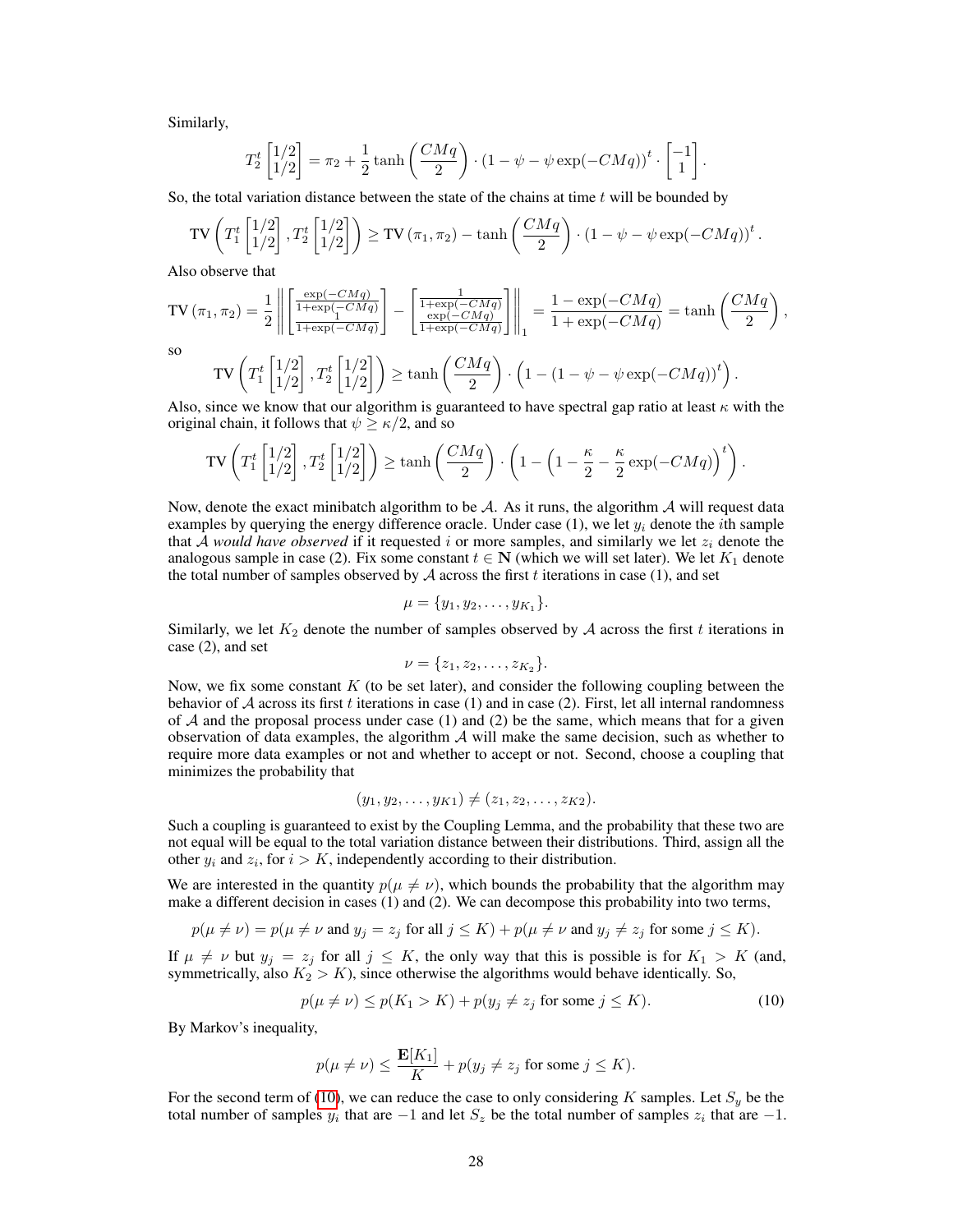Since  $A$  is effectively sampling a shuffled dataset at some arbitrary indices without replacement, both of these random variables  $S_y$  and  $S_z$  are—properly speaking—hypergeometric random variables. However, since our dataset size  $N$  is arbitrary here, we can by setting  $N$  very large work in the limit (as  $N \to \infty$ ) in which these variables become binomial (since sampling with replacement and without replacement can be made to have arbitrarily close to the same distribution by making the dataset large). Observe that (in this limit)  $S_y$  follows a binomial distribution  $B(K, \frac{1-q}{2})$  and  $S_z$ follows a binomial distribution  $B(K, \frac{1+q}{2})$ . Clearly, if  $S_y = S_z$ , then we can arrange the coupling so that  $(y_1, \ldots, y_K) = (z_1, \ldots, z_K)$ . So, by the Coupling Lemma,

$$
p(y_j \neq z_j \text{ for some } j \leq K) = p(S_y \neq S_z) = \text{TV}(S_y, S_z).
$$

From the analysis in Adell and Jodrá [\[1\]](#page-8-11), we can bound the total variance distance between these two binomial variables with

$$
\mathrm{TV}(S_y, S_z) \le \sqrt{e} \cdot \frac{\tau}{(1 - \tau)^2}
$$

where  $\tau = \sqrt{\frac{K+2}{2}} \cdot q < 1$ . Substituting these bounds, we get

$$
p(\mu \neq \nu) \leq \frac{\mathbf{E}[K_1]}{K} + \sqrt{e} \cdot \frac{\tau}{(1-\tau)^2}.
$$

But the probability that  $\mu \neq \nu$  must be an upper bound on the probability that the distributions of the chains in case (1) and (2) after t steps are not equal, since if  $\mu = \nu$  in the coupling then the two chains are in the same state. So, using our bound from earlier, we get

$$
\tanh\left(\frac{CMq}{2}\right) \cdot \left(1 - \left(1 - \frac{1}{2}\kappa - \frac{1}{2}\kappa \exp(-CMq)\right)^t\right) \le \frac{\mathbf{E}[K_1]}{K} + \sqrt{e} \cdot \frac{\tau}{(1-\tau)^2}.
$$

Now isolating  $E[K_1]$  gives

$$
K \cdot \tanh\left(\frac{CMq}{2}\right) \cdot \left(1 - \left(1 - \frac{1}{2}\kappa - \frac{1}{2}\kappa \exp(-CMq)\right)^t\right) - K \cdot \sqrt{e} \cdot \frac{\tau}{(1-\tau)^2} \le \mathbf{E}[K_1].
$$

Also, observe that

$$
\left(1 - \frac{1}{2}\kappa - \frac{1}{2}\kappa \exp(-CMq)\right)^t \le \left(1 - \frac{1}{2}\kappa\right)^t \le \exp\left(-\frac{\kappa t}{2}\right),
$$

so

$$
K \cdot \tanh\left(\frac{CMq}{2}\right) \cdot \left(1 - \exp\left(-\frac{\kappa t}{2}\right)\right) - K \cdot \sqrt{e} \cdot \frac{\tau}{(1-\tau)^2} \le \mathbf{E}[K_1].
$$

This gives us the lower bound on  $\mathbf{E}[K_1]$  that we are interested in. Now, it remains to assign q, K, and  $t$ . We start by assigning  $t$  such that

$$
t = \left[2\kappa^{-1}\log(2)\right],
$$

in which case

$$
\exp\left(-\frac{\kappa t}{2}\right) \le \frac{1}{2}
$$

and so

$$
K \cdot \frac{1}{2} \cdot \tanh\left(\frac{CMq}{2}\right) - K \cdot \sqrt{e} \cdot \frac{\tau}{(1-\tau)^2} \le \mathbf{E}[K_1].
$$

Now, we add some simplifying assumptions, which we will validate are true later. We assume that

$$
\tau = \sqrt{\frac{K+2}{2}} \cdot q \leq \frac{1}{2};
$$

in this case

$$
\sqrt{e} \cdot \frac{\tau}{(1-\tau)^2} \cdot K \le 4\sqrt{e} \cdot \tau \le 5\sqrt{K+2} \cdot q.
$$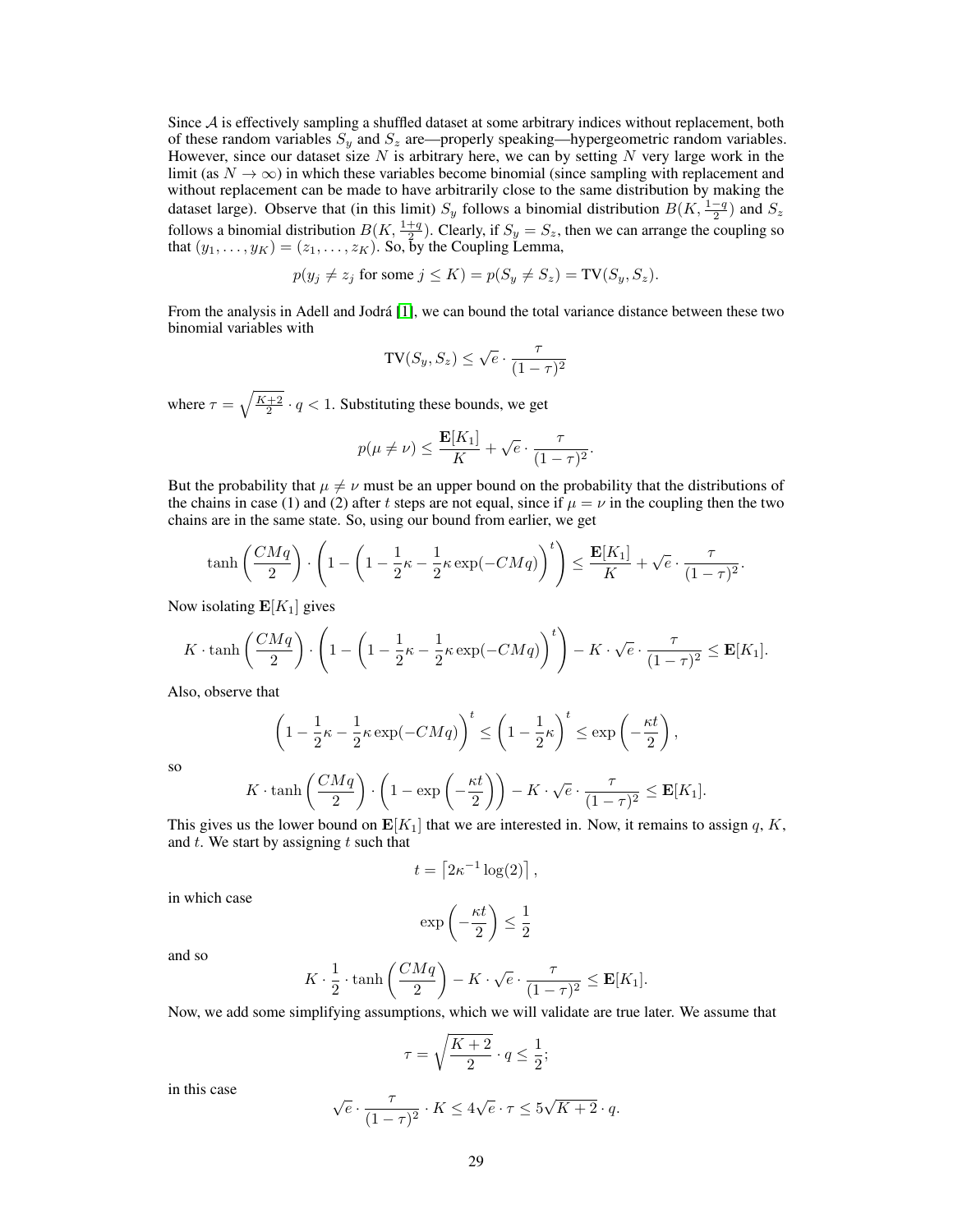We set  $q$  such that

$$
CMq = 1,
$$

and we assume that CM is large enough that this assignment of q is within range (i.e.  $0 < q < 1$ ). This gives us

$$
K \cdot \frac{1}{2} \cdot \tanh\left(\frac{1}{2}\right) - 5K\sqrt{K+2} \cdot \frac{1}{CM} \le \mathbf{E}[K_1].
$$

Since  $tanh(1/2)$  > 5/16, we can simplify this to

$$
K\cdot \frac{5}{32} - 5K\sqrt{K+2}\cdot \frac{1}{CM} \leq \mathbf{E}[K_1].
$$

All that remains is to assign  $K$ . We assign  $K$  such that

$$
\sqrt{K+2} \cdot \frac{1}{CM} = \frac{1}{64}
$$

.

In this case, we get

$$
K = \frac{C^2 M^2}{4096} - 2,
$$

and our bound reduces to

$$
\left(\frac{C^2M^2}{4096}-2\right) \cdot \frac{5}{64} \leq \mathbf{E}[K_1].
$$

We can simplify this further to

$$
2^{-16} \cdot C^2 M^2 - \frac{5}{32} \le \mathbf{E}[K_1].
$$

Now, this is a bound on the expected number of samples taken across  $t$  iterations. This means that the number of samples taken in any given iteration will be bounded by

$$
\frac{\mathbf{E}[K_1]}{t} \ge \frac{2^{-16} \cdot C^2 M^2 - \frac{5}{32}}{2\kappa^{-1} \log(2) + 1} = \frac{2^{-16} \cdot \kappa C^2 M^2 - \frac{5\kappa}{32}}{2 \log(2) + \kappa}.
$$

A few more loose bounds, leveraging  $\kappa < 1$ , gives us

$$
\frac{\mathbf{E}[K_1]}{t} \ge 2^{-18} \cdot \kappa C^2 M^2 - \frac{\kappa}{16}.
$$

This proves the lemma.

| Next, we will show the following lemma, which characterizes what happens when $CM$ is small.         |
|------------------------------------------------------------------------------------------------------|
| <b>Lemma 2.</b> Considering minibatch MH algorithms in the same setting as the theorem, the expected |
| batch size at any iteration must be lower bounded by                                                 |

$$
\mathbf{E}[B] \ge \frac{\kappa}{2} \min (CM(\theta, \theta'), 1).
$$

*Proof.* Here, we will prove a lower bound that characterizes the limits of exact stateless minibatch MH algorithms when they use very few examples. Again, without loss of generality we consider a reduction to the two-state case as we did in the proof of the previous lemma. Suppose that a exact stateless minibatch MH algorithm with the same forward and backward proposal probabilities (given some  $c_1, \ldots, c_N, C$ , and M) requests any energy function examples at all only with probability p. Consider two cases, which have the same  $c_1, \ldots, c_N, C$  and M. In the first case,

$$
\sum_{i=1}^n (U_i(\theta) - U_i(\theta')) = CM(\theta, \theta'),
$$

while in the second case,

$$
\sum_{i=1}^n (U_i(\theta) - U_i(\theta')) = -CM(\theta, \theta').
$$

These are clearly possible by setting  $U_i$  to the limits of what is covered by the bounds. In the first case, the baseline MH method would accept with probability 1. In the second case, it will accept

 $\Box$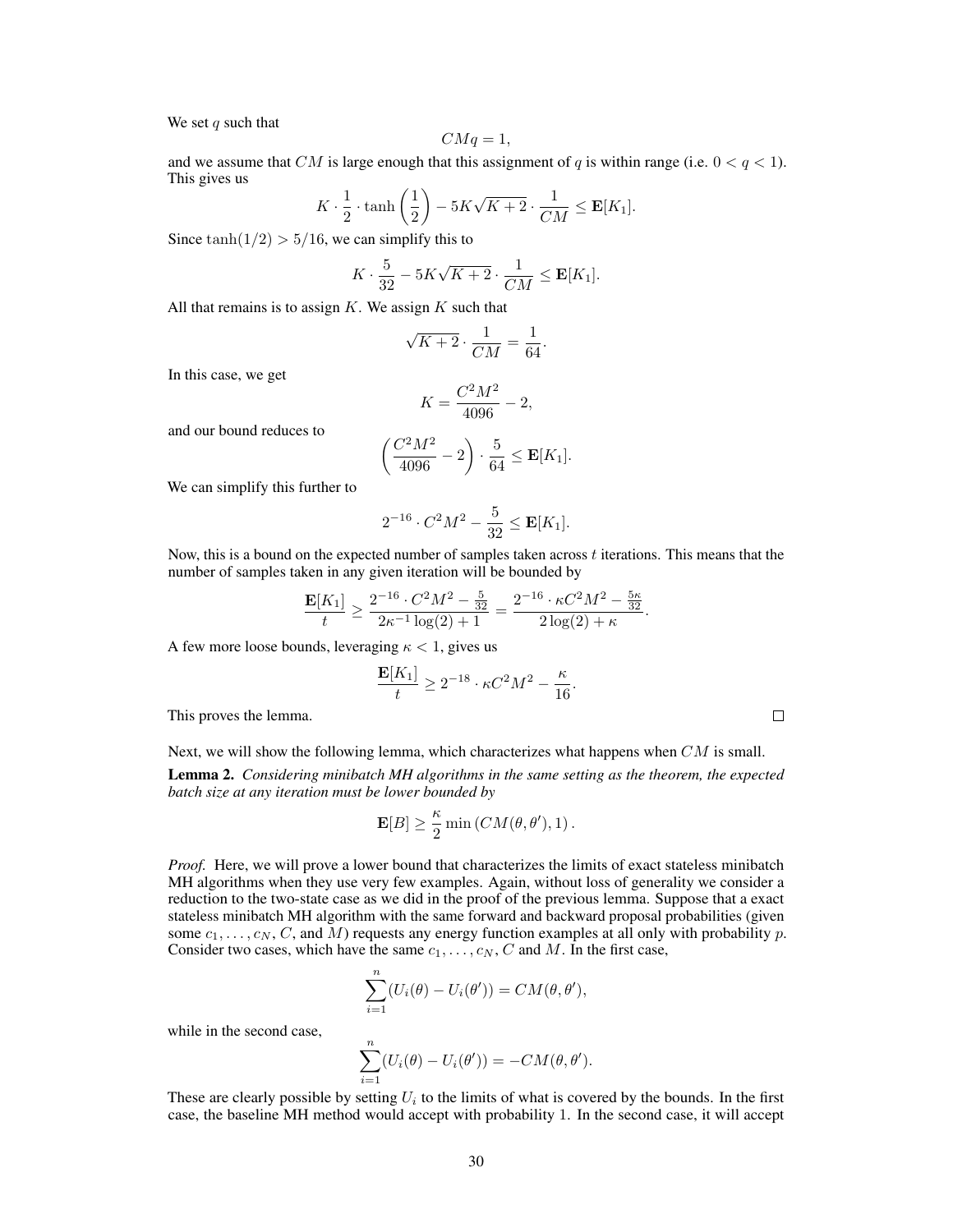with probability  $\exp(-CM(\theta, \theta'))$ . Since the stateless MH algorithm is reversible, it must accept in the first case with some probability a and in the second case with probability  $a \cdot \exp(-CM(\theta, \theta'))$ . But, the algorithm can only distinguish the two cases if it requests samples, which only happens with probability at most p. So,

$$
a - a \cdot \exp(-CM(\theta, \theta') \le p.
$$

Since we know that it must be the case that  $a \geq \kappa$  (from a straightforward analysis of a two-state case), it follows that

$$
\frac{p}{\kappa} \geq \frac{p}{a} \geq 1 - \exp(-CM(\theta, \theta')) \geq \frac{1}{2} \min (CM(\theta, \theta'), 1).
$$

Since  $p$  is an obvious lower bound on the expected value of the batch size, it follows that

$$
\mathbf{E}[B] \ge \frac{\kappa}{2} \min (CM(\theta, \theta'), 1).
$$

 $\Box$ 

To prove Theorem [3](#page-5-3) we now combine the results of these two lemmas. We have

$$
\mathbf{E}[B] \geq 2^{-18} \cdot \kappa C^2 M^2(\theta,\theta') - 2^{-4} \cdot \kappa.
$$

and

$$
\mathbf{E}[B] \ge \frac{\kappa}{2} \min\left( CM(\theta, \theta'), 1 \right).
$$

Since these are both lower bounds, we can combine them to get

$$
\mathbf{E}[B] \ge \max\left(2^{-18} \cdot \kappa C^2 M^2(\theta, \theta') - 2^{-4} \cdot \kappa, \frac{\kappa}{2} \min\left(CM(\theta, \theta'), 1\right)\right)
$$

$$
= \kappa \cdot \max\left(2^{-18} \cdot C^2 M^2(\theta, \theta') - 2^{-4}, \frac{1}{2} \min\left(CM(\theta, \theta'), 1\right)\right).
$$

It is obvious from a simple big- $\mathcal O$  analysis here that there exists a global constant  $\zeta > 0$  such that

$$
\mathbf{E}[B] \ge \zeta \cdot \kappa \left( C^2 M^2(\theta, \theta') + CM(\theta, \theta') \right).
$$

This proves the theorem.

### <span id="page-30-1"></span>H Proof of Corollary [1](#page-5-5)

*Proof.* Recall that the lower bound on the batch size in each iteration is

$$
\mathbf{E}[B] \ge \zeta \cdot \kappa \left( C^2 M^2(\theta, \theta') + CM(\theta, \theta') \right).
$$

Since  $C = \mathcal{O}(N)$  and  $M(\theta, \theta') = \mathcal{O}(N^{-(h+1)/2})$ , the expectation of the batch size follows

$$
\mathbf{E}[B] = \mathcal{O}(C^2M^2(\theta, \theta') + CM(\theta, \theta')) = \mathcal{O}(CM(\theta, \theta')) = \mathcal{O}(N^{1-h}/2).
$$

When  $h = 1$ ,  $\mathbf{E}[B] = \mathcal{O}(1)$  and when  $h = 2$ ,  $\mathbf{E}[B] = \mathcal{O}(1/\sqrt{2})$  $N).$ 

 $\Box$ 

# <span id="page-30-2"></span>I Experimental Details and Additional Results

#### <span id="page-30-0"></span>I.1 Experiment in Section [2.1](#page-2-0)

To verify Theorem [1,](#page-2-2) we empirically construct a distribution in the form of Section [A](#page-10-0) such that AustereMH and MHminibatch are biased on. Note that the proof in Section [A](#page-10-0) shows there must exist such a distribution for any inexact minibatch method but does not tell us how to find one for a specific method. Therefore, in order to find such a distribution, we construct an example and empirically test whether AustereMH and MHminibatch are biased on it.

We let data  $x_i$  take one of two values  $\{-1, 5\}$ . Consider a dataset of size 6000. We let 5000 data take value  $-1$  and the remaining 1000 data take value 5. Define the target distribution  $\pi(\theta)$  to be

$$
\pi(\theta) \propto \exp\left(-\frac{1}{N}\sum_{i=1}^{N}\theta \cdot x_i\right)
$$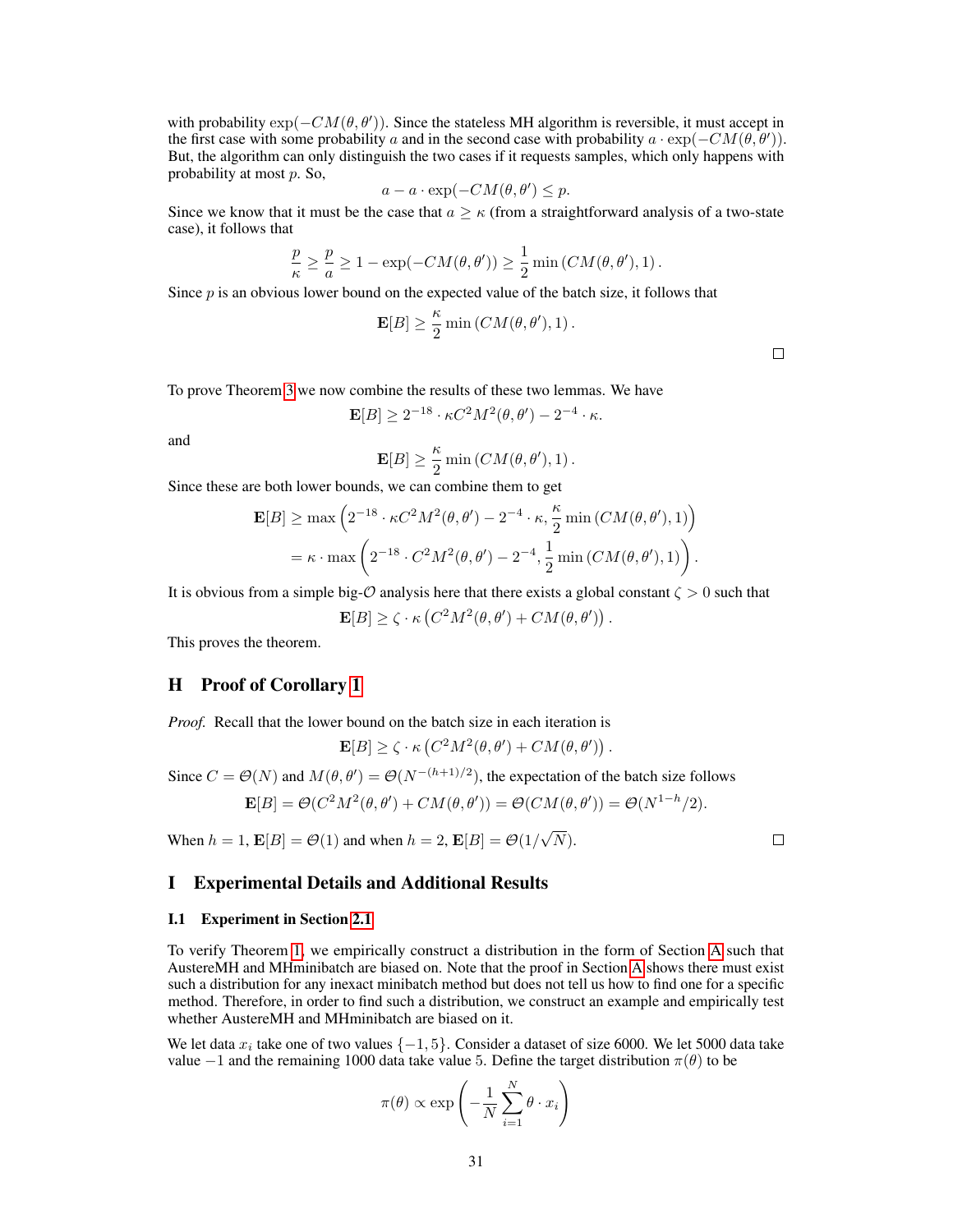<span id="page-31-0"></span>

Figure 5: Density estimate comparison on  $K = 500, 1000, 2000, 5000$ .

where the domain of  $\theta$  is  $\{0, 1, \ldots, K - 1\}$ . Therefore the number of state is K. Since  $\sum_i x_i = 0$ , it is clear to see that the stationary distribution of  $\theta$  is a uniform distribution. We define the proposal distribution to be the following

$$
p(\theta, \theta) = \frac{1}{2}, \text{ for all } \theta; \quad p(\theta, \theta - 1) = \frac{1}{4}, \quad p(\theta, \theta + 1) = \frac{1}{4} \text{ for } \theta \in \{1, \dots, K - 2\};
$$
  
and  $p(0, 1) = p(K - 1, K - 2) = \frac{1}{2}.$ 

We set the hyperparameter error  $\epsilon$  in AustereMH to be 0.01 and  $\delta$  in MHminibatch to be 5, following the setting in their original papers [\[16,](#page-9-2) [23\]](#page-9-5). We set batch size m in both methods to be 30. We find that AustereMH and MHminibatch are both inexact on this example and the error increases as we increase K. Thus we empirically verify the statement in Theorem [1.](#page-2-2)

Besides the density estimate comparison on  $K = 200$  shown in Figure [1b](#page-3-1), we additionally report the estimate results on other values of  $K$  in Figure [5.](#page-31-0) We see that the results are similar, all showing that TunaMH and standard MH can give accurate estimate whereas inexact methods are seriously wrong.

### I.2 Robust Linear Regression

We follow the experimental setup of robust linear regression (RLR) in Cornish et al. [\[10\]](#page-8-4). Specifically, we have data  $x_i \in \mathbb{R}^d$  and  $y_i \in \mathbb{R}$ . The likelihood is modeled by a student's t-distribution with degrees of freedom v:

$$
p(y_i | \theta, x_i) = \text{Student}(y - \theta^\intercal x_i | v).
$$

It follows that

$$
U_i(\theta) = \frac{v+1}{2} \log \left( 1 + \frac{(y - \theta^\intercal x)^2}{v} \right),
$$

and the first derivative

$$
\partial_j U_i(\theta) = -(v+1) \frac{x_{ij}(y - \theta^\mathsf{T} x)}{v + (y - \theta^\mathsf{T} x)^2}
$$

.

Since the function  $U_i$  is Lipschitz continuous, we can easily get the bound used in TunaMH and SMH. We set  $M(\theta, \theta') = ||\hat{\theta} - \theta'||_2$  and then it follows

$$
c_i = \sup_{\theta \in \mathbb{R}} ||\nabla U_i(\theta)||_2 = \frac{v+1}{2\sqrt{v}} ||x_i||_2.
$$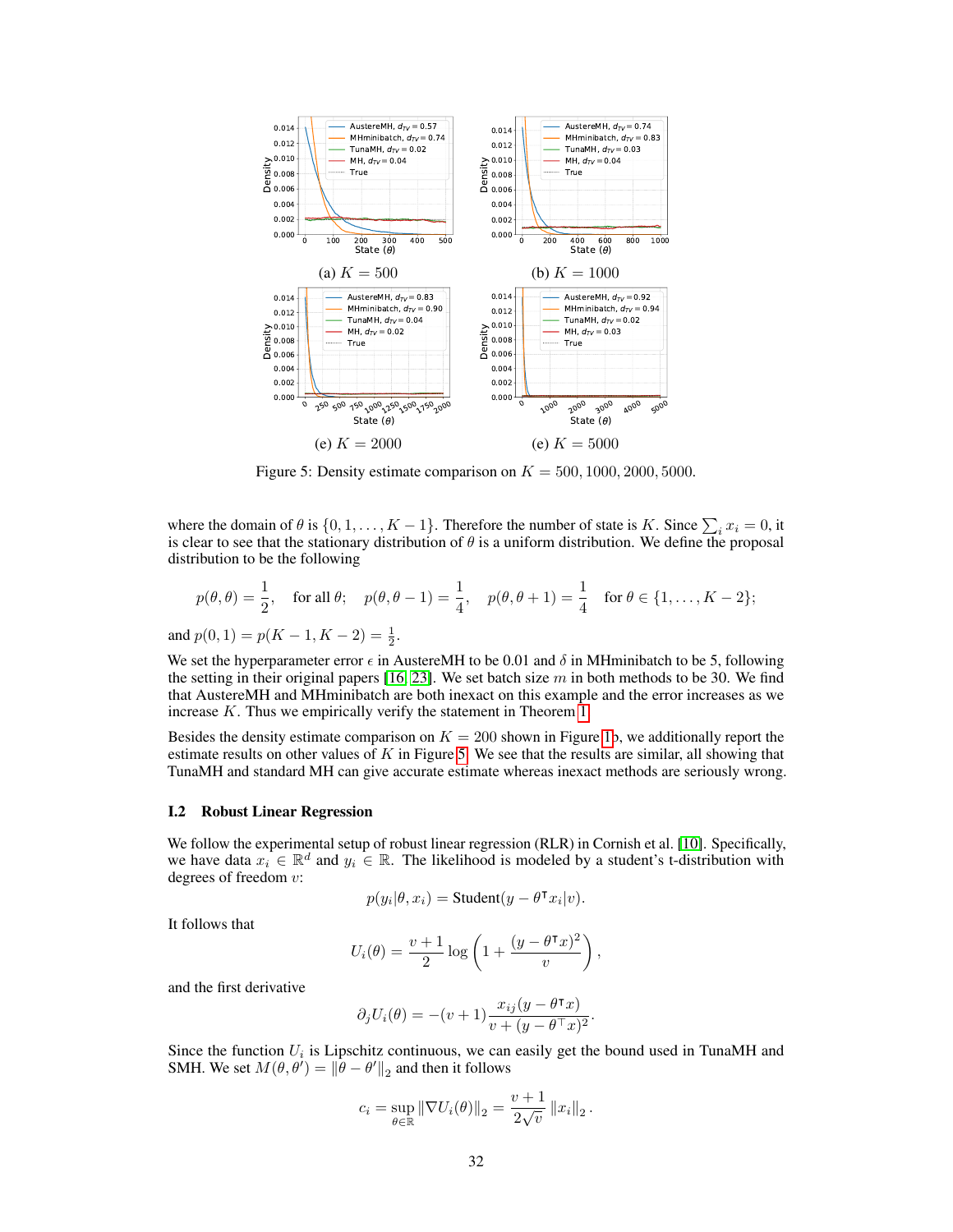The data  $x_i$  and  $y_i$  is generated as follows

$$
y_i = \sum_j x_{ij} + \epsilon_i
$$

where  $\epsilon_i \sim \mathcal{N}(0, 1)$ .

In Section [5.1,](#page-5-4) we set  $v = 4$ ,  $d = 100$  and use a flat prior  $p(\theta) = 1$ . Note that our problem dimension d is much larger than that in the SMH paper [\[10\]](#page-8-4) ( $d = 10$ ). This makes the control variates in SMH problematic since the bounds they require scale badly in high dimensions.

<span id="page-32-0"></span>To reach the target acceptance rate, we set the stepsize in each method as in Table [2](#page-32-0) and [3.](#page-32-2) For TunaMH and TunaMH-MAP, we set  $\chi = 1e - 5$  for  $N = 5000, 20000$  and  $\chi = 1e - 4$  for  $N = 50000, 100000$ . For FlyMC and FlyMC-MAP, we set the probability for a data going from dark to bright  $q_{d\rightarrow b}$  to be 0.01. Without the MAP, we collect 80000 samples after 200000 step burnin. With the MAP, we collect 80000 samples without burnin.

|                         | MН       | <b>SMH</b> | <b>FlyMC</b> | TunaMH   |
|-------------------------|----------|------------|--------------|----------|
| $RLR N = 5000$          | $4e-3$   | $1e-4$     | $2.7e-3$     | $8e-4$   |
| <b>RLR</b> $N = 20000$  | $2e-3$   | $3e-5$     | $1.5e-3$     | $3e-4$   |
| $RLR N = 50000$         | $1.3e-3$ | $1.2e-5$   | $9e-4$       | $2e-4$   |
| <b>RLR</b> $N = 100000$ | $9e-4$   | $6e-6$     | $7e-4$       | $1.7e-4$ |
| TGM                     | $3e-1$   | $2.2e-2$   | $1e-2$       | $1e-1$   |
| LR.                     | $5e-3$   | $1e-4$     | $2e-3$       | $1e-3$   |

Table 2: Stepsize of methods without the MAP.

Table 3: Stepsize of methods with the MAP.

<span id="page-32-2"></span>

|                         | MH-MAP   | SMH-1    |          | SMH-2 FlyMC-MAP | TunaMH-MAP |
|-------------------------|----------|----------|----------|-----------------|------------|
| $RLR N = 5000$          | $4e-3$   | $4e-3$   | $4e-3$   | $6e-3$          | 8e-4       |
| $RLR N = 20000$         | $2e-3$   | $2e-3$   | $2e-3$   | $3.5e-3$        | $3e-4$     |
| $RLR N = 50000$         | $1.2e-3$ | $1.2e-3$ | $1.2e-3$ | $2.5e-3$        | $1.2e-4$   |
| <b>RLR</b> $N = 100000$ | $9e-4$   | $5.9e-4$ | 8e-4     | $1.7e-3$        | $7e-5$     |
| <b>TGM</b>              | $\sim$   | $1e-1$   | $\sim$   | $1e-2$          |            |

#### <span id="page-32-1"></span>I.3 Truncated Gaussian Mixture

The data in this truncated Gaussian mixture (TGM) task is generated as follows

$$
x_i \sim \frac{1}{2} \mathcal{N}(\theta_1, \sigma_x^2) + \frac{1}{2} \mathcal{N}(\theta_1 + \theta_2, \sigma_x^2)
$$

where  $\theta_1 = 0, \theta_2 = 1$  and  $\sigma^2 = 2$ . The posterior  $\theta$  has two modes at  $(\theta_1, \theta_2) = (0, 1)$  and  $(\theta_1, \theta_2) = (1, -1)$ . In order to get the bounds required by all methods, we truncate the Gaussian by setting  $\theta_1, \theta_2 \in [-3, 3]$ .

For simplicity we assume a flat prior  $p(\theta) = 1$ . Then the energy is given by

$$
U_i(\theta) = -\log p(x_i|\theta) = \log(2\sqrt{2\pi}\sigma_x) - \log \left[ \exp \left( -\frac{(x_i - \theta_1)^2}{2\sigma_x^2} \right) + \exp \left( -\frac{(x_i - \theta_1 - \theta_2)^2}{2\sigma_x^2} \right) \right].
$$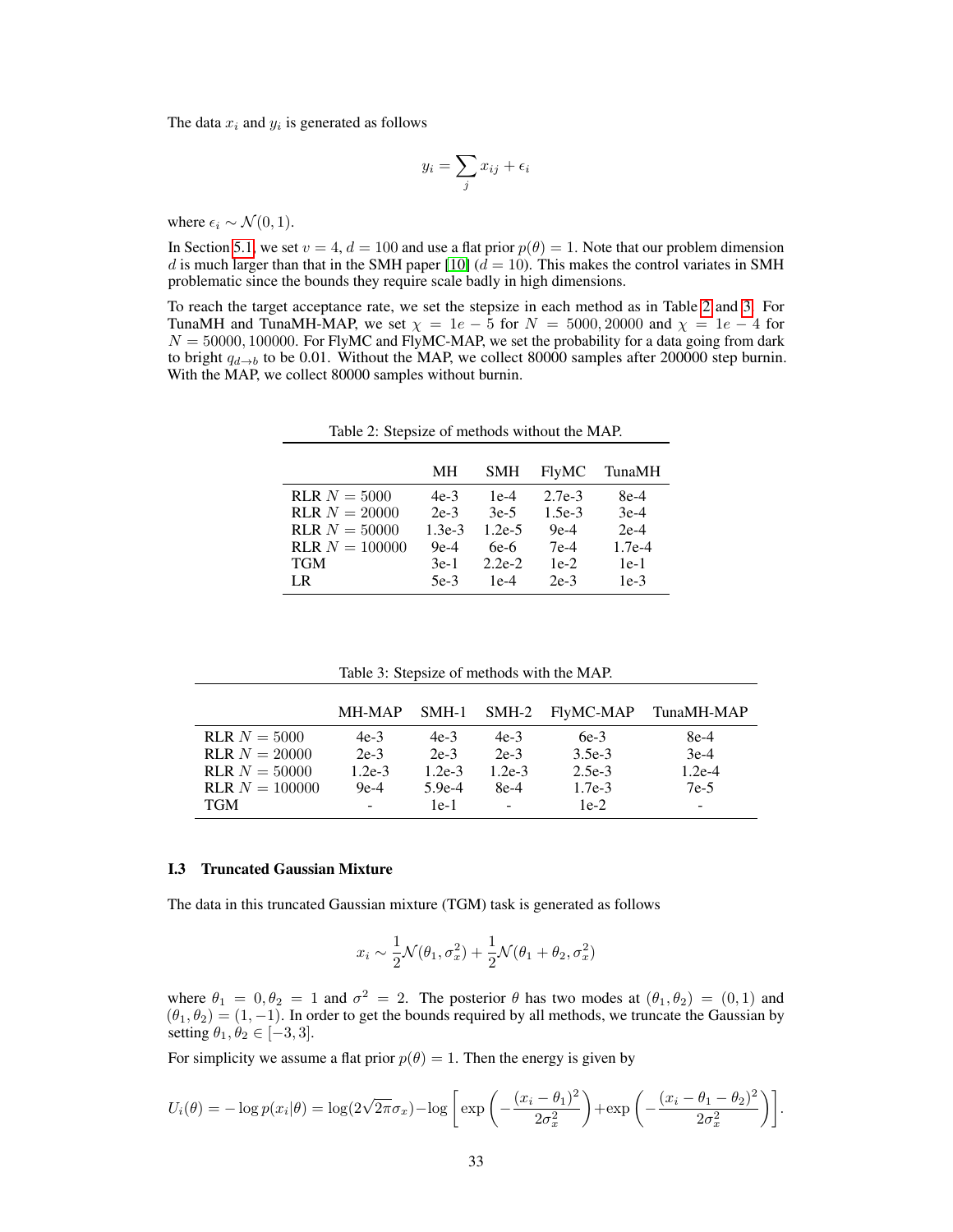Denote  $E_1 = \exp \left(-\frac{(x_i-\theta_1)^2}{2\sigma^2}\right)$  $2\sigma_x^2$ and  $E_2 = \exp \left(-\frac{(x_i-\theta_1-\theta_2)^2}{2\sigma^2}\right)$  $2\sigma_x^2$  . To get the upper bound in TunaMH and SMH, we compute the gradient

$$
\frac{\partial U_i(\theta)}{\partial \theta_1} = -\frac{1}{E_1 + E_2} \left( E_1 \cdot \frac{x_i - \theta_1}{\sigma_x^2} + E_2 \cdot \frac{x_i - \theta_1 - \theta_2}{\sigma_x^2} \right),
$$

$$
\frac{\partial U_i(\theta)}{\partial \theta_2} = -\frac{1}{E_1 + E_2} \left( E_2 \cdot \frac{x_i - \theta_1 - \theta_2}{\sigma_x^2} \right).
$$

Since  $\theta_i \in [-3, 3]$ , it follows that

$$
\left|\frac{\partial U_i(\theta)}{\partial \theta_1}\right| \le \frac{|x_i| + 3}{\sigma_x^2} + \frac{|x_i| + 3 + 3}{\sigma_x^2} \le \frac{2|x_i| + 9}{\sigma_x^2},
$$

$$
\left|\frac{\partial U_i(\theta)}{\partial \theta_2}\right| \le \frac{|x_i| + 3 + 3}{\sigma_x^2} \le \frac{|x_i| + 6}{\sigma_x^2}.
$$

Therefore we can set  $M(\theta, \theta') = ||\theta - \theta'||_2$  and

$$
c_i = \sqrt{\left(\frac{2|x_i|+9}{\sigma_x^2}\right)^2 + \left(\frac{|x_i|+6}{\sigma_x^2}\right)^2}.
$$

To use the control variate in SMH, we need to compute the second derivatives

$$
\frac{\partial^2 U_i(\theta)}{\partial^2 \theta_1} = \frac{1}{(E_1 + E_2)^2} \cdot \left( E_1 \cdot \frac{x_i - \theta_1}{\sigma_x^2} + E_2 \cdot \frac{x_i - \theta_1 - \theta_2}{\sigma_x^2} \right)^2 \n- \left[ E_1 \cdot \left( \left( \frac{x_i - \theta_1}{\sigma_x^2} \right)^2 - \frac{1}{\sigma_x^2} \right) + E_2 \cdot \left( \left( \frac{x_i - \theta_1 - \theta_2}{\sigma_x^2} \right)^2 - \frac{1}{\sigma_x^2} \right) \right] \cdot \frac{1}{E_1 + E_2} \n\frac{\partial^2 U_i(\theta)}{\partial \theta_1 \partial \theta_2} = \frac{1}{(E_1 + E_2)^2} \cdot \left( E_2 \cdot \left( \frac{x_i - \theta_1 - \theta_2}{\sigma_x^2} \right) \right) \cdot \left( E_1 \cdot \frac{x_i - \theta_1}{\sigma_x^2} + E_2 \cdot \frac{x_i - \theta_1 - \theta_2}{\sigma_x^2} \right) \n- \left[ E_2 \left( \left( \frac{x_i - \theta_1 - \theta_2}{\sigma_x^2} \right)^2 - \frac{1}{\sigma_x^2} \right) \right] \cdot \frac{1}{E_1 + E_2} \n\frac{\partial^2 U_i(\theta)}{\partial^2 \theta_2} = \frac{1}{(E_1 + E_2)^2} \cdot \left( E_1 \cdot \frac{x_i - \theta_1}{\sigma_x^2} + E_2 \cdot \frac{x_i - \theta_1 - \theta_2}{\sigma_x^2} \right)^2 \n- \left[ E_2 \cdot \left( \left( \frac{x_i - \theta_1 - \theta_2}{\sigma_x^2} \right)^2 - \frac{1}{\sigma_x^2} \right) \right] \cdot \frac{1}{E_1 + E_2} .
$$

Given the parameter space, we have the upper bounds

$$
\left| \frac{\partial^2 U_i(\theta)}{\partial^2 \theta_1} \right| \le \left( \frac{2|x_i| + 9}{\sigma_x^2} \right)^2 + \left( \frac{|x_i| + 3}{\sigma_x^2} \right)^2 + \left( \frac{|x_i| + 6}{\sigma_x^2} \right)^2 + \frac{2}{\sigma_x^2}
$$

$$
\left| \frac{\partial^2 U_i(\theta)}{\partial \theta_1 \partial \theta_2} \right| \le \frac{2|x_i| + 9}{\sigma_x^2} \cdot \frac{|x_i| + 6}{\sigma_x^2} + \left( \frac{|x_i| + 6}{\sigma_x^2} \right)^2 + \frac{1}{\sigma_x^2}
$$

$$
\left| \frac{\partial^2 U_i(\theta)}{\partial^2 \theta_2} \right| \le \left( \frac{2|x_i| + 9}{\sigma_x^2} \right)^2 + \left( \frac{|x_i| + 6}{\sigma_x^2} \right)^2 + \frac{1}{\sigma_x^2}.
$$

It follows

$$
\bar{U}_{2,i} = \left(\frac{2|x_i|+9}{\sigma_x^2}\right)^2 + \left(\frac{|x_i|+3}{\sigma_x^2}\right)^2 + \left(\frac{|x_i|+6}{\sigma_x^2}\right)^2 + \frac{2}{\sigma_x^2}
$$

.

which is required in SMH-1.

To get the lower bounds in FlyMC, we use the first-order Taylor expansion for  $U_i(\theta)$ . Higher order approximation is possible but would require heavier computation. By Taylor expansion,

$$
U_i(\theta) = U_i(\theta^0) + \nabla U_i(\theta^0)^\mathsf{T}(\theta - \theta^0) + \frac{1}{2}(\theta - \theta^0)^\mathsf{T}\nabla^2 U_i(c)(\theta - \theta^0)
$$